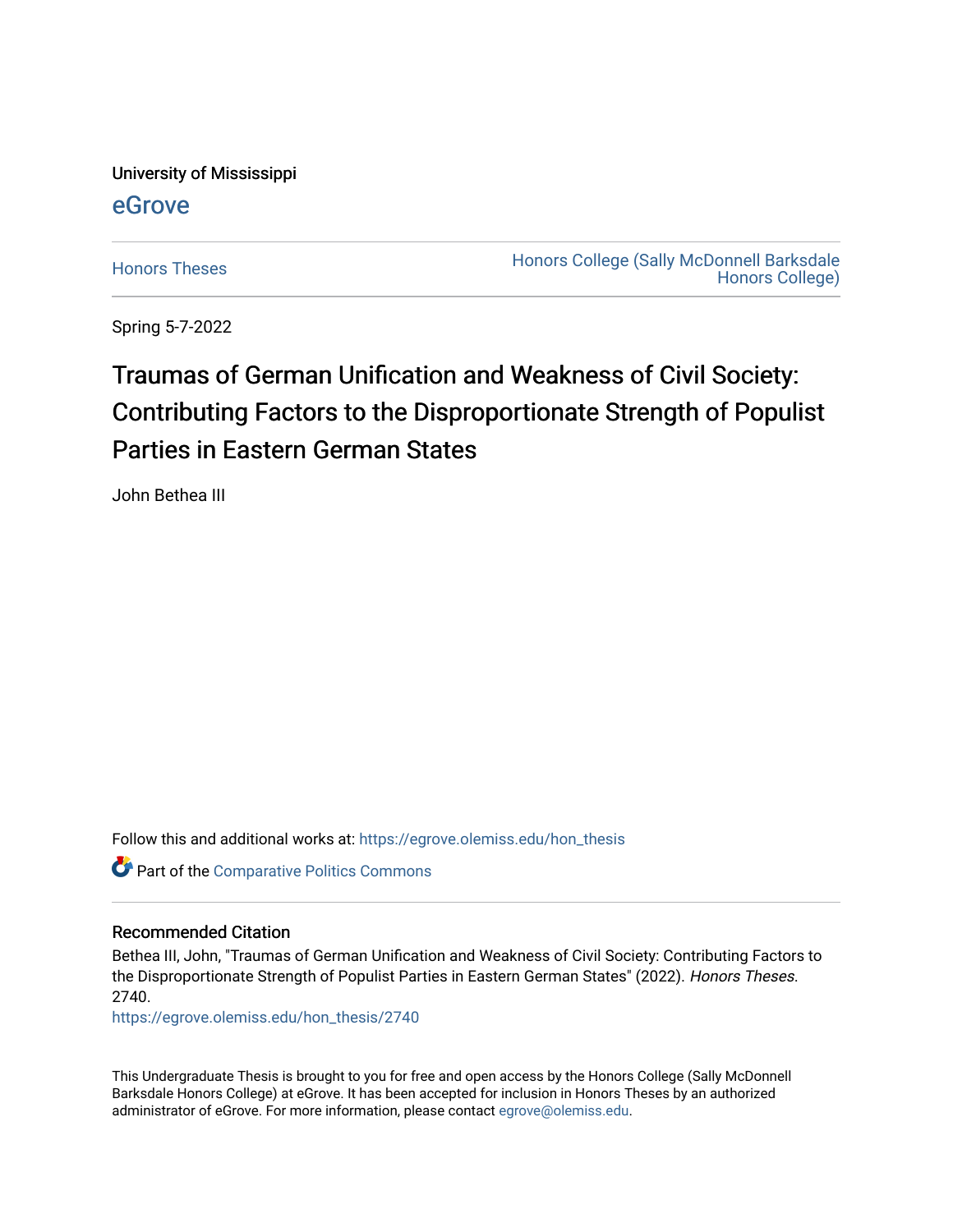## TRAUMAS OF GERMAN UNIFICATION AND WEAKNESS OF CIVIL SOCIETY: CONTRIBUTING FACTORS TO THE DISPROPORTIONATE STRENGTH OF POPULIST PARTIES IN EASTERN GERMAN STATES

© 2022

By John W. Bethea III

A thesis presented in partial fulfillment of the requirements for completion

Of the Bachelor of Arts degree in International Studies

Croft Institute for International Studies

Sally McDonnell Barksdale Honors College

The University of Mississippi

University, Mississippi

April 2022

Approved:

Advisor: Dr. Alice Cooper

 $\mathcal{L}_\text{max}$ 

 $\mathcal{L}_\text{max}$  , where  $\mathcal{L}_\text{max}$  and  $\mathcal{L}_\text{max}$ 

 $\mathcal{L}_\text{max}$  , where  $\mathcal{L}_\text{max}$  and  $\mathcal{L}_\text{max}$ 

Reader: Dr. Kees Gispen

Reader: Dr. Oliver Dinius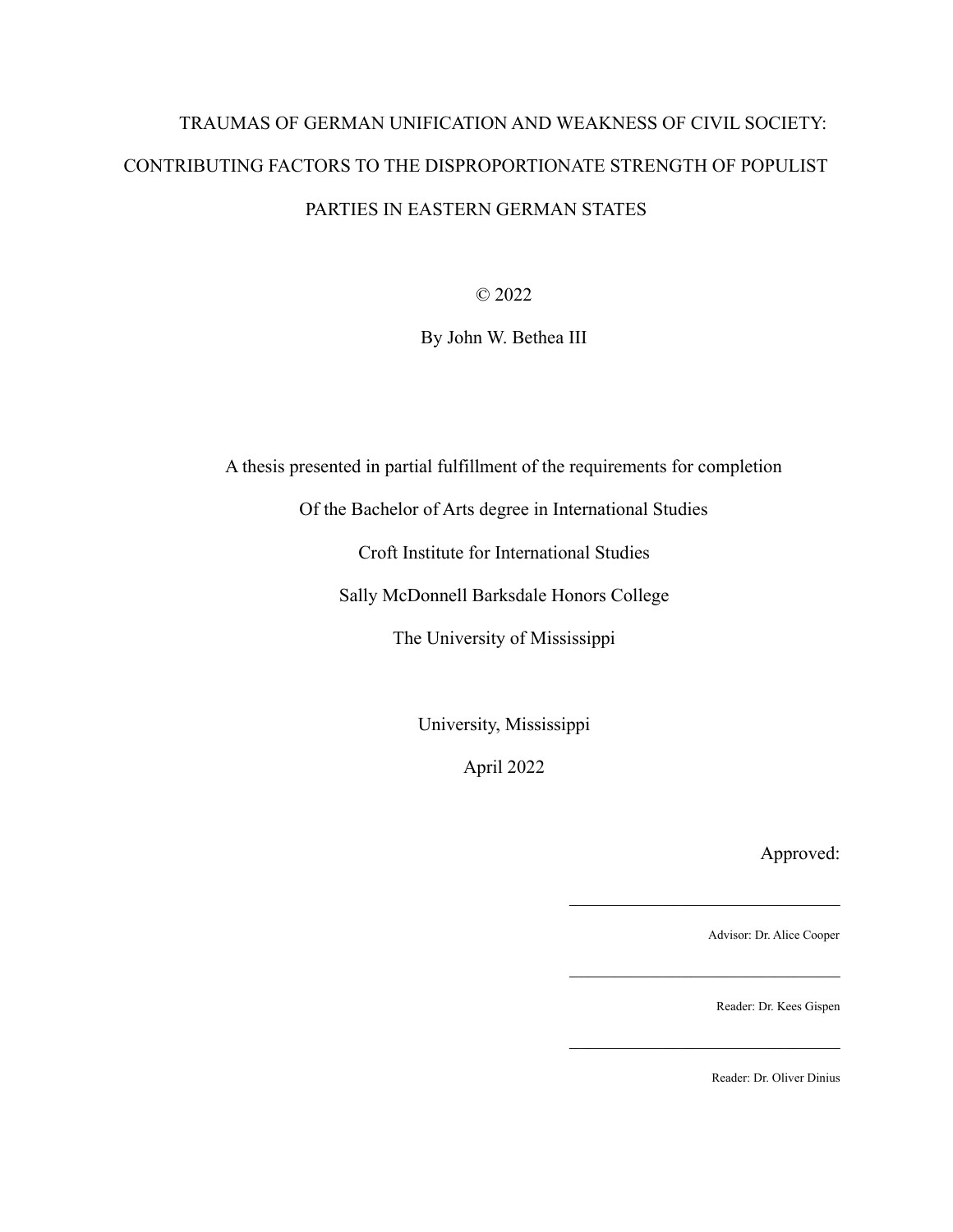### **Abstract**

While East and West Germany reunified into one country in 1990, populist parties have done better in the former GDR than in the "old lands". This paper draws on the political science literature on populism performing better in the absence of robust civil society, as well as the specific history of the region. I argue that because the GDR had not permitted the development of robust civil society, when the unexpected economic difficulties of unification arose, they were compounded by resentment over the necessity of importing more experienced western politicians to help run western institutions and that the lack of such institutions further hindered communication between the federal government and the residents of the new states. The strength of populism in eastern Germany has been an attempt to bridge this gap.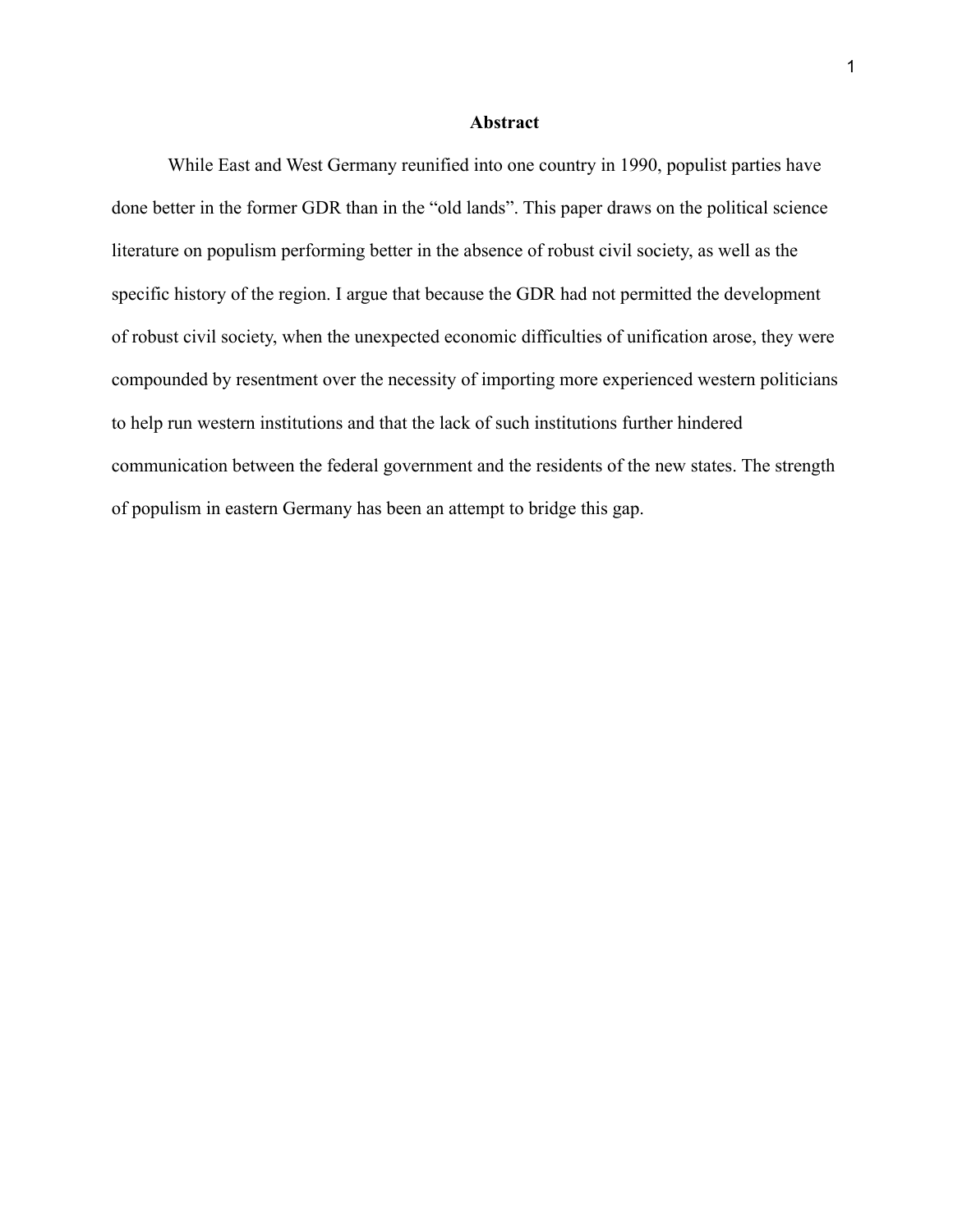### **Table of Contents:**

|--|

### **Chapter II: Explaining the Disproportionately High Support for Populist Parties in Eastern**

|--|

| Civil Society Institutions in Eastern Germany: Domination of Western Germans24 |  |
|--------------------------------------------------------------------------------|--|
|                                                                                |  |
|                                                                                |  |

### **Chapter III: Populism since Unification and Conclusion**………………………………………. 35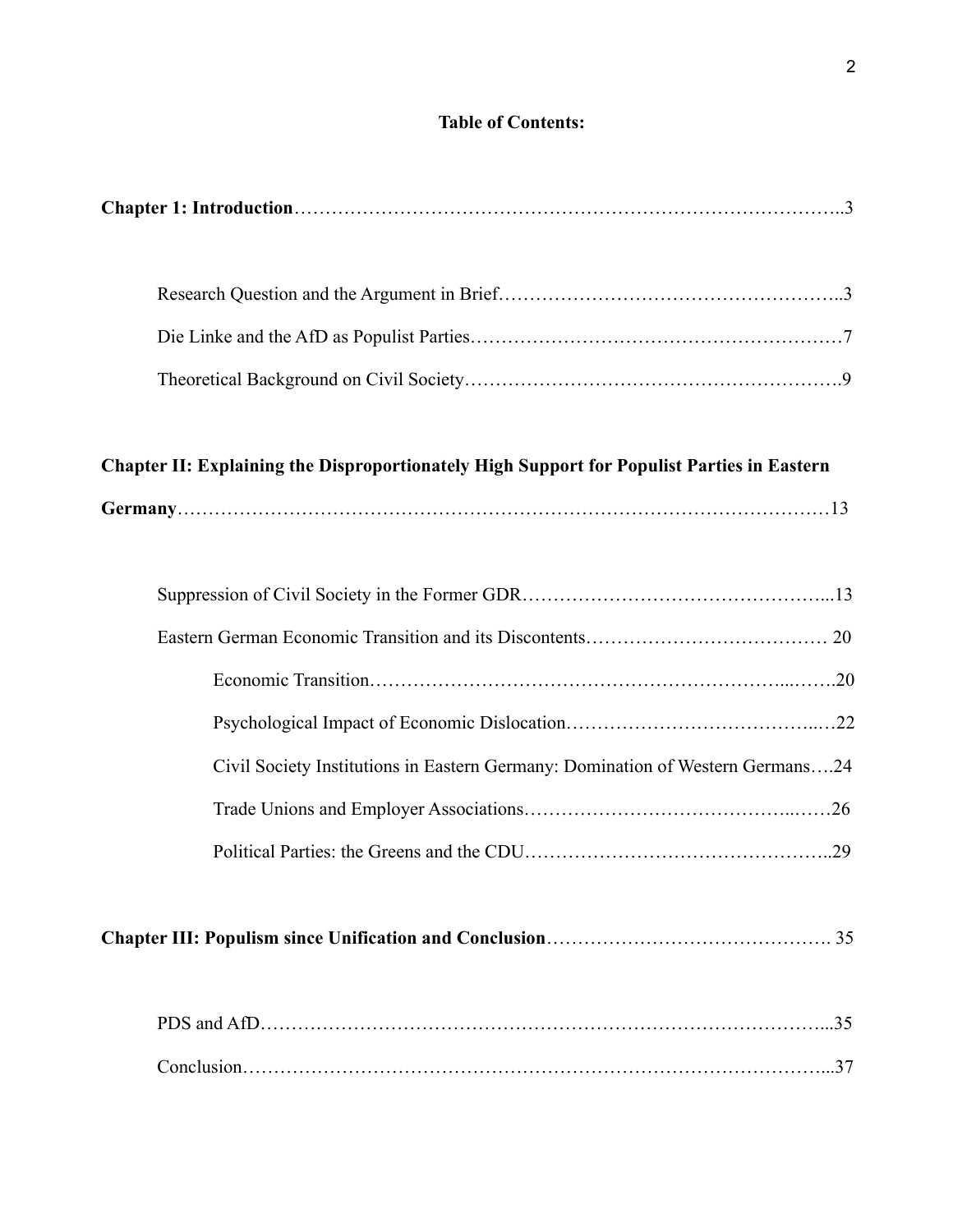In the late 2010s, populist movements succeeded across Europe. Marine Le Pen reached the second round in both the 2017 and 2022 French presidential elections. The United Kingdom did leave the European Union. Viktor Orban's Fidesz party solidified power in Hungary, and the Law and Justice Party came to power in Poland. Germany too saw its share of populism. However, populism in Germany did not appear equally across the whole country but showed a strong preference for eastern Germany, for what had once been the German Democratic Republic. A cursory look through the library of most academic institutions will confirm that the populist parties of Germany, particularly the AfD, are well-studied, and the psychologies of their voters extensively discussed by many researchers. Therefore it is not difficult to explain the existence of these parties. However, less-well understood than the "supply" of populist parties in Germany is the "demand," specifically the way it is unevenly distributed throughout the country. It is not self-evident why both the right and left-wing populists should perform better in what used to be the GDR.

### *Research Question and the Argument in Brief*

The data (Tables I and II) about the 2017 election clearly shows that Mecklenburg-Vorpommern, Saxony-Anhalt, Brandenburg, Saxony and Thuringia -- the states which used to comprise the German Democratic Republic -- have a markedly higher voter turnout for the populist parties than do the other states. Why, then, is eastern Germany more hospitable to populist parties than western Germany? This is the research question of this thesis.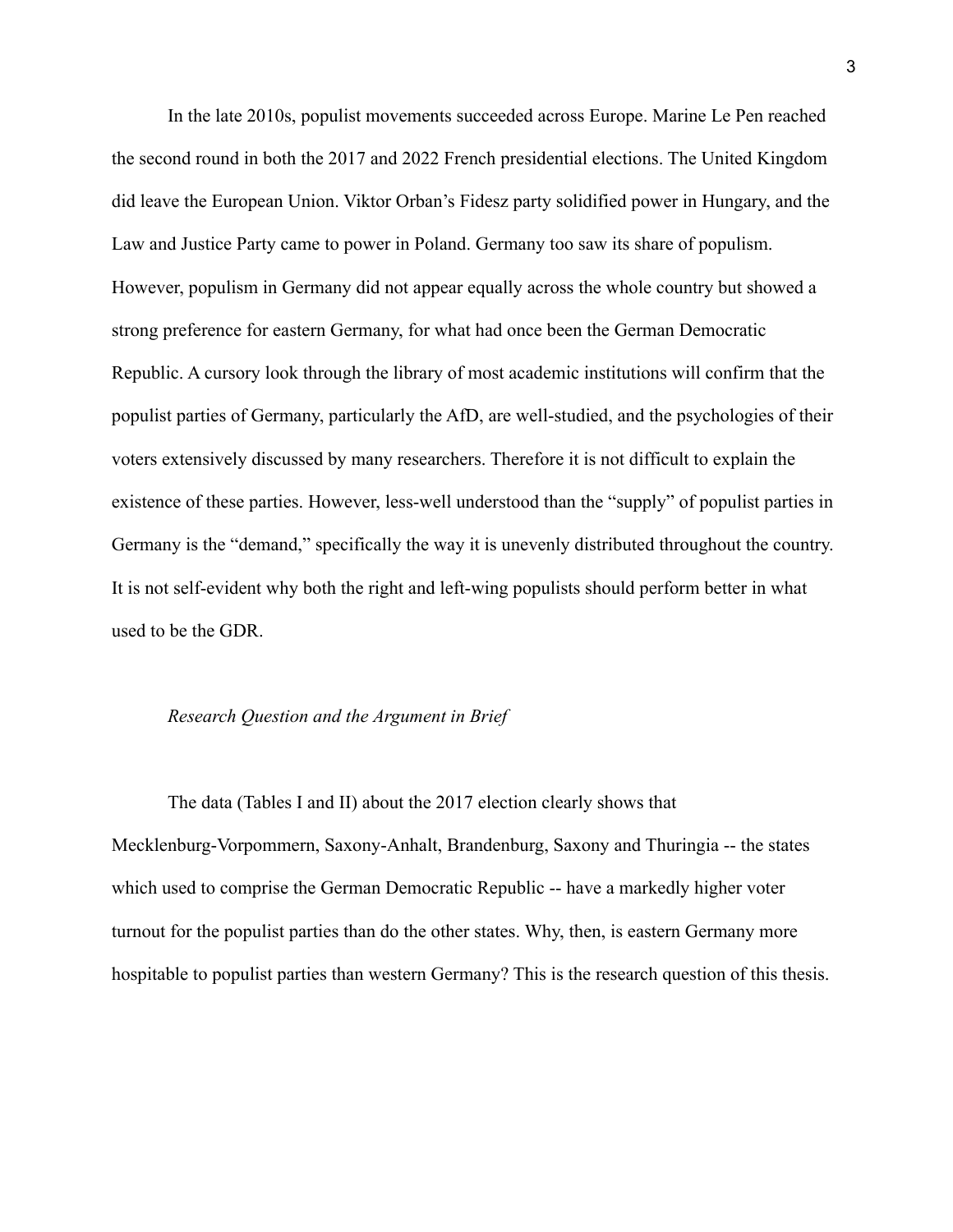| <b>State</b>                       | Alternativ für<br>Deutschland<br>2017 Federal<br>Election | Die Linke<br>2017<br>Federal<br>Election | Combined vote<br>percentage |
|------------------------------------|-----------------------------------------------------------|------------------------------------------|-----------------------------|
| Brandenburg                        | 20.2                                                      | 17.2                                     | 37.4                        |
| Mecklenburg-Vorpommern             | 18.6                                                      | 17.8                                     | 36.4                        |
| Saxony                             | 27.0                                                      | 16.1                                     | 43.1                        |
| Saxony-Anhalt                      | 19.6                                                      | 17.8                                     | 35.4                        |
| Thuringia                          | 22.7                                                      | 16.9                                     | 39.6                        |
| Average for Former East<br>Germany | 22.62                                                     | 17.16                                    | 38.38                       |

Table I: 2017 Federal Election Results in Eastern Germany

Source: Tagesschau.de. "BUNDESTAGSWAHL 2017: BUNDESLÄNDER." Tagesschau,

[https://www.tagesschau.de/wahl/archiv/2017-09-24-BT](http://www.tagesschau.de/wahl/archiv/2017-09-24-BT-DE/)-DE/.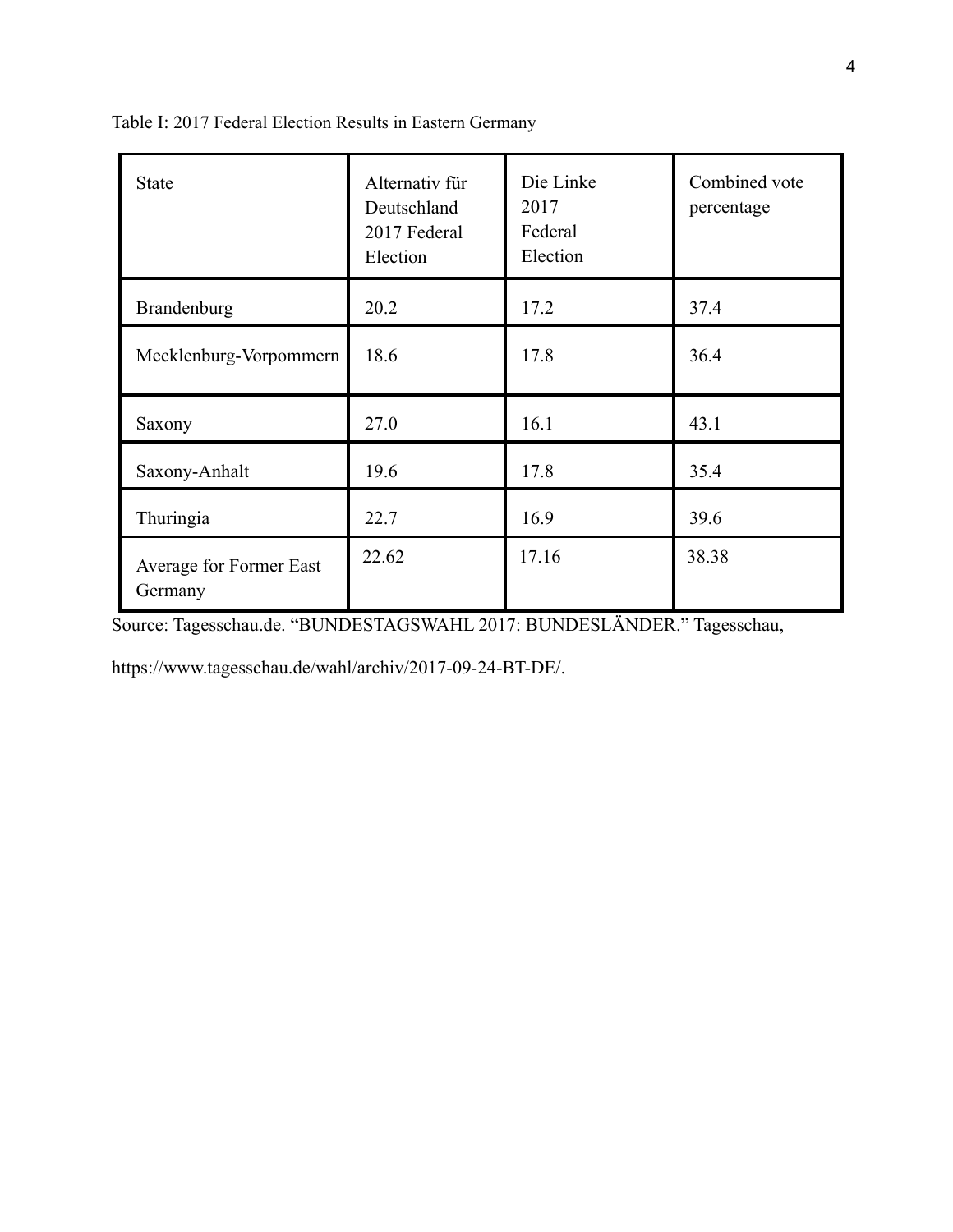|  |  |  |  | Table II: 2017 Federal Election Results in western Germany |
|--|--|--|--|------------------------------------------------------------|
|  |  |  |  |                                                            |

| <b>State</b>                       | Alternative für         | Die Linke 2017          | Combined vote |
|------------------------------------|-------------------------|-------------------------|---------------|
|                                    | Deutschland 2017        | <b>Federal Election</b> | percentage    |
|                                    | <b>Federal Election</b> |                         |               |
| Baden-Wurttemberg                  | 12.2                    | 6.4                     | 18.6          |
| Bavaria                            | 12.4                    | 6.1                     | 18.5          |
| Berlin                             | 12.0                    | 18.8                    | 30.8          |
| <b>Bremen</b>                      | 10.0                    | 13.5                    | 23.5          |
| Hamburg                            | 7.8                     | 12.2                    | 20.0          |
| Hesse                              | 11.9                    | 8.1                     | 20.0          |
| Lower Saxony                       | 9.1                     | 6.9                     | 16.0          |
| North                              | 9.4                     | 7.5                     | 16.9          |
| Rhine-Westphalia                   |                         |                         |               |
| Rhineland-Palatinate               | 11.2                    | 6.8                     | 18.0          |
| Saarland                           | $10.1$                  | 12.9                    | 23.0          |
| Schleswig-Holstein                 | 8.2                     | 7.3                     | 15.5          |
| Average for Former<br>West Germany | 10.23                   | 8.77                    | 19.0          |

Source: Tagesschau.de. "BUNDESTAGSWAHL 2017: BUNDESLÄNDER." Tagesschau,

[https://www.tagesschau.de/wahl/archiv/2017-09-24-BT](http://www.tagesschau.de/wahl/archiv/2017-09-24-BT-DE/)-DE/.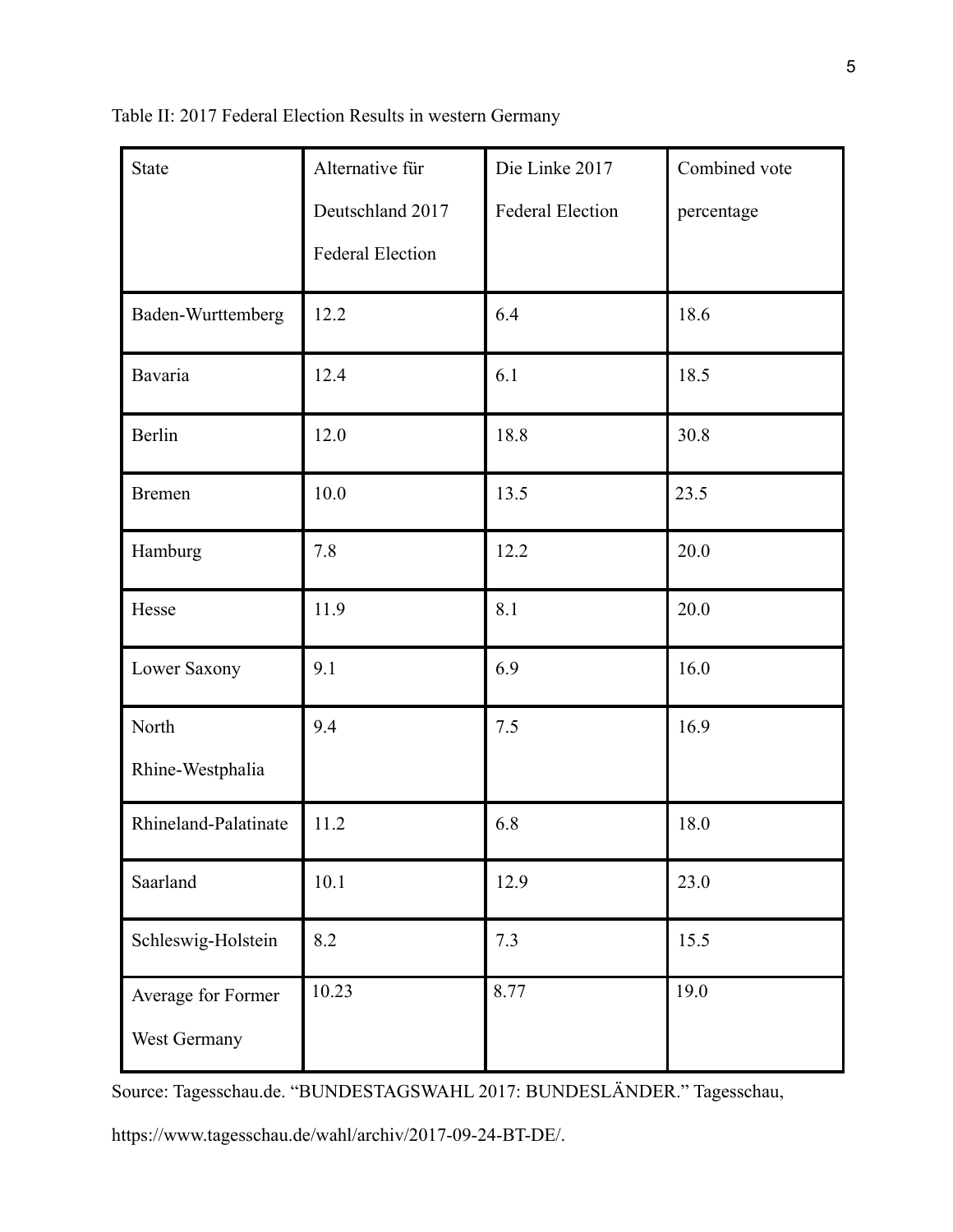Excluding Berlin, which was itself partitioned between East and West, the vote share for the AfD in the eastern states ranged from 18.6% to 27%; the vote share for die Linke in the eastern states ranged from 16.1% - 17.8%. By contrast, the vote share for the AfD in the western states ranged from 7.8% - 12.4 %; the vote share for die Linke in the western states ranged from 6.1% - 13.5%. For both the right-populist and left-populist parties, the best results in the western states were inferior to the lowest ones in the eastern states. The average combined vote count for the populists is 38% in the eastern states and 19.98% in the western states.

Why would it be the case that support for populist parties in eastern states is almost twice what it is in western states? I argue that this is the result of multiple factors. The GDR crushed most civil society in East Germany. During unification, this necessitated the importation of western institutions and western Germans with experience to run them. This created resentment of the western Germans for "colonizing" the East. Additionally, the economic dislocations of unification produced economic insecurity and hardship for many people, increasing the strong sense of grievance in eastern Germany. This also left many eastern Germans feeling betrayed by, and resentful of, the western federal government. Finally, it was more difficult for eastern Germans to communicate these grievances to the federal government because of the lack of institutional memory of civil society, and the aforementioned western domination of the federal organizations. Political scientists generally argue that a lack of civil society is a cause for greater populism as people seek a new style of politics to communicate with the unresponsive government. Each of these factors, operating in conjunction with one another, led to strong feelings of dissatisfaction in the eastern states that die Linke and the AfD were able to court for votes.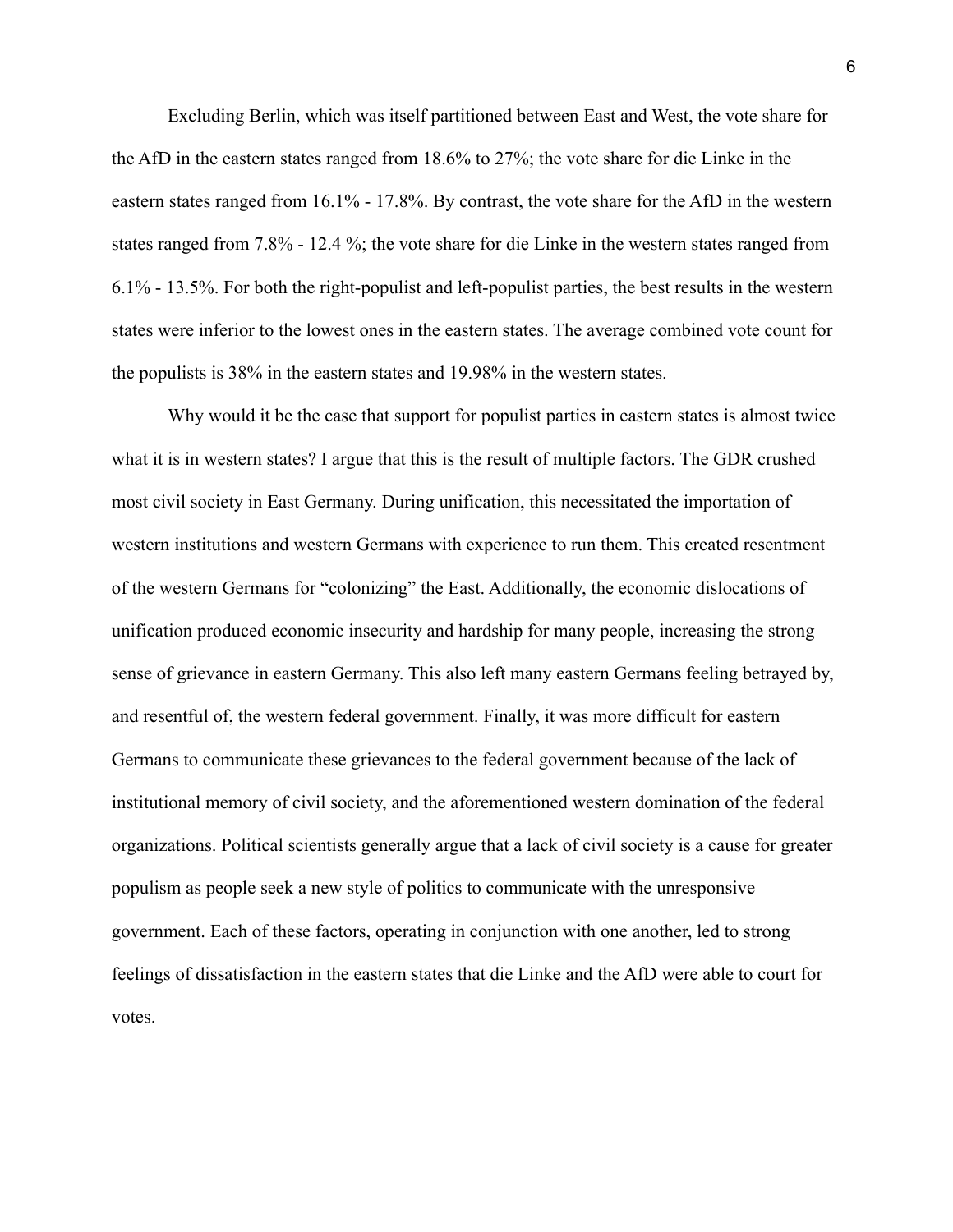The AfD is the more novel (and more successful) party. Founded in 2013 as a primarily eurosceptic party, it transitioned to opposition towards immigration, as its primary issue in the 2017 election, in which it saw what -- so far -- has been the peak of its success, as in the 2021 election its share of the vote declined to 10.3%. The AfD is considered a radical right party, and has consequently had difficulties finding coalition partners even at the state level. The GDR was governed by the SED, which was created out of a merger of the GDR's Social Democrats and Communists. Perhaps unsurprisingly, once Germans in the East began to partake in competitive elections again, the SED rapidly lost much of its influence and voters. It renamed itself the PDS (Party of Democratic Socialism) and continued to compete in elections, pushing a left-wing agenda and partaking in governments at the state level. In 2005, to broaden its reach and break out of its regional focus, it allied with the WASG (Electoral Alternative for Labor and Social Justice). In 2007 the PDS and the WASG formally merged into *die Linke*<sup>1</sup>. Die Linke reached its national height in 2009 with 11% of the national vote. They then returned to their level of about 9% until the 2021 election, when they fell to 4.9%.

Mudde defines populism in general as a "thin-centered ideology" that pits "the people" against the corrupt elite in a Manichean struggle.<sup>2</sup> Populism is better understood as this political style rather than an ideology; the basic formula that depicts the good senses of the common people being trampled upon by contemptible elites who refuse to implement simple and obvious solutions can be filled out by attachment to a given ideology, left or right.<sup>3</sup> Populist parties may furiously oppose one another on economic policy, climate change, abortion or any other issue.<sup>4</sup>

<sup>1</sup> Hough, Dan, and Michael Koß. "Populism Personified Or Reinvigorated Reformers? The German Left Party in 2009 and Beyond." *German Politics and Society*, vol. 27, no. 2, 2009, pp. 76-91.

<sup>2</sup> Hansen, Michael A., and Jonathan Olsen. "Flesh of the Same Flesh: A Study of Voters for the Alternative for Germany (AfD) in the 2017 Federal Election." *German Politics*, vol. 28, no. 1, 2019, pp. 1-19.

<sup>&</sup>lt;sup>3</sup> Hough, Dan, and Michael Koß. "Populism Personified Or Reinvigorated Reformers? The German Left Party in 2009 and Beyond." *German Politics and Society*, vol. 27, no. 2, 2009, pp. 76-91.

<sup>4</sup> Olsen, Jonathan. "The Left Party and the AfD: Populist Competitors in Eastern Germany." *German Politics and Society*, vol. 36, no. 1, 2018, pp. 70-83.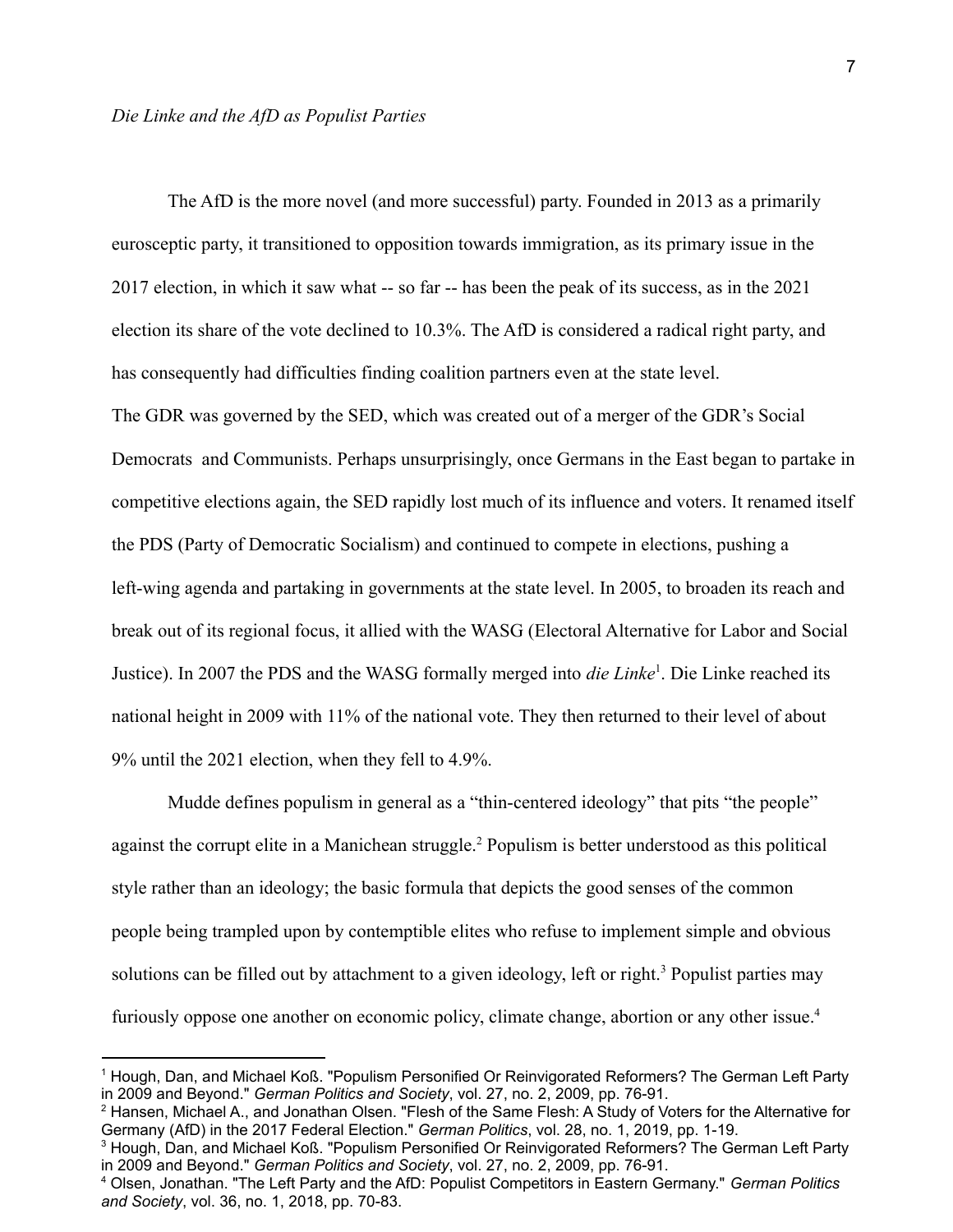What unites populists is that they generally evince a lack of faith in the democratic political process and call for greater involvement by "the people." <sup>5</sup>This sometimes takes the form of calling for referendums.

The AfD was initially categorized as a eurosceptic party that fought for conservative economic policies. However, since 2014 it escalated its use of populistic techniques, particularly anti-immigrant rhetoric after the European debt crisis ended. Olsen cites 2015 as the turning point wherein the AfD became a right-populist party, emphasizing a distinction between "natives" and "non-natives."<sup>6</sup> Compared to other parties, the AfD is not particularly representative of any socio-demographic group of gender, educational level, union membership, or employment. What unites its supporters is their shared discontent; the AfD mobilized discontented voters across these groups. The AfD also advocates for referendums as a way to constrain the government and empower the people.<sup>7</sup> By 2017, the AfD was therefore generally considered to be a standard populist party, as well as a right one, especially in light of its voters' greater distrust of democracy. 8

Die Linke evolved from a combination of PDS and WASG. The PDS was the successor party to the SED that ruled East Germany. The WASG was more opposed to cooperation with the establishment SPD than the PDS. After the merger, the WASG leadership -- especially Lafontaine -- was able steer the nascent die Linke in a more populist direction. The party's 2011 platform cast them as oppositional, whereas the PDS had earlier entertained hopes of allying with the SPD to escape political isolation. In this respect, die Linke has moved into a more populist position.<sup>9</sup>

Die Linke often advocates for simple solutions to complex problems, in line with rhetoric advocating for the common sense of the average person. Hough and Koss also link this to a

<sup>5</sup> Ibid.

<sup>6</sup> Olsen, Jonathan. "The Left Party and the AfD: Populist Competitors in Eastern Germany." *German Politics and Society*, vol. 36, no. 1, 2018, pp. 70-83.

<sup>7</sup> Ibid.

<sup>9</sup> Patton, David "The Left Party at Six: The PDS–WASG Merger in Comparative Perspective" *German Politics*, <sup>8</sup> Hansen, Michael A., and Jonathan Olsen. "Flesh of the Same Flesh: A Study of Voters for the Alternative for Germany (AfD) in the 2017 Federal Election." *German Politics*, vol. 28, no. 1, 2019, pp. 1-19.

Vol. 22, No. 3, pp.219-234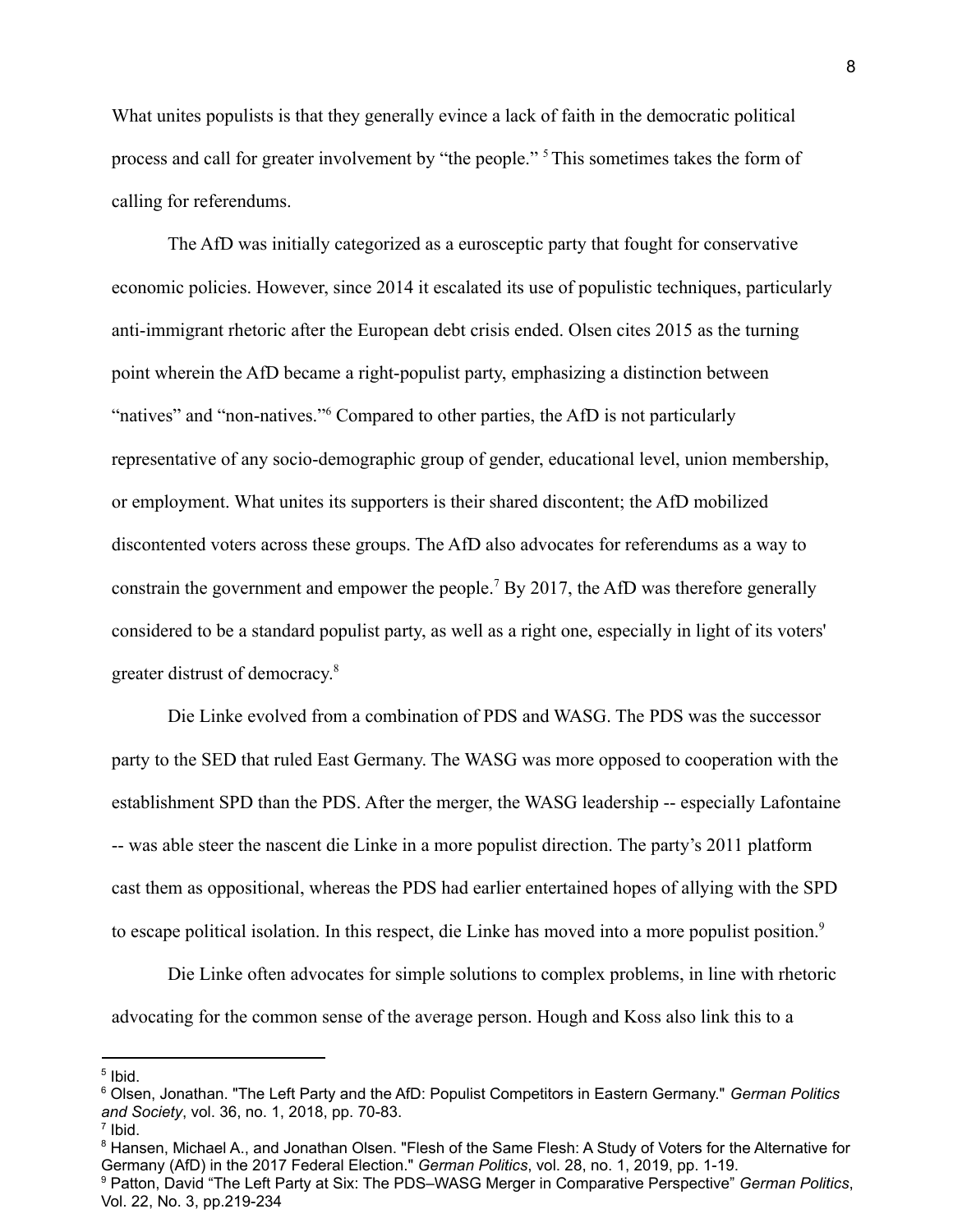rejection of market economics.<sup>10</sup> In line with descriptions of populist parties, die Linke has called for Germany to "dare more democracy" and institute sweeping reforms. Die Linke also exhibits populist behavior by labeling mainstream German political groups as elitists, lionizing other leftists, etc. Die Linke's populist positioning had made them appealing to the large pool of eastern German protest voters who are discontented with the German status quo. The similarity between the bases of the two parties can be seen in how the AfD was able to poach away voters from die Linke in 2017, as well as their shared Russophilia, promotion of referenda, pessimism about German democracy and hostility to globalization, the European Union, and free trade agreements.<sup>11</sup>

### *Theoretical Background on Civil Society*

Civil society is often held to be important in strengthening democracy. Civil society, or the institutions that bind people together with their fellow citizens, is often held to be a fundamental ingredient in democracy. It is what creates the potential for larger scale organization and political discourse between otherwise unlike groups. This is a view most famously championed by Robert Putnam in *Bowling Alone* and *Making Democracy Work*. Putnam argues that civil societies help to build up social capital by connecting individuals who otherwise would not be associated and thereby allow for a more robust democracy. 12 In chapter 4 of *Making Democracy Work*, Putnam examines Italian civil society to compare the efficacy of its political institutions and the presence of civil society. He finds a strong correlation between the two and describes it as being so strong that the economic disparities between the regions become superfluous as independent variables, though he qualifies that economic differences may beget

<sup>&</sup>lt;sup>10</sup> Hough, Dan, and Michael Koß. "Populism Personified Or Reinvigorated Reformers? The German Left Party in 2009 and Beyond." *German Politics and Society*, vol. 27, no. 2, 2009, pp. 76-91.

<sup>11</sup> Olsen, Jonathan. "The Left Party and the AfD: Populist Competitors in Eastern Germany." *German Politics and Society*, vol. 36, no. 1, 2018, pp. 70-83.

<sup>12</sup> Putnam, Robert. "Tuning In, Tuning Out: The Strange Disappearance of Social Capital in America." *Political Science and Politics*, Vol. 28, No. 4 (Dec., 1995), pp. 664-683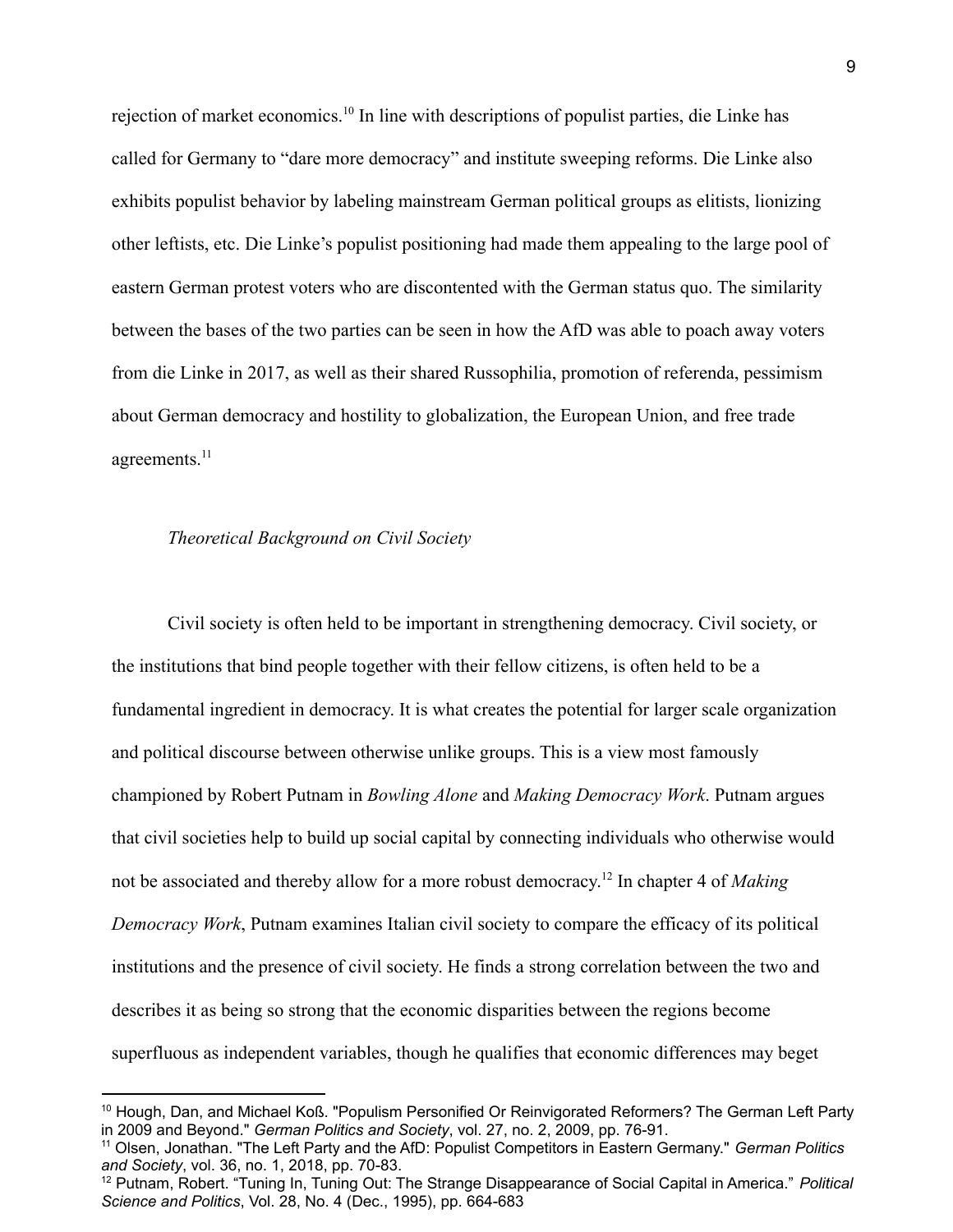differences in civil society. Putnam also found, in the same survey, that politicians in areas with more civil society were more likely to receive questions about policies than they were to receive requests for patronage. Putnam also finds that the voters of southern Italy, where there are far more exercises of direct democracy, are less civic and face a more corrupt and populistic environment than those in northern Italy; he finds that they are more likely to feel cynical about politics and less likely to believe that ordinary voting will make a difference.<sup>13</sup>

Indeed, many sources have argued that civil society is a major influence in how democracies relate to populism once they are established. Civil society has been consistently observed to vitiate the successes of populist parties by a significant margin.<sup>14</sup> Boeri et al. define populism as "an ideology that considers society ultimately separated into two homogeneous and antagonist groups", "the pure people" versus the "corrupt elite", a standard definition. The idea this entails, that the people speak with one voice, that the people are united in their righteousness, leaves little room for dissent or alternative points of view, as civil societies may present.

Boeri et al. infer from this that there will be an inverse correlation between the presence of civil societies and the strength of populism. They show that although economic recession generally tended to promote populism, it was not the only determinant factor. Indeed, they found indications that "membership of a civil society reduces the vote for [a] populist party by roughly 20–30%."<sup>15</sup> They also found that the 2008 financial crisis strengthened rather than weakened this effect. Building from this, they conclude that civil society has a statistically significant impact on the probability of support for populist parties because, explicitly echoing Durkheim, a lack of social connection produces a feeling of disconnect or *anomie* which then leaves a gap which populist politics can fill by providing a way of communicating with the state.<sup>16</sup>

<sup>16</sup> Ibid <sup>15</sup> Ibid, p. 871

<sup>13</sup> Putnam, Robert. *Making Democracy Work*. Princeton University Press. 1993. pp. 96-100

<sup>&</sup>lt;sup>14</sup> Boeri, Tito, Mishra, Prachi, Papageorgiou, Chris, Spilimbergo, Antonio. "Populism and Civil Society." *Economica*, vol. 88, no. 352, 2021, pp. 863-895.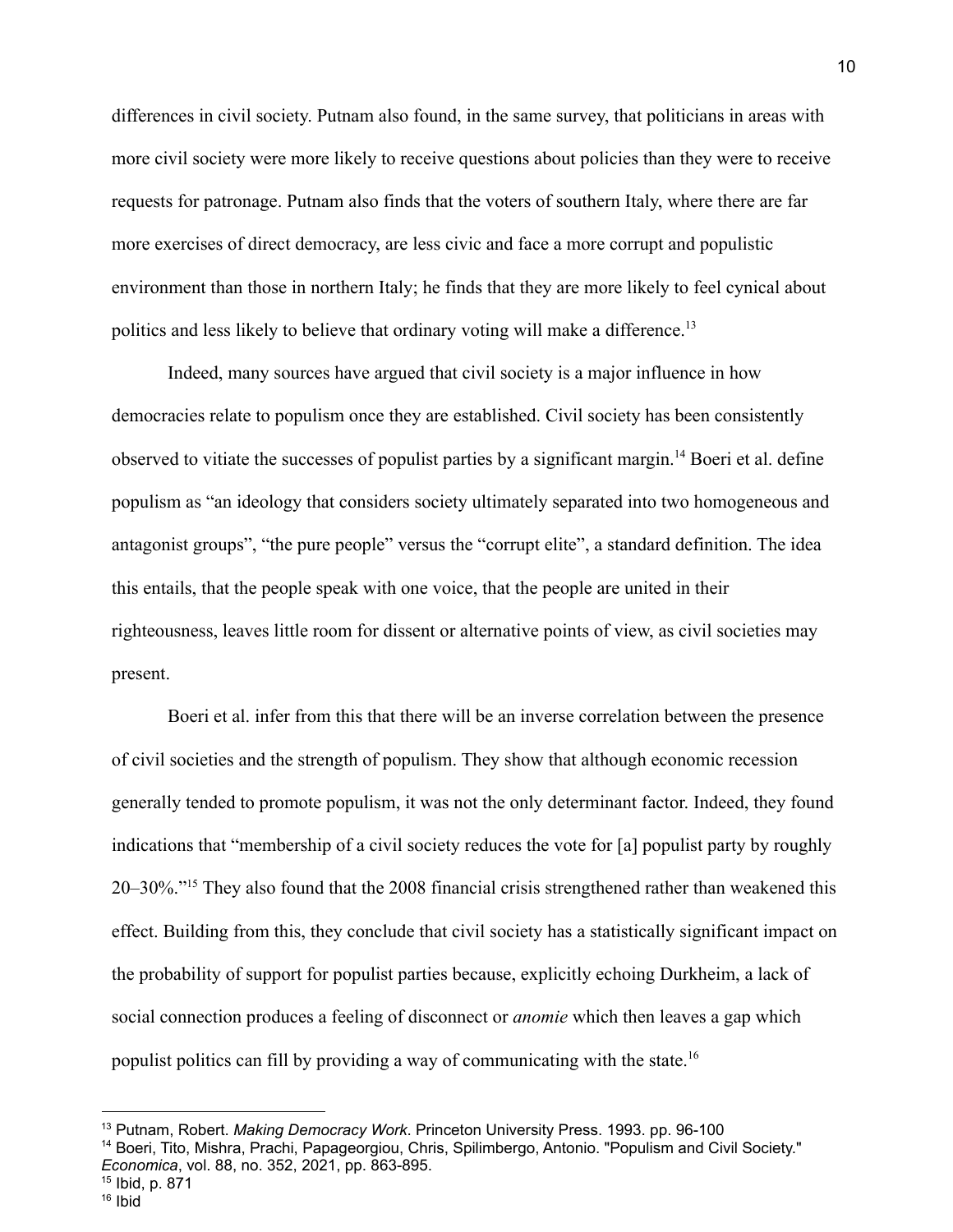Osborne begins by treating civil society as a feature of liberal democracy. He explains how theories generally treat them as both a barrier against the indefinite atomization of society and as "intermediate powers'' between the masses of voters and the liberal democratic state, insofar as they communicate the wishes of groups of citizens who are not actively and automatically engaging in partisan or governmental work. Populism relies on a general sense of alienation from "intermediate powers," and promises to resolve the populace's problems by the creation of a partisan state. In this way, it often comes into conflict with civil society, which generally serves as a forum and endeavors to act as an impartial mediator between different factions within society.<sup>17</sup> The promises of populist candidates on the other hand generally entail promising to bring the state into combat against the causes of the people's problems, marshaling its powers to provide direct aid. Additionally, once in a position of national power, populists are generally uninterested in autonomous local institutions, or other buffers as, per Osborne, "The ideal is to have no representative 'space' between the popular will and its expression—directly—in forms of power."<sup>18</sup>

Arato and Cohen begin in a similar vein by defining civil society as possessing three parameters: publicity, plurality, and privacy. Arato and Cohen also draw a distinction between political and civil society. Populism is described as being "in but not of" civil society in that populism benefits in key ways from the freedoms allowed to civil society and much of its legitimacy comes from democratic norms that emphasize the sovereignty of the people. However, while populism does sometimes promote greater equality of wealth, social justice, or the challenge of oligarchy, it also claims to speak on behalf of a unified people (see above). Moreover, populism has a great capacity to be used in attacking those institutions which make it and civil society possible in the first place. Arato and Cohen also expand the idea that populism is best understood not as an ideology with a substantial set of beliefs but rather as a method of

<sup>17</sup> Osborne, Thomas. "Civil Society, Populism and Liberalism." *International Journal of Politics, Culture, and Society*, vol. 34, no. 2, 2020;2021, pp. 175-190.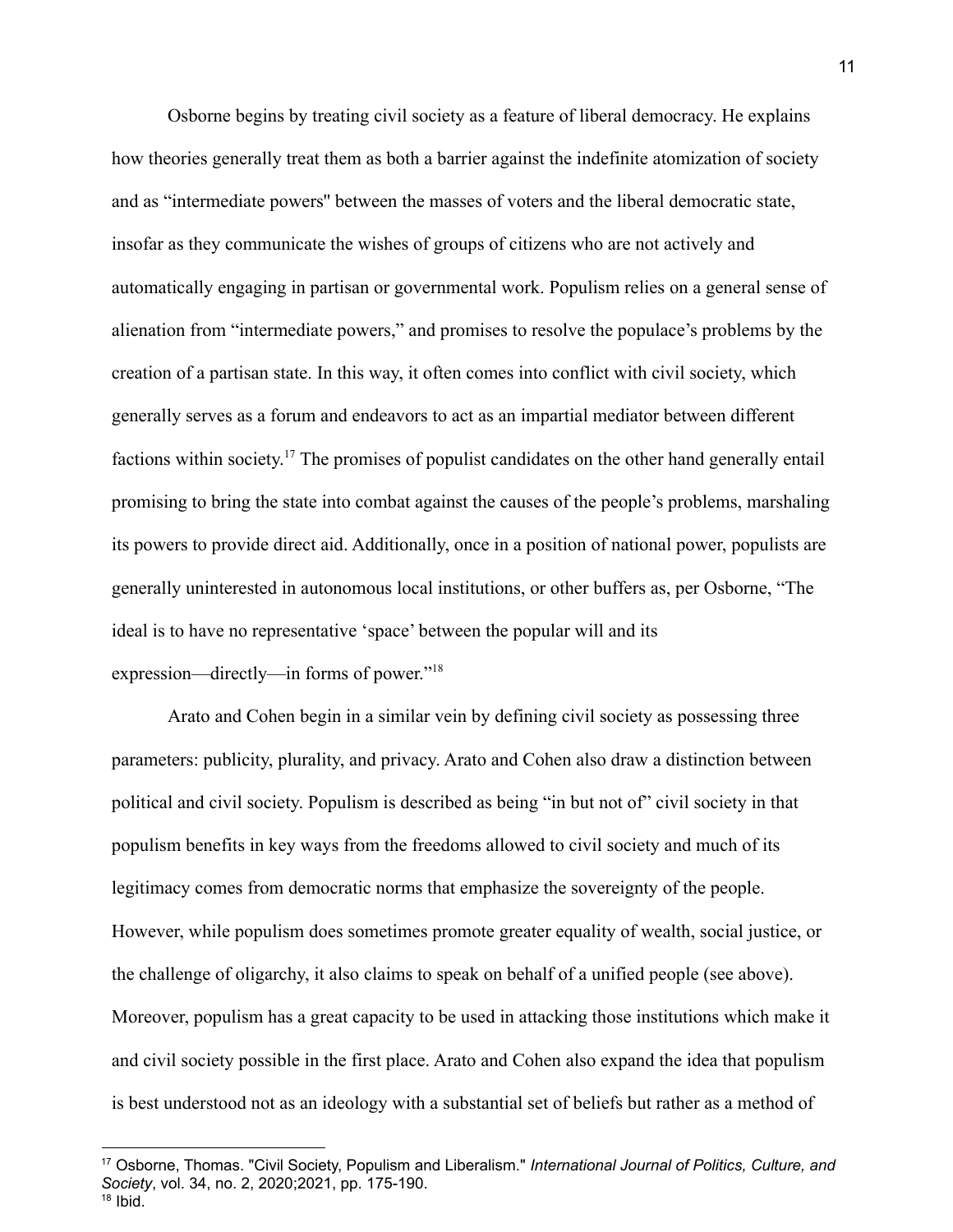discourse. Populism is a discourse that emphasizes a struggle between "the people" and the elite and manifests a desire to recapture sovereignty from the elite. Populism is thus understood best as a style of politics onto which ideology can be grafted.<sup>19</sup>

There is, of some relevance here, also evidence from other post-communist countries that the relative deprivation of civil society in those countries helps to fuel illiberal attitudes and a lack of attachment to the norms of democratic politics as usually practiced.<sup>20</sup> It should be noted that Hann explicitly criticizes those who believe that civil society can play the role of an ersatz-state; nonetheless, the paper outlines a connection between the two. Another aspect to this may be that Tito et al. argue that there is evidence for the idea in sociology that populism is the result of a perceived failure on the part of institutions to provide an anchor in the aftermath of dramatic events. This in turn leads to disaffected persons joining populist movements to regain their cross-cutting ties with other members of society. <sup>21</sup> Consequently, it would be reasonable to predict that if one area had a history of weakening civil society in a way that another did not, then, *ceteris paribus*, the area with the weakened civil society will probably have stronger populist movements.

<sup>19</sup> Arato, Andrew, and Jean L. Cohen. "Civil Society, Populism and Religion." *Constellations*, vol. 24, no. 3, 2017, pp. 283-295.

 $20$  Ibid.

<sup>&</sup>lt;sup>21</sup> Boeri, Tito, Mishra, Prachi, Papageorgiou, Chris, Spilimbergo, Antonio. "Populism and Civil Society." *Economica*, vol. 88, no. 352, 2021, pp. 863-895.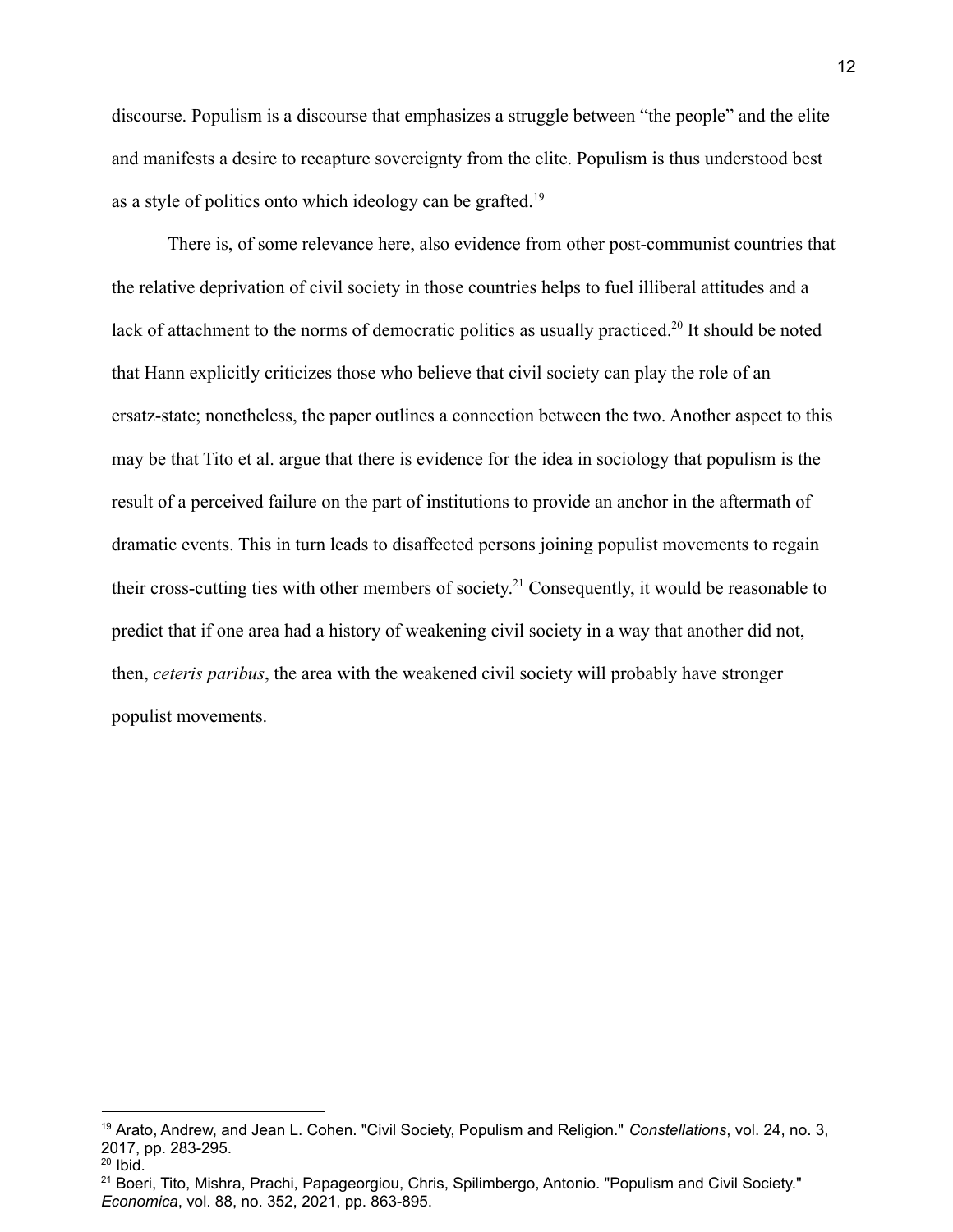# **Chapter II: Explaining the Disproportionately High Support for Populist Parties in Eastern Germany**

### *Suppression of Civil Society in the Former GDR*

In this chapter I will examine the factors that I believe explain the disproportionately high support for populism in eastern Germany. First I examine suppression of civil society in the former GDR. Second I look at the economic traumas of unification and the resentment that this generated in eastern Germany. Third I look at the weakness of civil society in eastern Germany and the western domination of economic associations and political parties.

After the Second World War and the partition of Germany into Allied Zones of

Occupation, the zone of Soviet Military Occupation (Mecklenburg, Brandenburg, Sachsen-Anhalt, Saxony, Thuringia, and what would become known as "East Berlin") were formed into the German Democratic Republic. The GDR was a one-party, Communist, state; it is generally considered to have been a satellite of the Soviet Union. Due to the fact that West Berlin remained outside of the GDR, it was common for East German dissidents or discontented persons to flee there and from there to the rest of West Germany until the building of the Berlin Wall between them in 1961. In 1953, the government forcibly put down demonstrations in Berlin with Soviet help.

The GDR employed extensive coercive measures, some of which are detailed below.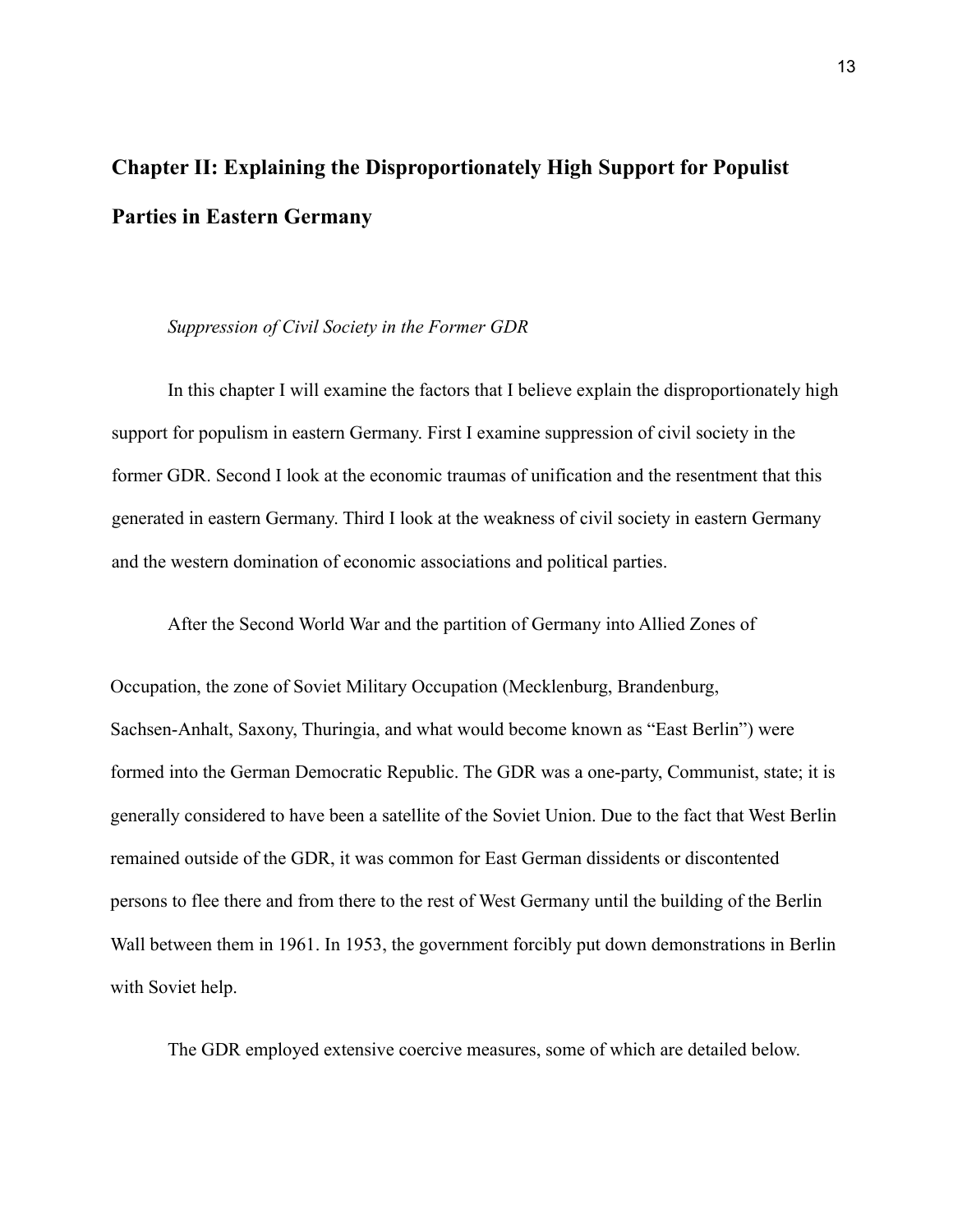These are necessary to provide context for the development of civil society in Eastern Germany.

The GDR was, unquestionably, a police state; however, it would be incorrect to depict the non-Stasi population as living in a state of constant terror. It must be understood that the scale of the Stasi was not common knowledge until *after* the fall of the Berlin Wall, when many people were shocked to discover that those closest to them had been agents of the secret police. However shocking these revelations were, the fact that they were shocking is proof that most people were unaware of the Stasi's extent and, consequently, could not have previously resented the intrusion of which they were unaware.<sup>22</sup> Furthermore, the Stasi did not arrest everyone who dissented. This is not to deny their role or their actions. The fact remains that a great many of the eastern Germans interviewed on the subject after the unification felt that they had lived "perfectly normal lives." Their lives did not constitute some desperate struggle against the overweening tyranny of an omnipotent state. Nonetheless, despite the eagerness of many Germans to declare that they lived normal lives under the GDR, it had a chilling effect on public speech. It was generally understood that one did not discuss politics in public.<sup>23</sup>

It was also difficult, in the early years, to induce political loyalty in people who were primarily concerned with how they would rebuild their lives. Many people were also disillusioned with politics. They had been drawn into one German state politically and ended in an apocalypse. Now they found themselves in another, and there was a strong desire "not to be taken in again." This attitude led to a general cynicism about political matters, and, in later decades, the rise of "niche societies." Niche societies served as a way for people to express their discontent with the political order within the confines imposed on them by the GDR.<sup>24</sup> Prior to the construction of the Berlin Wall, people who were discontented with the GDR could simply leave for the West. It is therefore not a coincidence that the practice of making veiled critiques of

<sup>22</sup> Fulbrook, Mary. *Dissonant Lives: Generations and Violence through the German Dictatorships*. Oxford University Press, Oxford, 2011, p. 379

<sup>23</sup> Ibid, p. 381

<sup>24</sup> Dochartaigh, Pól Ó. "Introduction: The GDR between Conformism and Subversion." *German Life and Letters*, vol. 63, no. 3, 2010, pp. 230-233.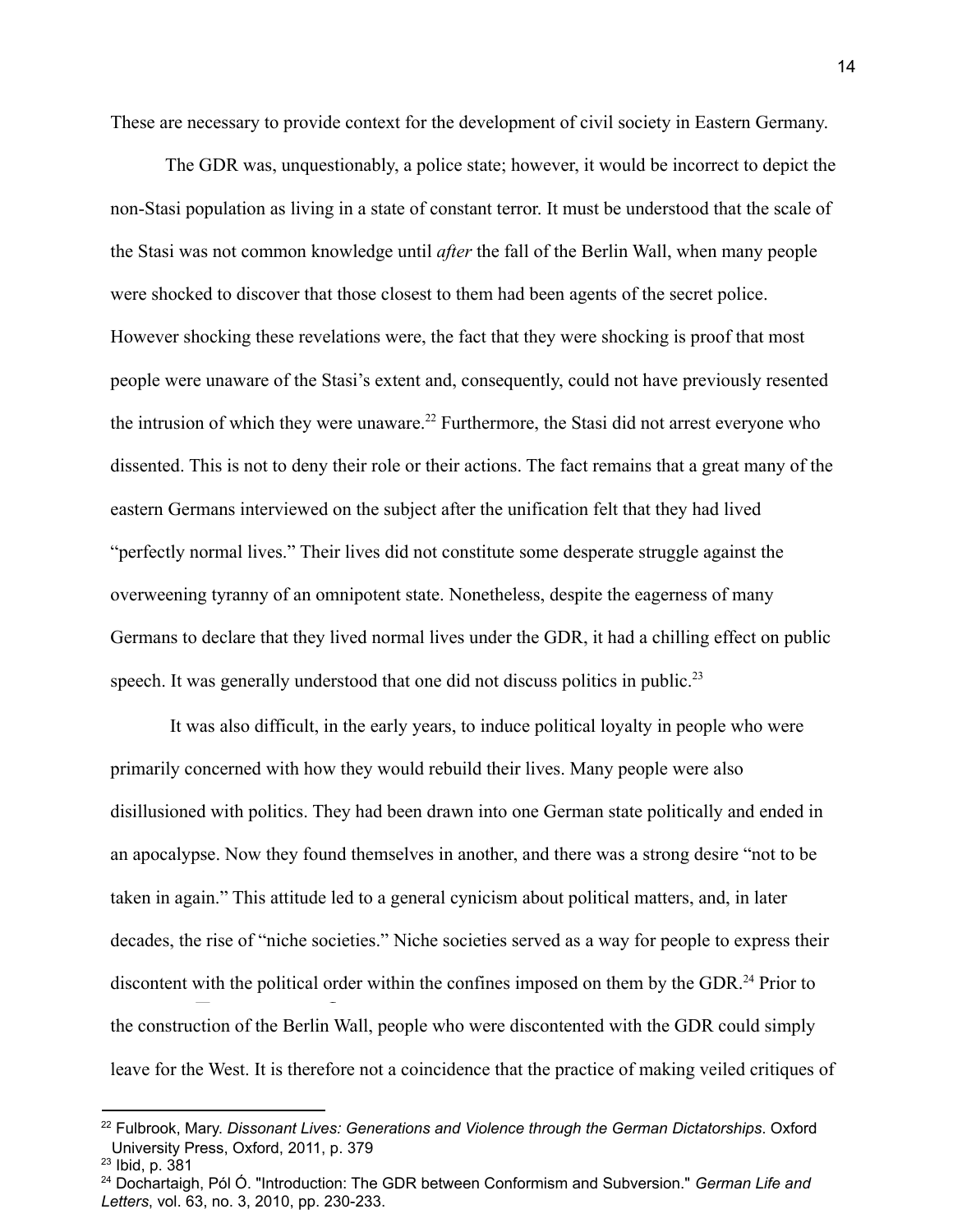the regime in public became more common after the Wall was built.<sup>25</sup>

The GDR did not intend to leave open any private association or enterprise apart from the state; political groups, churches, civil associations, unions and the press were infiltrated and pressured, especially throughout the 1950s and 1960s. In the 1970s, Honecker came to power and adopted a strategy of "consumer socialism," emphasizing the need to provide people with comfortable lives under socialism to secure their loyalty. Fiedler and Meyen note that citizens of the GDR complained less often about the state of the economy and the state-control of the media during the years of "consumer socialism", but began to turn against the GDR more strongly in the  $1980s^{26}$ 

Newspapers were much easier to control than people's access to than western electronic media, which far more easily permeated the Iron Curtain. Accordingly, newspapers were under the control of the state. Perhaps not surprisingly, this led to a growing degree of cynicism about the intentions of newspapers.<sup>27</sup> Writers were also under pressure to conform. In 1979, dissenting writers found themselves expelled from the *Schriftstellerverband*, effectively making them unpublishable in the GDR.<sup>28</sup> This initiated a new wave of writers fleeing abroad. The damage of this was compounded by the fact that, in the years following this, the arms race led to an increasing desire by Germans in both intellectual circles and peace movements, on both sides of the Iron Curtain, to unite in opposition to the looming shadow of a conflict that would land firmly on them. Returning briefly to the idea of increased discourse on nationalism during the dissolution of the Communist Bloc, it is perhaps possible to retroactively read into this an increasing degree of shared sense of "German-ness", which would help explain the drive

<sup>&</sup>lt;sup>26</sup> Fiedler, Anke, and Michael Meyen. "The Steering of the Press in the Socialist States of Eastern Europe: The German Democratic Republic (GDR) as a Case Study." *Cold War History*, vol. 15, no. 4, 2015, pp. 449-470. <sup>25</sup> Tismaneanu, Vladimir. *Stalinism Revisited: The Establishment of Communist Regimes in East-Central Europe*. Edited by Vladimir Tismaneanu. Central European University Press, Budapest; New York, 2009.

<sup>27</sup> Fulbrook, Mary. *Anatomy of a Dictatorship: Inside the GDR*, 1949-1989. Oxford University Press, New York, 1995. p. 131

<sup>28</sup>Conacher, Jean E., YBP DDA, and JSTOR. *Transformation and Education in the Literature of the GDR*. Camden House, Rochester, New York, 2020.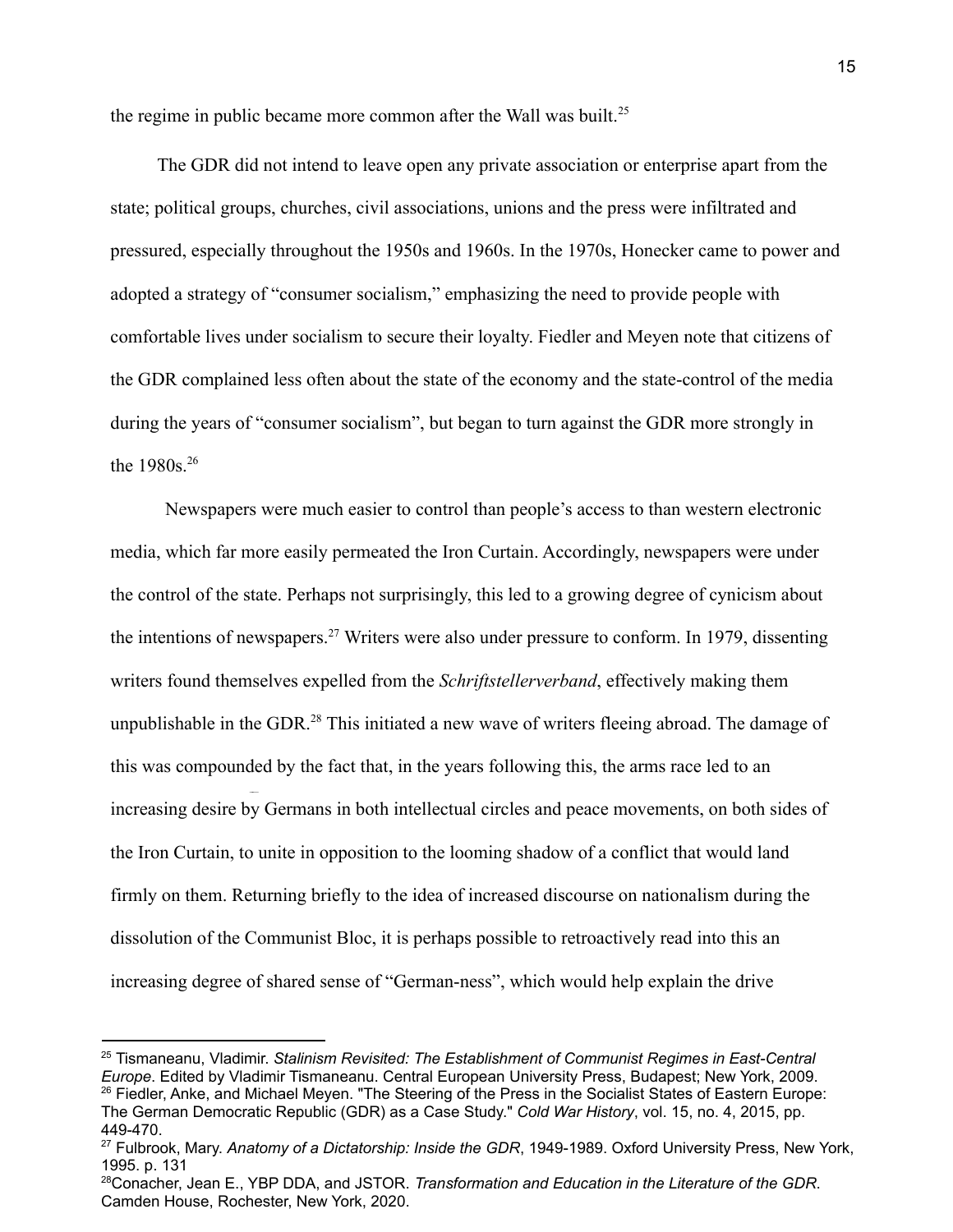towards unification following afterwards.

Indeed, the peace movement is one area in which one still reads about sizable civil society that is not led by the state -- though the state tried to heed Talleyrand's advice about joining those movements that cannot be stopped, lest one be compelled to do what they want and be shown as a puppet. The GDR implemented a policy of universal conscription which pacifists could avoid only by doing unarmed service under the army's auspices while facing discrimination in their job searches. As the peace movement grew and faced pushback after the 1975 Conference of Security and Co-operation in Europe in Helsinki, activists began to shelter under the still semi-autonomous church.<sup>29</sup> The general discontent of the intelligentsia helped fuel increasing disillusion in the students in GDR schools.<sup>30</sup> Thus the churches paradoxically were simultaneously co-opted by the regime with regard to their hierarchy, and yet played a vital role in fostering resistance to that regime.

One key difference between the FRG and the GDR is the species of unions, for no democratic, non-partisan unions existed in the GDR after 1949, when the *Freier Deutsche Gewerkschaftsbund* (FDGB) became a compliant instrument of the state and the ruling SED party. From that point forward, the FDGB assumed the attributes of a "conveyor belt" of ideas and orders from the Party to the workers. It served to discourage self-initiative and promote a homogenization of labor. The FDGB was also involved in the administration of healthcare, social security, and the GDR's largest travel agency. There were no traditional unions or workers councils as these were deemed superfluous by the SED, which claimed to already be promoting the interests of the working class and allowing unionization by virtue of creating a de facto obligation to join the FDGB. Despite its awareness of growing discontent in the GDR, the FDGB leadership elected to continue supporting the SED until they fell from power.<sup>31</sup>

<sup>&</sup>lt;sup>29</sup> Hadjar, Andreas. "Non-Violent Political Protest in East Germany in the 1980s: Protestant Church, Opposition Groups and the People." *German Politics*, vol. 12, no. 3, 2003, pp. 107-128.

<sup>&</sup>lt;sup>30</sup> Conacher, Jean E., YBP DDA, and JSTOR (Organization). Transformation and Education in the Literature of the GDR. Camden House, Rochester, New York, 2020.

<sup>&</sup>lt;sup>31</sup> Michael Fichter. "A House Divided: a View of German Unification as it has Affected Organized Labor." *German Politics*. Vol. 2, No. 1, April 1993. pp. 21-39.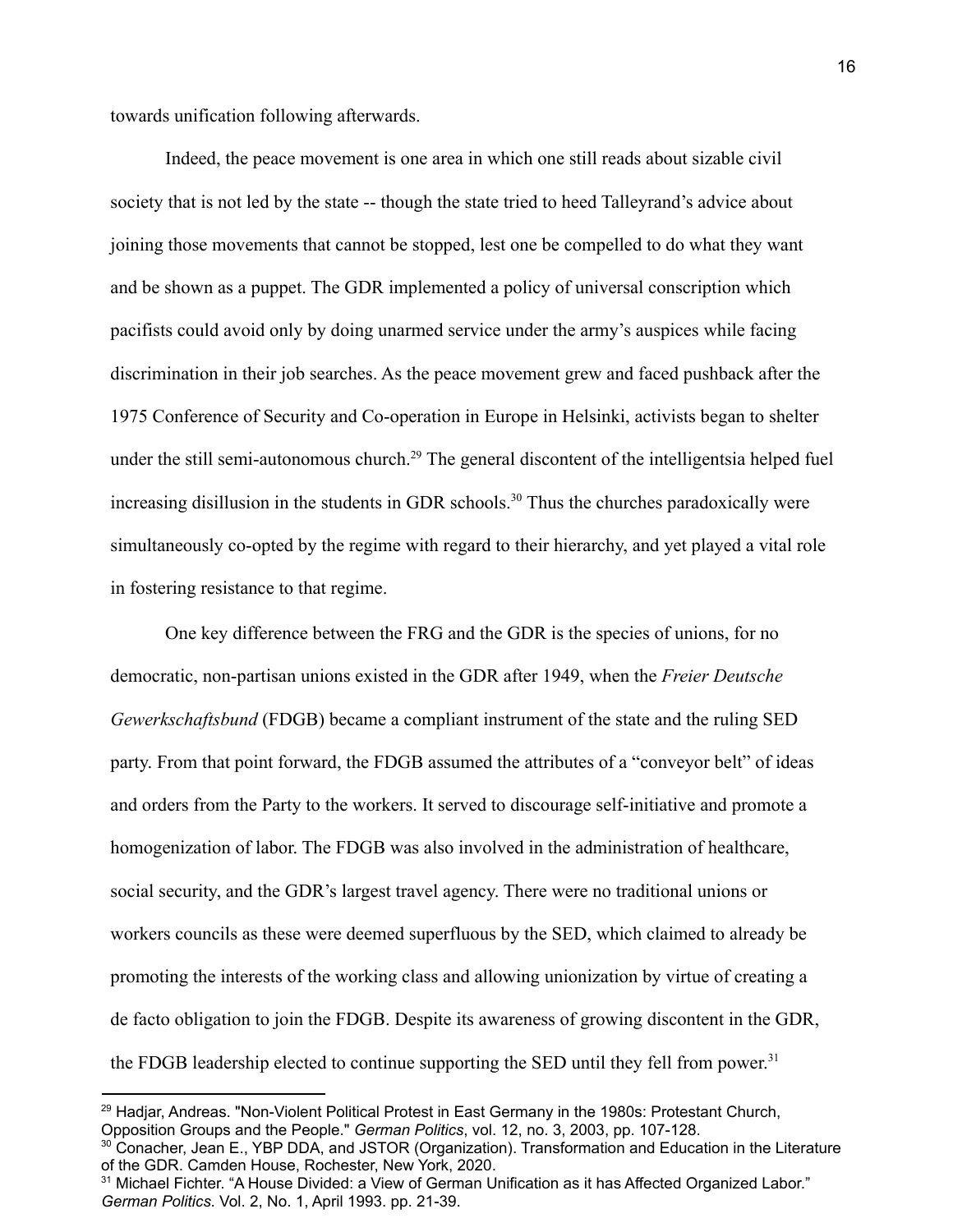When it came to the Protestant Church, church and state had an evolving and complicated relationship to each other. Initially, the GDR had clashed with the Church in East Germany, but as infiltration increased and opposition to the regime mounted, some modus vivendi became both more practical and more desirable; therefore, the government began attempting to co-opt it instead.<sup>32</sup> This turn towards cooperation was not a one-sided affair. The Church also came under pressure and had suffered a steep decline in active membership as children and their parents were forced to choose -- until 1960 -- between formal initiation of their children into the Church and *Jugendweihe* -- a formal "confirmation" into the politics of the GDR and loyalty to it and its Soviet ally.<sup>33</sup> Another round of reconciliation followed the clashes between the Church and the state over the peace movement, itself partially a response to the introduction of *Wehrkunde* (communist military theory mixed with basic soldiering instructions) in schools.<sup>34</sup> It is important to observe that the state ultimately got the better of the Church in both of these confrontations, with the vast majority of children partaking in *Jugendweihe* and *Wehrkunde* remaining in the curriculum, though the Church was able to claim a sort of victory with greater peace measures. These aside, the Church too could not stop the state from encroaching on ever more aspects of society. One must also take into account the degree to which the state sought to blur the lines between itself and the Church. At least four of the Protestant *Landeskirchen* were infiltrated by Stasi informants at the highest levels.<sup>35</sup> Many more were generally influenced by or cooperated with Stasi agents -- for instance Manfred Stolpe, Consistorial President of the eastern Region of the Evangelical Church in Berlin-Brandenburg, served as an informer for the Stasi.

Until the dramatic shift back to open confrontation with the churches in 1987, the GDR generally attempted to infiltrate churches and break up dissident groups. They generally achieved

<sup>34</sup> Ibid, pp. 51-54

<sup>32</sup> Fulbrook, Mary. *Anatomy of a Dictatorship: Inside the GDR*, 1949-1989. Oxford University Press, New York, 1995., p. 88-91

<sup>33</sup> Cordell, Karl. "The Role of the Evangelical Church in the GDR." *Government and Opposition*, vol. 25, no. 1, 1990, p. 49

<sup>35</sup> Fulbrook, Mary. *Anatomy of a Dictatorship: Inside the GDR, 1949-1989*. Oxford University Press, New York, 1995.*,* p. 99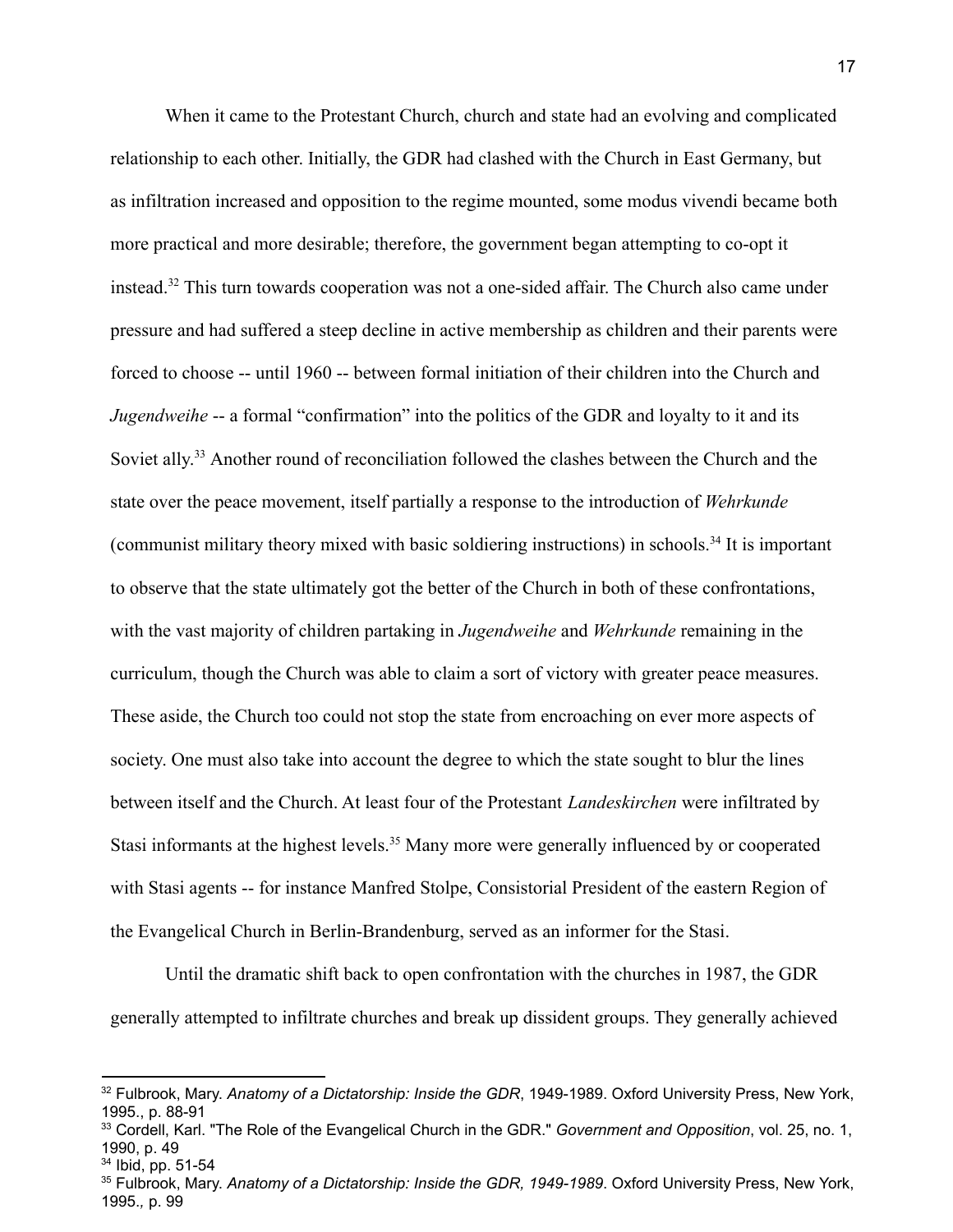short-term results, in terms of quieting opposition. *Inoffizielle Mitarbeiter* (informal collaborators) would inform their controllers of church affairs and the state would use this information to formulate its preferred response from the clergy. Buttressing this indirect control was the direct influence exerted over actual infiltrators and *offizielle Mitarbeiter* (official collaborators).<sup>36</sup> However, in the long term, this did not prove a viable strategy. It foundered against the reality that the hierarchy of the Protestant church in Germany was rather less rigid than had been hoped. It remained generally true that Lutherans of all political persuasions found it more important to spread Lutheranism than any political message, a fact which was utilized by the GDR to induce clergy to spread GDR friendly messages and see to it that the State's point of view was always represented. But by the same token, this meant that even most collaborating clergy would not have the suppression of ideas critical to the state as their primary goal.<sup>37</sup>

While the collaborationist strategy did not augment state control as much as desired, neither did it preserve the church's autonomy as much as some clergy hoped. Even aside from the scandals of Stasi *Mitarbeiter* which plagued the Church (and most other organizations in the former GDR), the years of the GDR oversaw a marked decline in the Church's membership and social authority. For instance, marriage rates in the former GDR are significantly lower than in the old FRG.<sup>38</sup> Religion of all kinds has declined substantially more in eastern than western Germany, a fact which was noticed and celebrated by some in the Stasi.<sup>39</sup> Whatever may be said about German Protestant churches as institutions, they did serve as civil societies; their relative absence manifests in a lower degree of prosocial attitudes.<sup>40</sup>

In the waning years of the GDR, the church served as the primary incubator of protest against the regime. Protests in the late GDR took many forms, from leaving anonymous critical

<sup>36</sup> Ibid, pp. 100-101

<sup>37</sup> Ibid.

<sup>&</sup>lt;sup>38</sup> Klarner, Andreas. "The Low Importance of Marriage in Eastern Germany – Social Norms and the Role of Peoples' Perceptions of the Past." Demographic Research, vol. 33, 2015, pp. 239-272.

<sup>39</sup> Heineck, Guido. "Love Thy Neighbor – Religion and Prosociality." *International Journal of Social Economics*, vol. 44, no. 7, 2017, pp. 869-883.

<sup>40</sup> Ibid.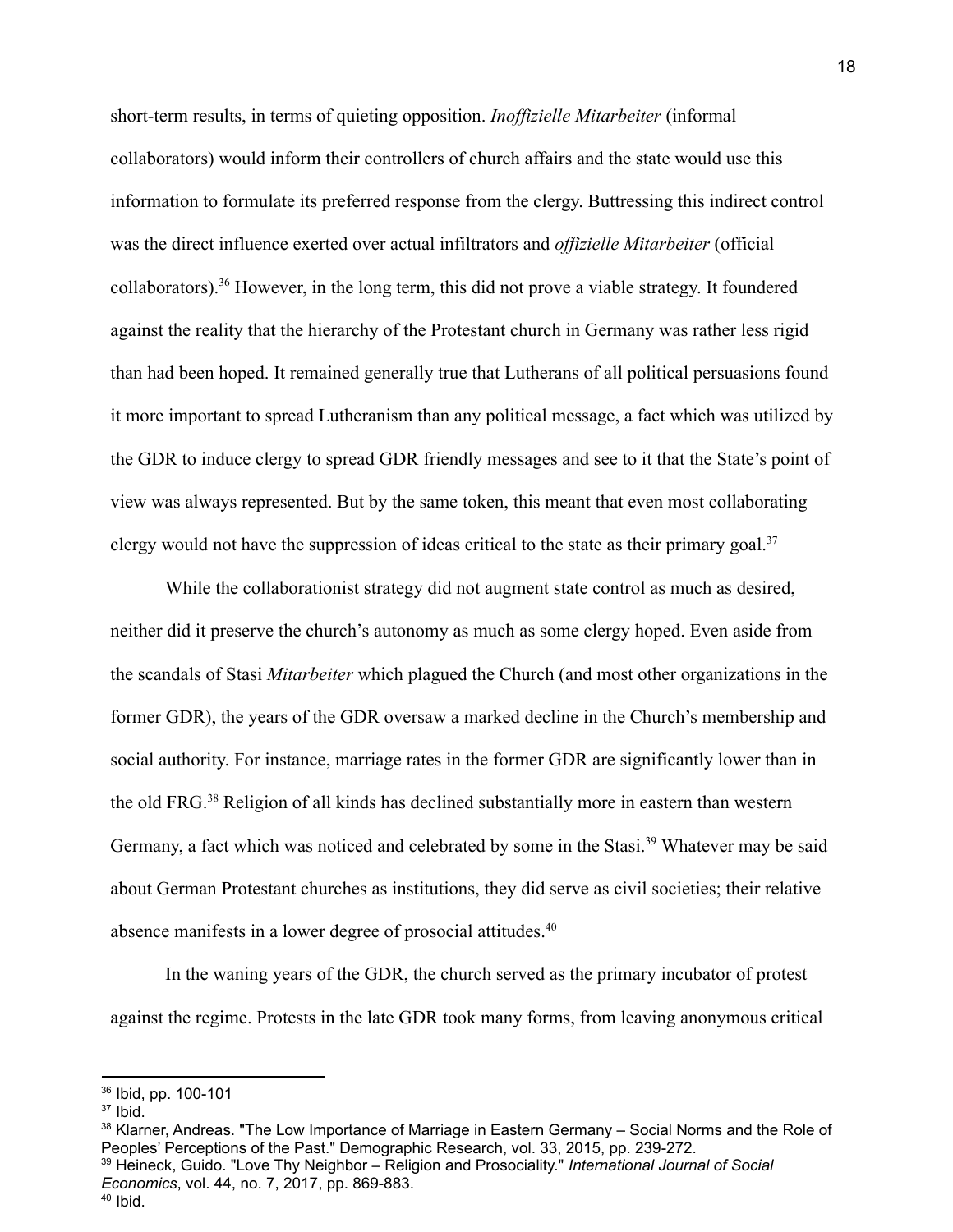notes to leaving the SED. At the most perilous to the participants were illegal public demonstrations, such as the 1988 candle light marches or peace concerts, both of which were broken up with many arrests. The organization of these protests generally ran through the church.While the Church was insufficient to ignite revolution, it was the only significant institution to be autonomous under the GDR and thus was able to serve as a crystallization point for dissatisfied groups in society to come together and coordinate larger scale protests, offering them shelter and serving as umbrella organizations.<sup>41</sup> None of this negated the extensive infiltration of the Church or the general preparedness of Church hierarchy to cooperate with the GDR by blocking prominent dissidents from rising too far or by giving information. However, the role of the Church in protecting the opposition until it was able to emerge cannot be disputed.

In some sense, the origin of the GDR required it to remain a closed system. The GDR was, even after almost half a century, still widely considered an illegitimate state. Created as it had been from military occupation, the GDR always bore the shadow of being an artificial state. One of the key dilemmas for reformers was that fully opening the GDR to reform would almost certainly have resulted in its rapid dismantling and absorption of its constituent states into the Federal Republic, as indeed happened following the fall of the Berlin Wall.<sup>42</sup> Indeed, even after almost fifty years, the GDR had failed to bind the population to itself in any meaningful way. 43

<sup>41</sup> Hadjar, Andreas. "Non-Violent Political Protest in East Germany in the 1980s: Protestant Church, Opposition Groups and the People." *German Politics*, vol. 12, no. 3, 2003, pp. 107-128.

<sup>42</sup> Fulbrook, Mary. *Anatomy of a Dictatorship: Inside the GDR, 1949-1989*. Oxford University Press, New York, 1995. pp. 178-179

<sup>&</sup>lt;sup>43</sup> Lohmann, Susanne. "The Dynamics of Informational Cascades: The Monday Demonstrations in Leipzig, East Germany, 1989-91." *World Politics*, vol. 47, no. 1, Cambridge University Press, 1994, pp. 42–101, https://doi.org/10.2307/2950679.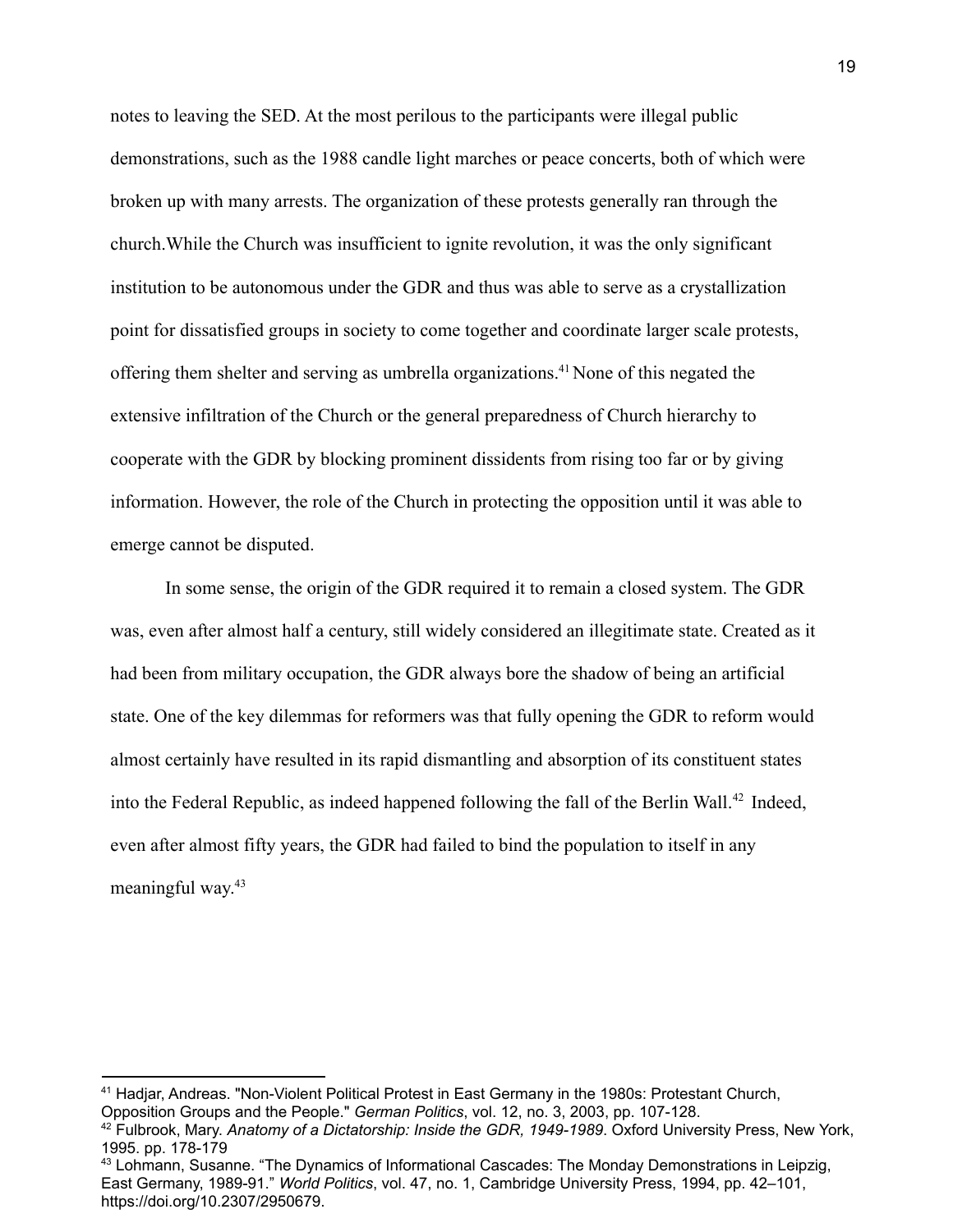Over the course of Gorbachev's reforms in the 1980s, the USSR became less willing to use its troops to prop up other members of the Warsaw Pact against their own populaces. In 1989, the Berlin Wall was torn down and the borders opened. In 1991, the GDR ceased to exist and its constituent states were absorbed into the Federal Republic of Germany. Unfortunately, the integration of the eastern states was not a perfectly smooth affair. When the GDR ended, most of its associated institutions ended with it. Compounding difficulties, the eastern Germans found themselves in a region of the country which was economically much weaker than the rest. While there has been extensive modernization, the eastern states remain more dependent on the western ones than vice versa<sup>44</sup>

### Economic Transition

After unification, the new states of the Federal Republic suffered from economic difficulties, which resulted in an unequal distribution of misery. An important step towards unification was the brief customs union between the two Germanies. Despite the fact that the exchange rate was designed to be somewhat favorable to the GDR, it was not favorable enough to avoid serving as a sort of "shock therapy". The terms of unification were extremely uneven. The GDR had little to bargain with and was absorbed into the FRG. In terms of economic turbulence, the GDR resembled most other post-Communist societies, but the absorption into a larger political unit and national economy was unique and involved the direct transfer of western economic institutions to East Germany. This transfer resulted in the spread of western experts and administrators throughout the former GDR.

In addition to the "administrative inequality" this also meant that the East was

<sup>44</sup> Hölscher, Jens, and Anja Hochberg. East Germany's Economic Development since Unification: Domestic and Global Aspects. Ch. 9. St. Martin's Press, New York, 1998.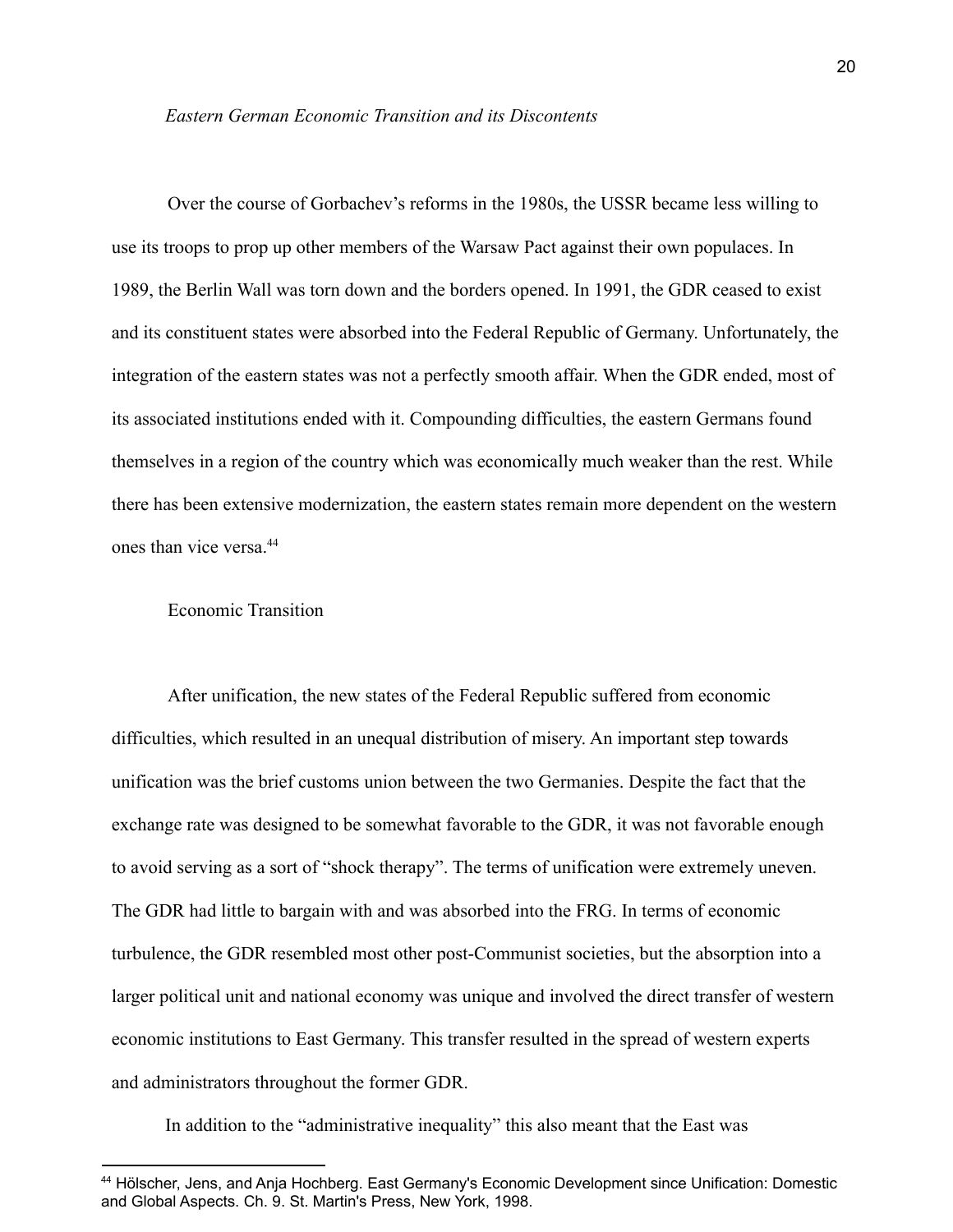disproportionately vulnerable during eastern Germany's transfer to the Federal Republic's economic systemfollowing unification. As unification was planned, the FRG planned to use a "shock therapy" strategy on East Germany, sought to convert the GDR to the FRG's economy as quickly as possible, rather than attempt to prop up the socialist system.<sup>45</sup> Accordingly, the two republics entered into an economic union by means of which the GDR -- previously a closed, centrally planned economy -- adopted the FRG's banking system, currency, labor markets, and other aspects of the economic system. The conversion of currency was pegged at a rate disproportionately favorable to the Ostmark (East German currency). After a brief period of the two Germanies existing in economic unity, they politically unified.<sup>46</sup>

However, with the loss of its Comecon markets and the artificially raised cost of industry, eastern Germany experienced economic difficulties. Additionally, the FRG's strategy of pursuing privatization of formerly public assets with the *Treuhandanstalt* was not as profitable as had been hoped.<sup>47</sup> As unification proceeded, the labor market in eastern Germany contracted sharply from 10 million to 7.3 million by 1993. The unemployment rate was disguised by retraining, early retirement, and short term work.<sup>48</sup> Ulrich Blum writes that "about two-thirds of industrial workers lost their jobs and were redirected into part-time programmes, early retirement, restructuring and training programmes and unemployment."<sup>49</sup> Large transfers of money from the western states to eastern states quickly became necessary; in 1993, the western states transferred 180 billion dollars to the eastern states. The numbers of the self-employed rose dramatically by 1993 but insufficiently to make up for the collapsed industrial sector that accounted for 70% of net material product prior to unification but by 1996 had dropped to a

<sup>&</sup>lt;sup>45</sup> Germany's economic system is often referred to as a social-market economy or a coordinated market economy

<sup>46</sup> Flockton, Christopher. "The German Economy since 1989/1990: Problems and Prospects" *Germany since Unification: The Development of the Berlin Republic*, edited by Larres, Klaus. Palgrave, 2001, pp. 63-86

<sup>47</sup> Ibid. p. 75

 $48$  Ibid. p. 67

<sup>49</sup> Blum, Ulrich. "Eastern Germany's Economic Development Revisited: Path Dependence and Economic Stagnation before and After Reunification." *Post-Communist Economies*, vol. 25, no. 1, 2013, pp. 37-58.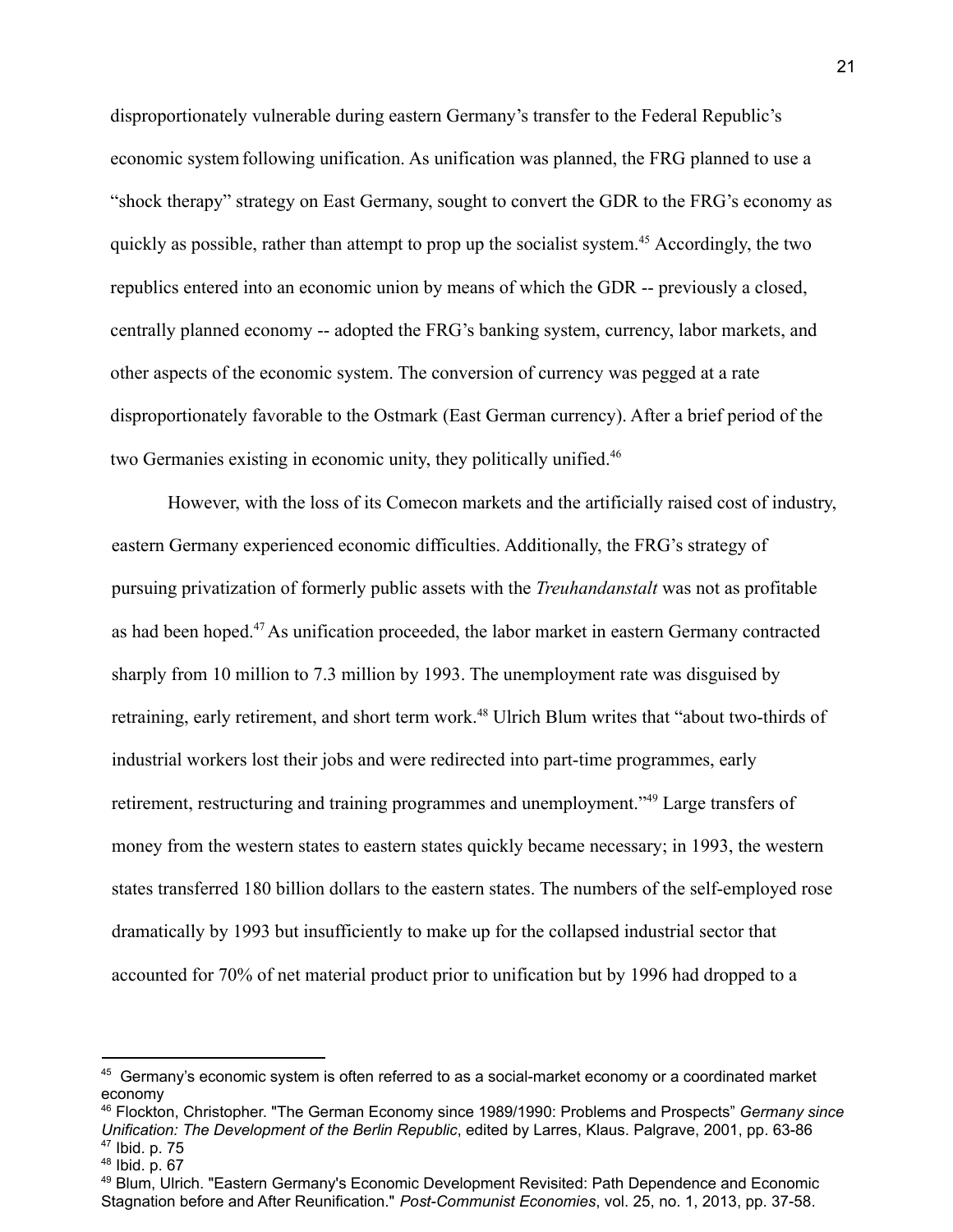mere 12% of total eastern effective demand.<sup>50</sup>

### Psychological Impact of Economic Dislocation

Unification was shocking for German society, on both sides of the border. As a result, there was little proper build up for it psychologically. Because West and East Germany had each been an economic leader in their respective blocs, many economists and members of the public assumed that uniting the two would produce a rapidly swelling economic giant. This vision held great appeal to many in the GDR, who were disillusioned with the utopianism of the Communist Bloc and longed for more concrete improvements in their day-to-day lives, and who developed far vaster hopes in this regard than their western counterparts.<sup>51</sup>

As discussed, unification was economically disruptive for the former GDR. Many eastern Germans came to believe that they had been lied to by the affluent western Germans. They felt that their labor was being exploited by those who lived in the western states of the FRG. Many blamed the Bonn government for deceiving them, proclaiming themselves "deceived and sold -out"; many argued that they were suffering unjustly because -- through no other fault than poor geography -- they lived in the former Soviet occupation zone, and resented the West for not doing more to equalize them vis-a-vis industry.<sup>52</sup>

Compounding the resentment many in eastern Germany felt over having been deceived about their future prosperity, frustration bubbled in the new states over the way the "Wessis" seemed to lord over them. They watched as the *Treuhandanstalt* sold what had been their

<sup>51</sup> Edinger, Lewis J., and Brigitte L. Nacos. *From Bonn to Berlin: German Politics in Transition*. <sup>50</sup> Flockton, Christopher. "The German Economy since 1989/1990: Problems and Prospects" *Germany since Unification: The Development of the Berlin Republic*, edited by Klaus Larres Palgrave, 2001, pp. 68-77

Columbia University Press, New York, 1998. pp. 1-18

<sup>52</sup> Ibid. pp. 18-22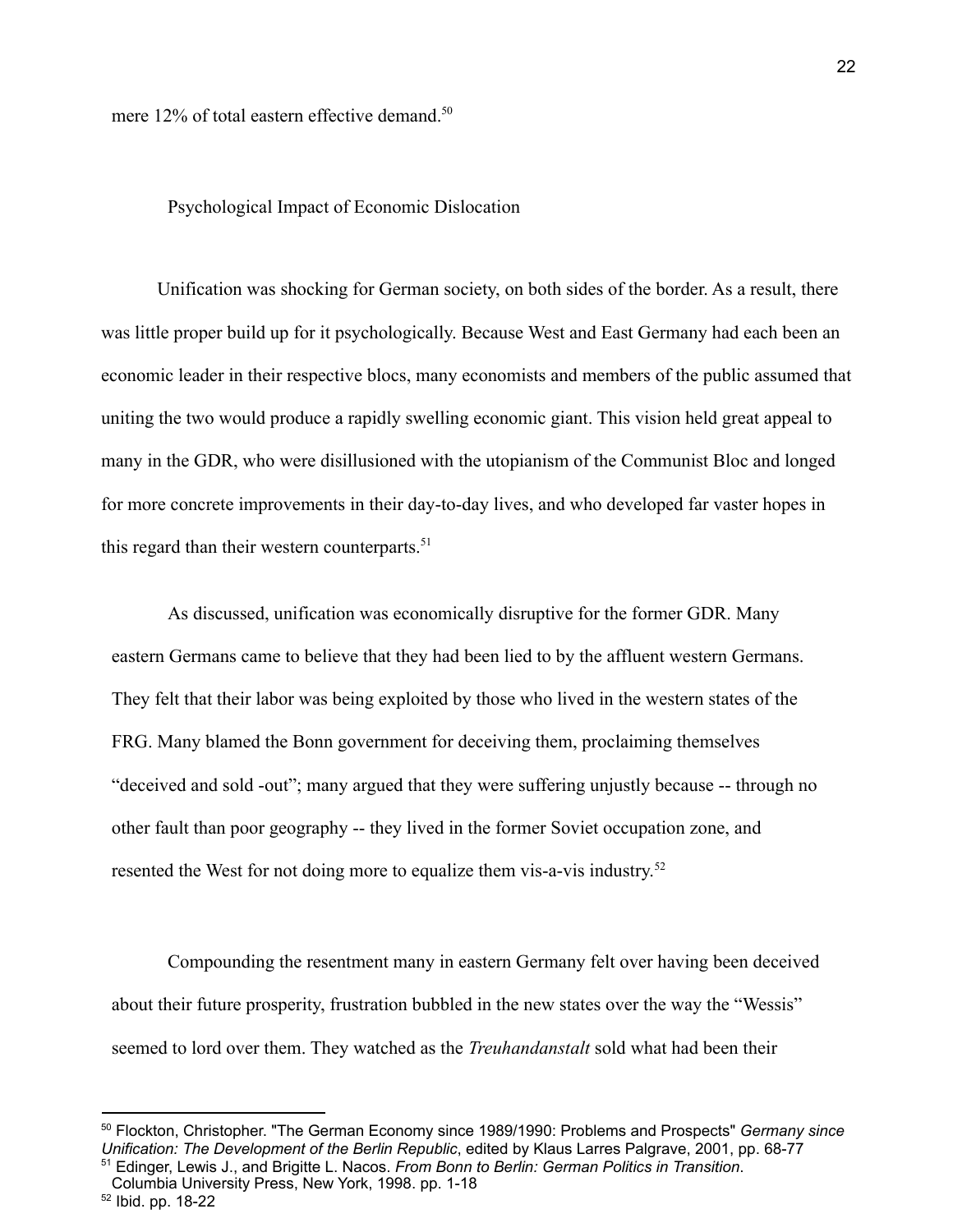economic assets to the "Wessis" for seemingly nothing.<sup>53</sup> The majority of bankers and lenders to eastern businesses and citizens come from the western states or abroad, and are denounced as "robber barons." Eastern Germans also fulminated against instances where factories in the new states were purchased by westerners, who then shut them down, mortgaged them, or otherwise took advantage of their power of the economic fortune of the workers. While this was not a common experience, neither was it completely anomalous, and it was therefore easy to blame the general mass of westerners for what happened. Eastern Germans felt like a defeated, conquered people. Disgruntled easterners saw themselves as the losers of the Cold War, now annexed and "colonized" by the conquering Wessis.<sup>54</sup> These feelings of colonization were reflected in eastern Germans even calling themselves second class citizens, as Table III shows. In Table III, over half the population of Brandenburg, Saxony, and Thuringia affirm to the pollster that they feel like they and their fellow eastern Germans are second-class citizens.

Table III: Positive response to the statement 'Eastern Germans are second-class citizens'

| <b>Region</b> | All | AfD voters |
|---------------|-----|------------|
| Brandenburg   | 59% | 77%        |
| <b>Saxony</b> | 66% | 78%        |
| Thuringia     | 70% | 86%        |

Weisskircher, Manès. "The Strength of Far‐Right AfD in Eastern Germany: The East‐West Divide and the Multiple Causes Behind 'Populism'." *The Political Quarterly*, vol. 91, no. 3, 2020, pp. 614-622.

Because West German Chancellor Kohl promised "blossoming landscapes'' (à la the post-World War Two *Wirtschaftswunder*) in eastern Germany after unification, it is worth comparing the first decade of the FRG with the FRG's first decade of control over the

<sup>54</sup> Ibid. pp. 22-31 <sup>53</sup> Flockton, Christopher. "The German Economy since 1989/1990: Problems and Prospects" *Germany since Unification: The Development of the Berlin Republic*, edited by Klaus Larres Palgrave, 2001, p. 75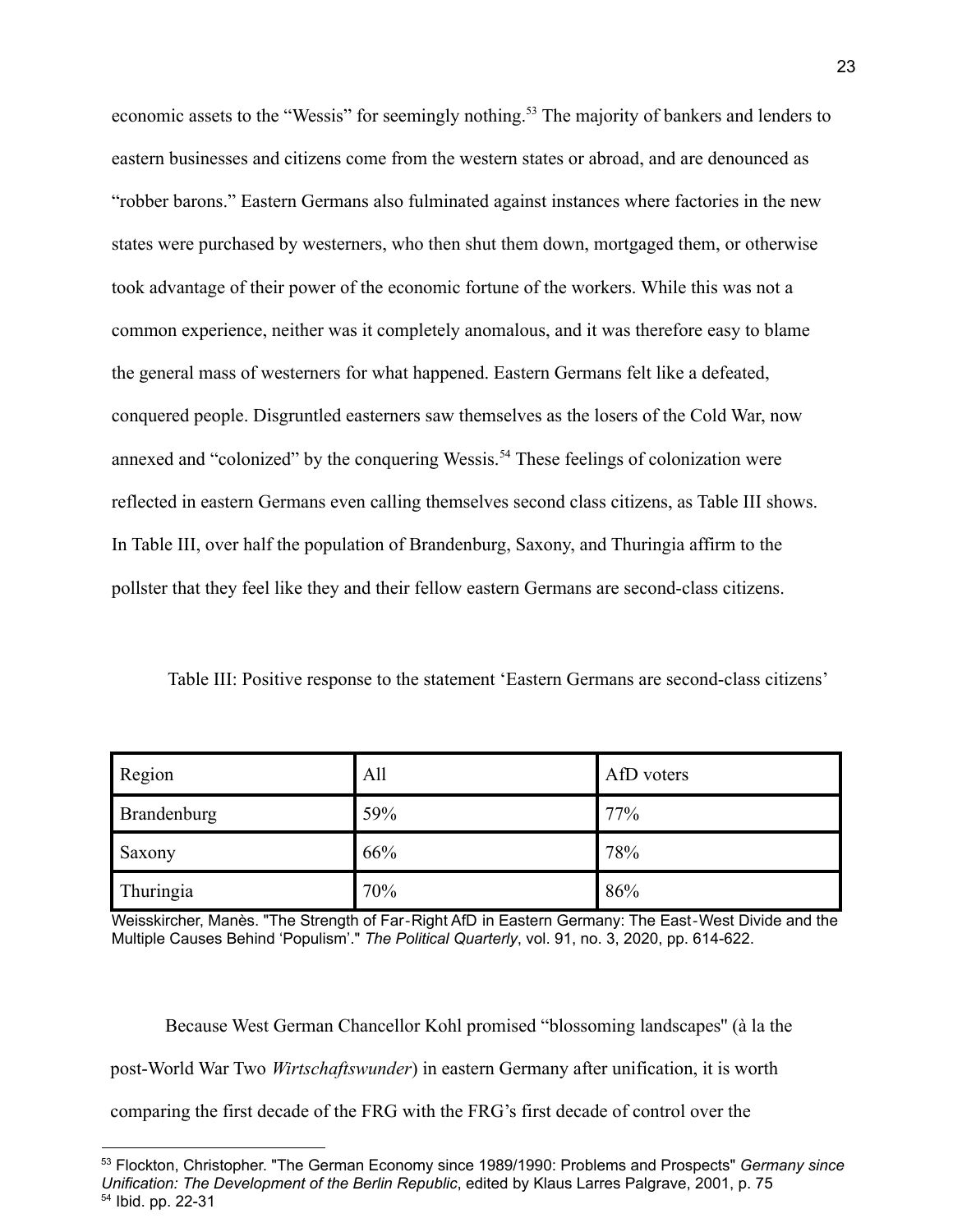whole of Germany. Both eras saw economic growth which served to legitimize the new state of affairs; however, the former saw the beginning of the economic miracle in West Germany, whereas the latter was much less remarkable. Moreover, the starting point for the FRG-as-West-Germany was the near total destruction of society, towards which it would be very difficult to feel any sort of nostalgia. By contrast, when Germany reunified, the GDR was absorbed by the FRG. While standards of living in the GDR had been generally lower than in the FRG, they profoundly exceeded the wreckage of Europe in the "Zero Hour". This meant that the residents of the former GDR had something to lose, and felt that they had lost it.<sup>55</sup>

More specifically, life under the FRG would be the first experience many citizens of the former GDR would have with large-scale unemployment, which did not endear them to the new order. This change was particularly hard to endure because the government of the GDR had been able to provide near universal employment such that the citizenry of the GDR collectively had virtually no experience with unemployment. Now those who were unemployed had to endure the stigma of having failed in the new economy, an economy which had only a 15% unemployment rate. Now these individuals had to turn to the new (to them) government of the FRG. In consequence of this mix of economic growth and previous standards of higher employment, the merger of the Germanies has been legitimized enough that there is general acceptance of unification, but it is viewed as unfair and embarrassing to the easterners.<sup>56</sup>

Civil Society Institutions in Eastern Germany: Domination of Western Germans

It was perhaps inevitable that the absorption of the former GDR by the FRG also created some degree of social upheaval; this was exacerbated by the fact that the GDR had not permitted

<sup>56</sup> Ibid. <sup>55</sup> Offe, Claus . "German Reunification as a "Natural Experiment," *German Politics*. Vol. 1. No. 1, 1992. pp. 1-12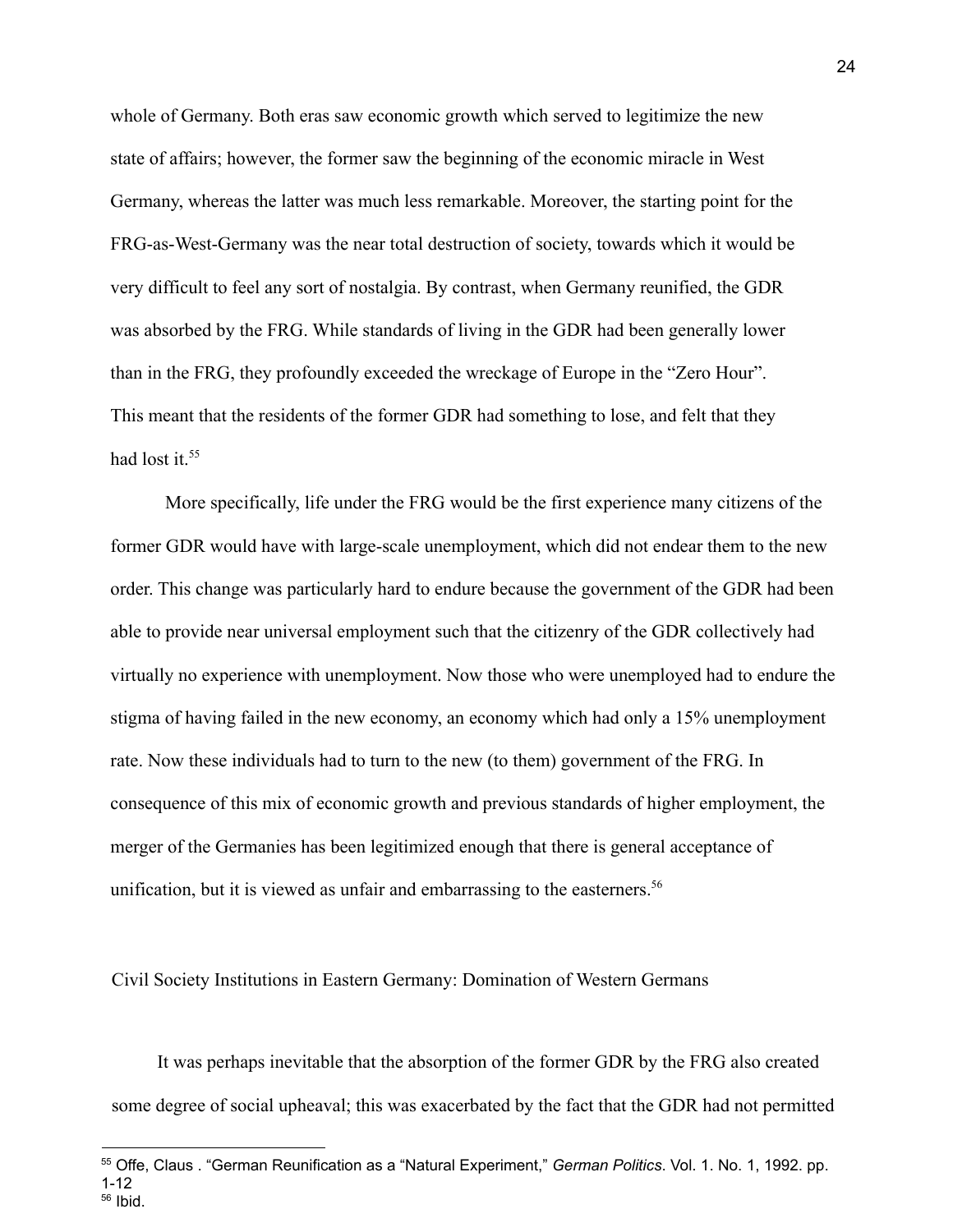strong social movements, resolving situations instead through state fiat. For instance, while the GDR afforded stronger legal protections to women in the workplace, education, and the family, these protections were the result of action by the state, not a response to a robust civic movement. Consequently, when the GDR ceased to exist, and these protections vanished, there was no civic force to effectively push for their reinstatement. This is only one example of a larger phenomenon. The protest movements which brought about unification were the exception and not the rule, as is demonstrated by the rapidity of their disappearance following the consummation of unification.<sup>57</sup>

According to Gary Lease, eastern Germany arguably did not experience a comprehensive revolution during unification. Eastern German Churches served as valves for discontent but they were not in a position to unilaterally lead to a revolution. Because the churches in the GDR did not call for opposition, they cannot be described as public focal points for opposition. Neither can the churches take credit for the outpouring of protest that brought down the regime, nor can the fact that large numbers of people were demonstrating in favor of freedom be attributed to the churches, despite their role in incubating those inclined to resist. It follows therefore, that the opposition to the GDR cannot be understood as a manifestation of strong civic behavior on the part of the churches. In this respect, Lease supports Offe in arguing that the unification of Germany did not demonstrate the presence of robust civil society in the GDR, for powerful movements were generally as quick to dissolve as they were to appear.<sup>58</sup>

 $57$  Ibid.

<sup>58</sup> Lease, Gary. "Religion, the churches, and the German "revolution" of November 1989", *German Politics* Vol. 1, No. 2, August 1992. pp. 264-273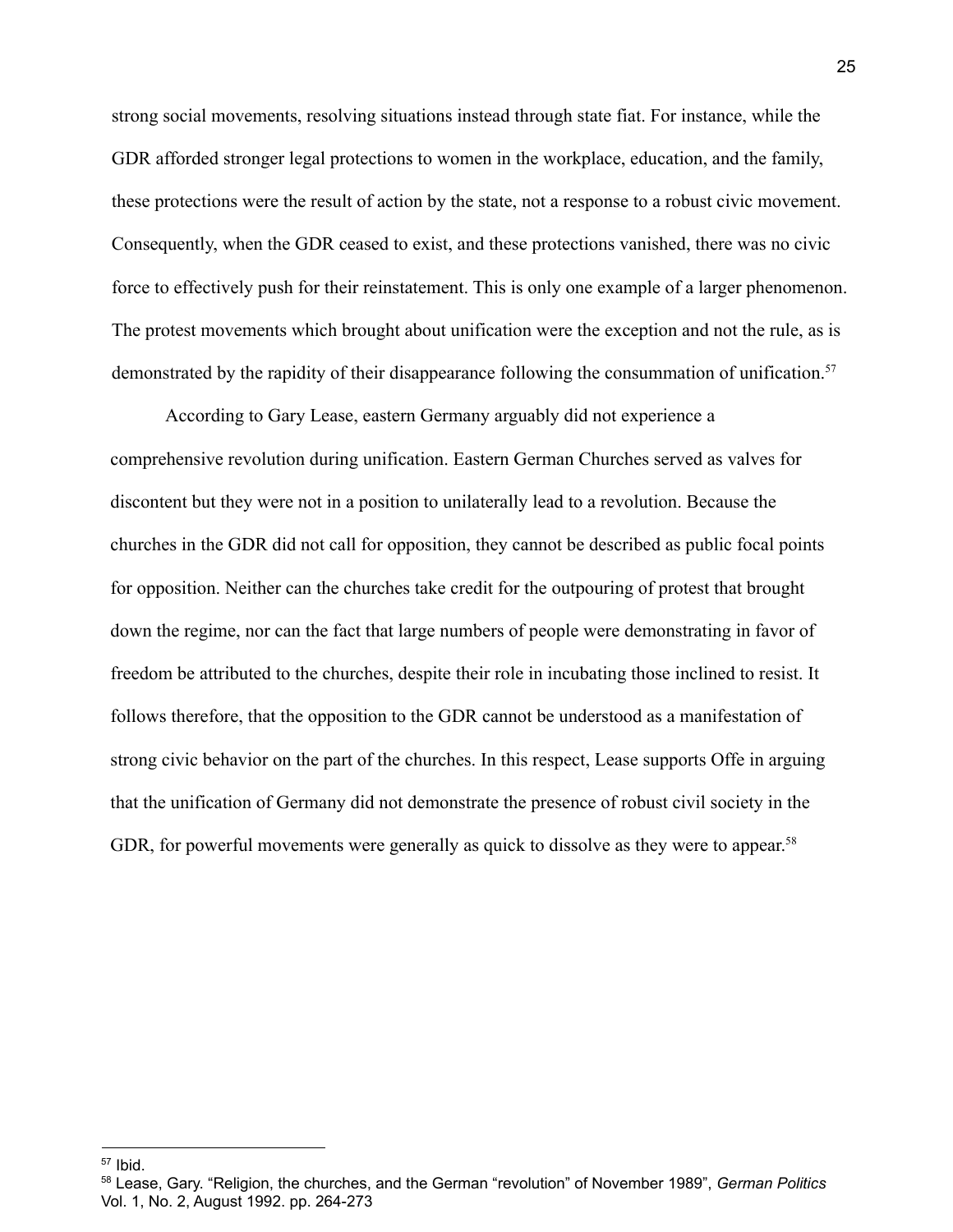Kaase observed the results of this combination in 1997. Conceding that the citizens of the GDR were briefly more democratic in practice than those of the FRG in 1990/1991, he argues these were anomalous circumstances. After they democratized the GDR -- and thereby set in motion its abolition -- they did have a brief period of influence. However, the actual processes of unification, the economic turbulence, the political confusion, etc. caused a diminution of this influence. Beginning in 1993 and continuing up at least through 1997, researchers have observed a drift towards illiberalism. In 1996, authoritarianism was measured to be higher for the eastern states than the western. Accompanying this, researchers found higher levels of *anomie*. The increased *anomie* is a logical consequence of the upheaval that the eastern Germans went through in those years.<sup>59</sup>

It is also another demonstration of how many citizens in the eastern states feel a greater degree of disconnect from their government than do their peers in the western states because, in addition to old GDR institutions being ineffectual or no longer extant, western ones have failed to properly take root in the eastern states of the Federal Republic.

### Trade Unions and Employer Associations

After die Wende, in early 1990, the FDGB (*Freier Deutsche Gewerkschaftsbund* or Free German Trade Union Confederation) congress voted for radical reform measures, including the decentralization of the union and the creation of autonomous local chapters. However, this was too late to redeem the FDGB in the eyes of the DGB (*Deutscher Gewerkschaftsbund* or German Trade Union Confederation), a collection of West German trade unions which sent advisors to help manage the process of establishing western German unions in eastern Germany and had no interest in helping the FDGB survive.<sup>60</sup>

<sup>59</sup> Kaase, Max "Consensus, conflict in democracy in Germany." *German Politics* Vol. 6, No. 2. August 1997, pp. 1-28

 $^{60}$  Fichter. Michael . "A House Divided: A View of German Unification as it Has Affected Organized Labor." German Politics. Vol. 2, No. 1, April 1993. pp. 21-39.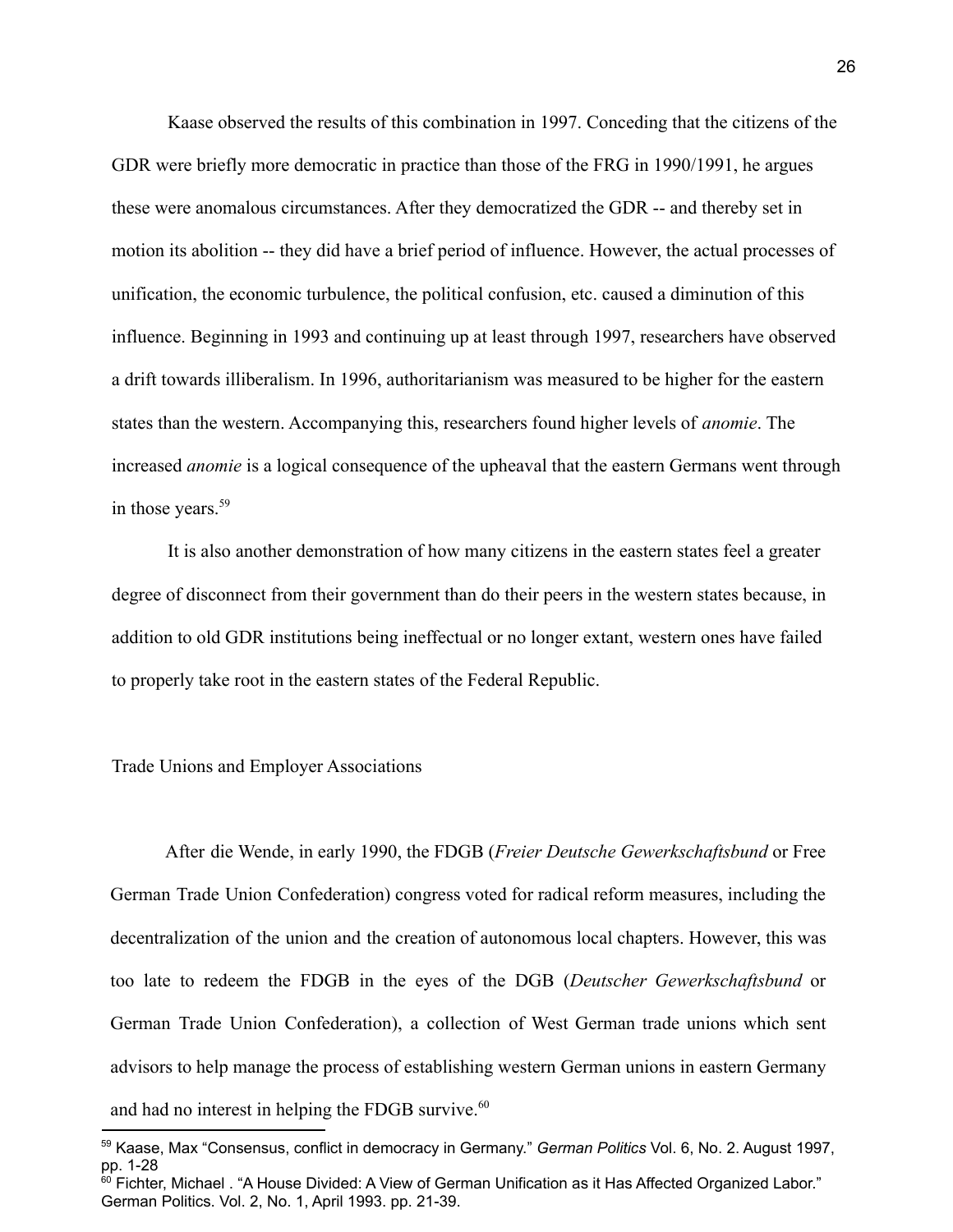The DGB had displayed little interest in cooperating with eastern workers prior to unification. Its representatives did not initially expend much effort attempting to bridge the divide even once the process of unification had begun until March 1990. At this point it became clear that unification would be proceeding at a much more rapid pace than had hitherto been understood. Faced with the possibility of the new states joining with no functional unions at all, the DGB scrambled to build up democratic unions in the East. They primarily sought to transfer western institutions over to the East, and did not interact with or seek to incorporate local initiatives or attempts by the FDGB to remain part of the institutional framework. Attempts at finding a hybrid form of unionization were rejected. As it became clear that East Germany would be directly incorporated into the Bundesrepublik and that the Federal Republic's institutions would be transferred over, a consensus emerged that failing to mirror unionization strategies exactly would result in the unions being less powerful. This idea was accepted amongst eastern workers because they generally had a low opinion of the FDGB, and high expectations for the DGB.<sup>61</sup>

The transfer of western unions into eastern Germany was fraught with difficulty. By the time substantial cooperation between the East and West began, most officials in the FDGB who were seen as politically compromised had been voted out. Reform advocates in the FDGB moved into positions of greater power, but they too came from the upper echelons of the FDGB and were not immediately accountable to its members. The degree of cooperation between old FDGB and new DGB union officials and administrators varied. However, even in cases where the DGB officials did not want to cooperate directly with their counterparts, they made working agreements with their staff to create a functioning system. That said, some DGB officials had an exceptionally deep mistrust of the old FDGB and sought to recruit from East Germans outside the FDGB hierarchy and from western Germans. In this, one can see a particularly strong case of institutional transfer from the West and how it served to strongly undermine what institutions

 $61$  Ibid.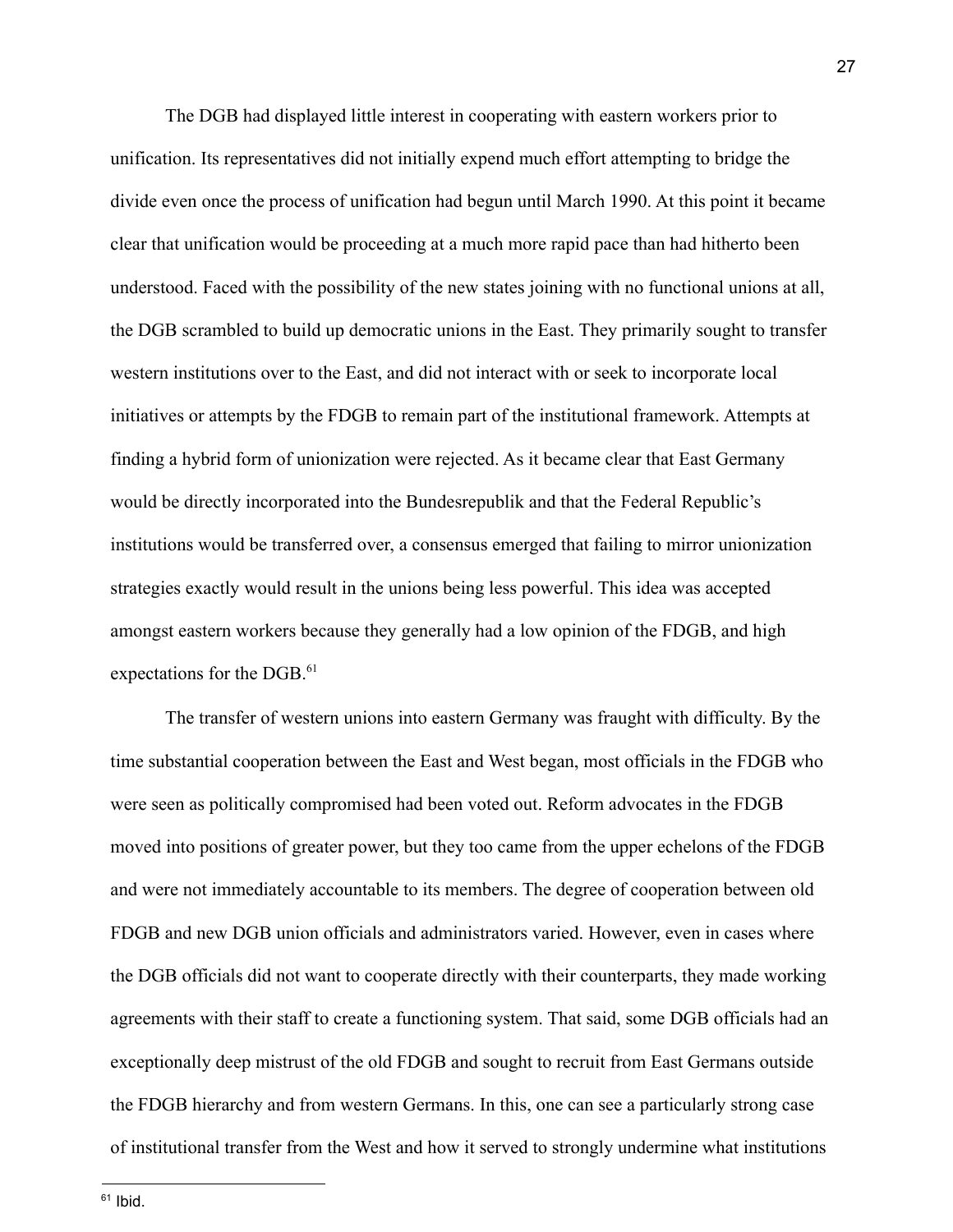had existed in the old GDR. Moreover, the transfer of institutions was not always accompanied by a transfer of resources. Despite the urging of East Germans, many western unions were reluctant to transfer funds to them. $62$ 

Despite these shortcomings and difficulties, the first decade of unification saw a sharp rise in the enrollment of East Germans into unions, which generally held prestige. Concurrent with the rise of western-style unions, however, was the precipitous rise in unemployment in the new states, as well as the increased social alienation from the loss of the old civic groups (controlled and state-centric as they were) and the economic chaos unleashed by unification.<sup>63</sup>

This economic turmoil left the unions little room to maneuver in their pursuit of jobs and wages equivalent to the West for eastern workers. Their lack of success resulted in many people resigning their membership and led to a corresponding loss of income from membership fees. So severe was the situation, that 18.6% of the membership left between 1991 and 1992. This can be partially attributed to the fact that union membership immediately following unification was artificially high, because membership in the old FDGB was mandatory. This entailed both that the membership numbers would be higher than any voluntary organization, but also that the degree of commitment rooting people in would be weaker. Trade unions were also weakened by a lack of personnel compared to what they had in the western states.<sup>64</sup>

Another aspect of Unification which proved difficult to manage was the construction of institutions for Corporatist Interest Mediation. The *Arbeitsamt* administers unemployment and benefits to German workers. However, as the managers of liquidated companies cannot be members of this association or represent it in any official capacity, the fall of the East German economy meant that its businesses were decimated and therefore underrepresented. Likewise, the lawyers who represented the eastern workers in labor courts were often western Germans with eastern lawyers being relegated to mere junior roles.<sup>65</sup>

 $63$  Ibid.

 $65$  Ibid.

 $62$  Ibid.

 $64$  Ibid.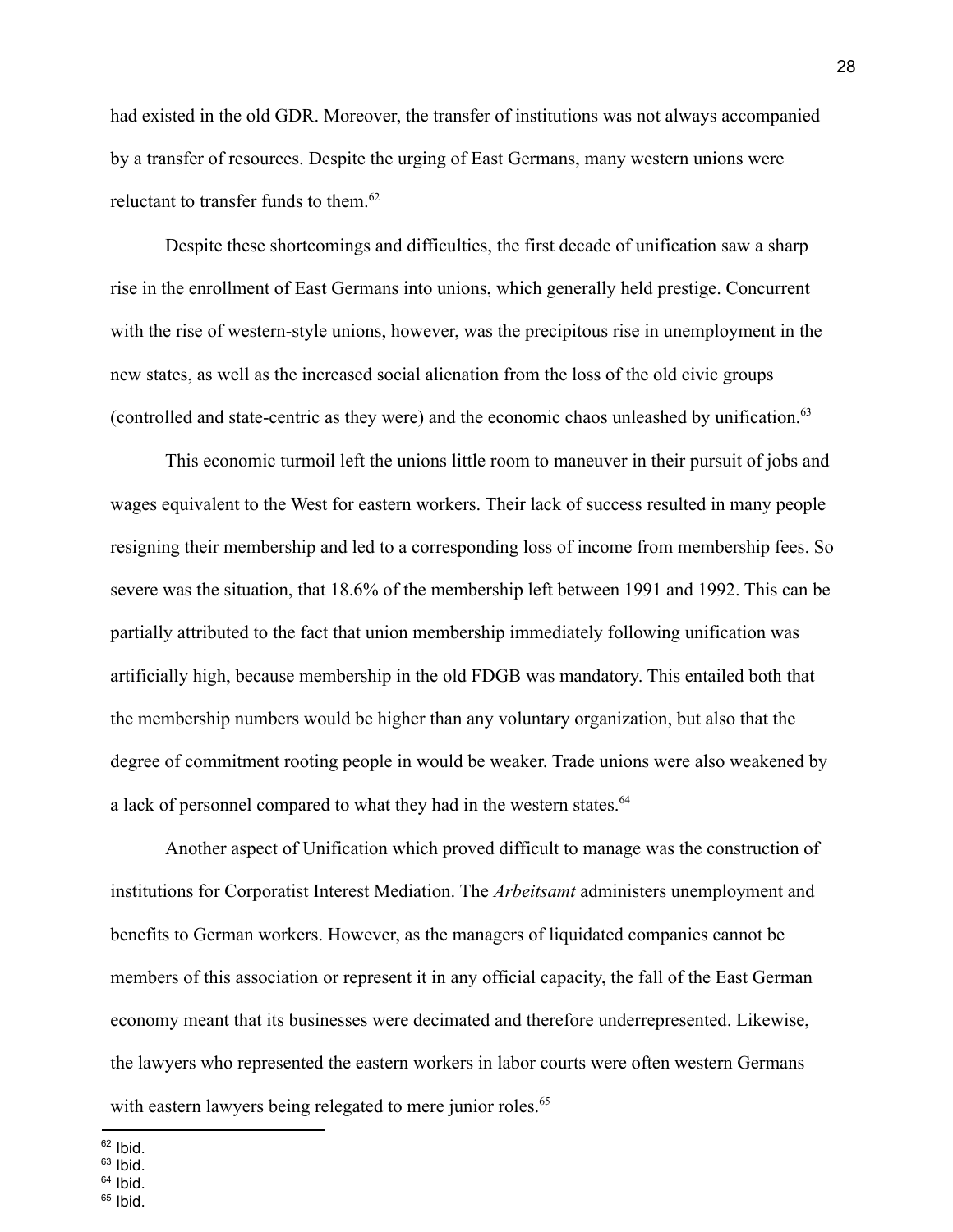Political Parties: the Greens and the CDU

Political parties proved no more palatable to easterners, who struggled to deal with the numerical superiority of westerners, as well as the desire on the part of many activists to reckon with the past events of repression in the GDR. Some argued that having cooperated with the GDR authorities should disqualify one from public office or trust. While citizens came together to disband many Stasi offices, so much of the political and cultural leadership of the GDR had been compromised by Stasi *Mitarbeiter* that it was difficult to make a clean start of things.<sup>66</sup> For these and other reasons, the all-German parties remained predominantly western spaces, despite the Greens' best efforts to the contrary.

The Greens made an effort to avoid simply absorbing the Green groups in East Germany, in contrast to other major parties. Instead they sought to negotiate a union of equals. However, the sharp disparities in organization and political power between the western Greens and the various small groups in the East meant that, in practice, the results were not significantly different. It is worth examining this in more detail as a demonstration of how the splintered nature of East German civil society impacted the nature of politics during the unification.<sup>67</sup>

The resistance movement to the GDR was ideologically and logistically dispersed. This was not an accident but a result of GDR policy. Under the GDR it had been impossible for dissidents to hold public meetings and the constant surveillance hindered communication. This meant that it was virtually impossible for the dissident movements, including their Green components, to develop in a centralized or ideologically coherent way. By splintering into small groups, often meeting in the protective shadow of the Protestant churches, they were able to survive. Nevertheless, their decentralized nature made it difficult for it to coordinate electorally

<sup>&</sup>lt;sup>66</sup> Torpey, John . "Coming to Terms of the Communist Past: East Germany in Comparative Perspective". *German Politics* Vol. 2, No. 3, Dec. 1993, pp. 415—435.

 $67$  Poquntke, Thomas and Schmitt-Beck, Ruediger. "Still the Same with a New Name?: Buendis 90/Die Gruenen after the Fusion." *German Politics*. Vol. 3, No. 1. 1994. pp. 91-113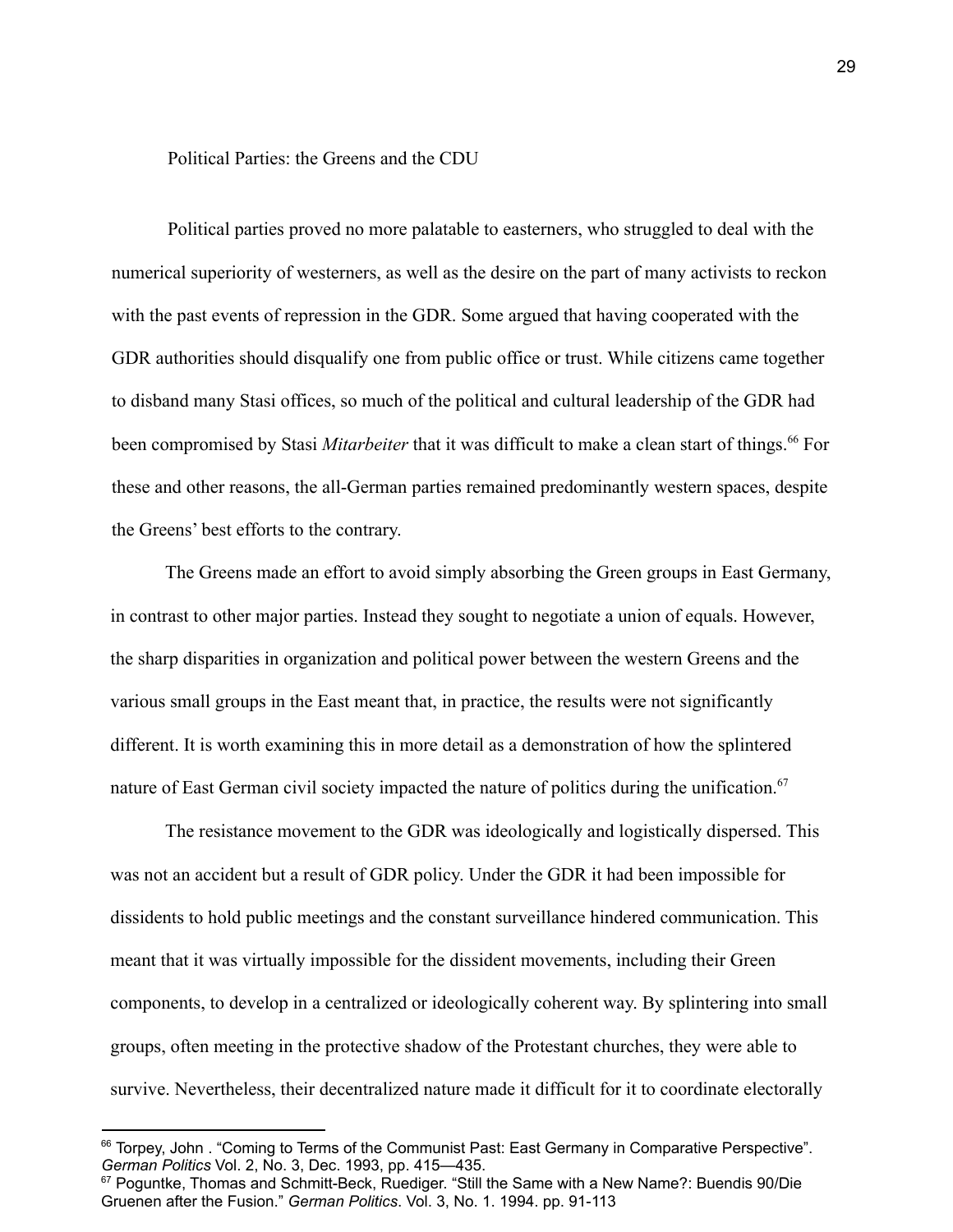after the fall of the GDR. The relative reluctance of the western Greens to throw their support behind immediate unification also complicated efforts by some citizens' groups to cooperate; ultimately the eastern citizens' groups stood separately from the Greens in the 1990 elections. The Greens and their allies were thoroughly unsuccessful; neither the Greens nor Alliance 90 (the Green's Citizens' Movement) won any seats. As a result of this electoral catastrophe, the Greens and Alliance 90 began to prioritize coordination and eventual fusion to maintain relevance 68

One of the reasons this initial decentralized approach was pursued was that the eastern Greens were only able to be founded in 1989 and were concerned about preserving their eastern identity, as well as the political complications attendant to party fusion when there were (in 1990) separate 5% hurdles for the East and West. The fear of western dominance was justified as there was an overwhelming numerical disparity. Many eastern citizens' groups like Demokratie Jetzt und Menschenrechte and Initiative Frieden did not have numerically significant membership but drew their strength from elite membership. Neues Forum had about 5,000 members and even the political party Alliance 90 had only 2,700. By contrast, the western Greens had approximately 38,000 members. Moreover, it was not clear how unification could protect the eastern Interests of its new constituents in the event of a merger. Weighting the party votes to equalize East and West would require severely underrepresenting the western Greens, but proportional representation would erase any eastern identity at the party level. However, the aforementioned pressure made unification of the western and eastern Greens virtually unavoidable if political relevance was to be maintained.<sup>69</sup>

Simply put, the refusal of the SED to allow the development of any civil society in the GDR outside of its control led to a situation where the political groups of eastern Germany could neither stand on their own - membership in citizens' groups began to fall rapidly once unification

 $68$  Ibid.

 $69$  Ibid.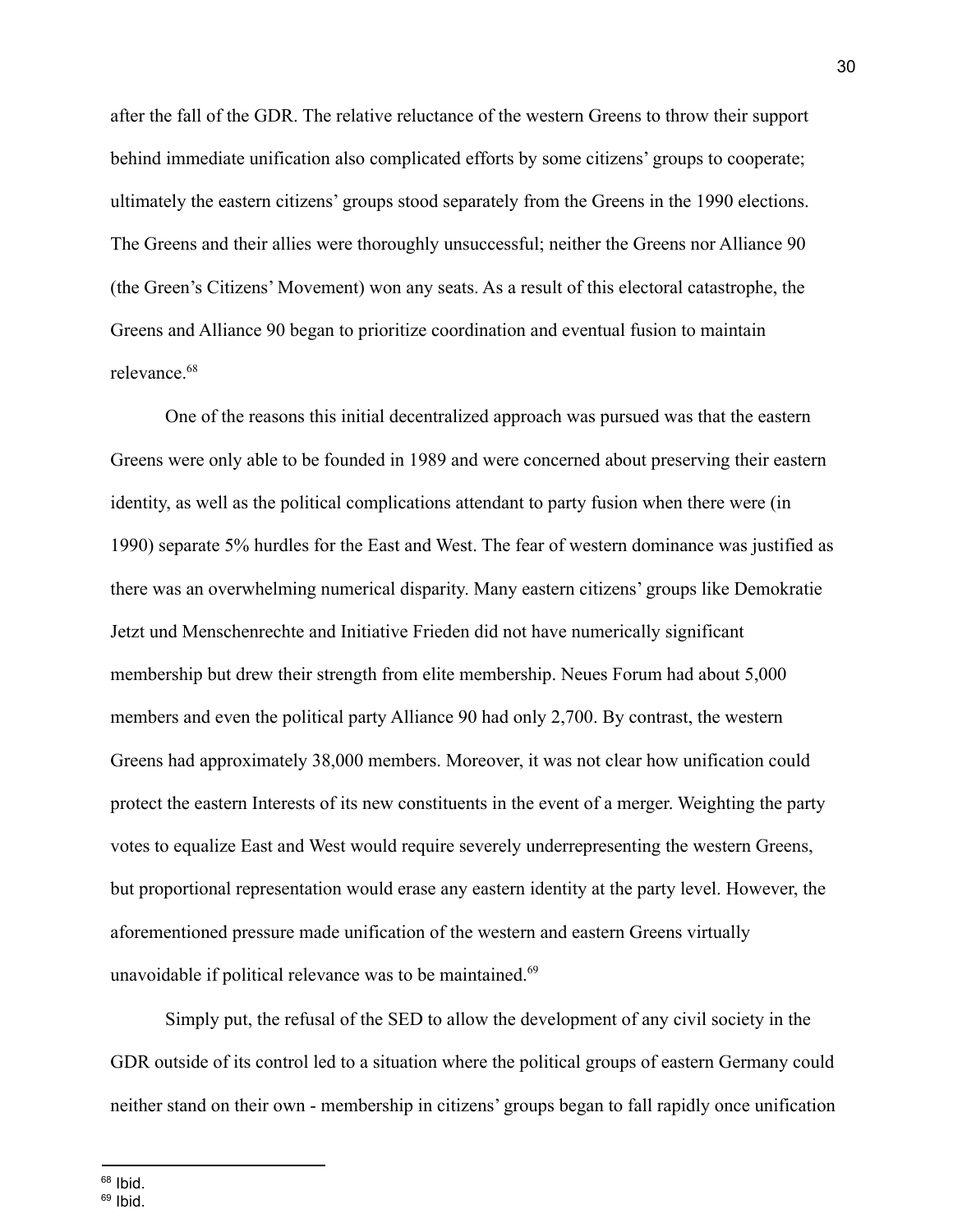had been achieved - nor even merge on even terms with their western counterparts. Though the Greens took more precautions than other parties, initially guaranteeing the East one fifth of party conference delegates, four out of nine members of the federal executive, and one of two speakers, in 1994 it was already feared that the eastern Greens would be left without a party directly representing them and they would be dominated by the western Germans.<sup>56</sup>

A contrast to the way the Greens in the West had attempted to link up with a collection of small groups may be seen in the CDU's attempts to unite with the "East CDU." The "East CDU" was frequently charged with being a defanged mock opposition to the SED that served only to give it the appearance of legitimacy. Because extensive cooperation - ties with the SED were only formally cut after the Berlin Wall fell - between the East CDU and the SED had robbed it of moral authority, some members attempted to reforge the organization. To this end, Lothar de Maiziere was made chair, and while ideas of pursuing a "third way" between socialism and capitalism dissolved into support for the western German economic system, the East CDU joined the briefly democratic GDR's all party "round table" government to build a bridge to the West.

The eastern CDU was not without its competition. The Demokratischer Aufbruch competed in Berlin and the South, and the Deutsche Soziale Union had been started by the CSU to rally conservative foes of the old regime. However, ultimately the power of institutional inertia prevailed again and the East CDU rapidly emerged as the senior partner of the group. Despite the fact that secularized Protestant East Germany was not advantageous territory for them to compete from, the East CDU won over 40% of the vote in March 1990. Thus the east CDU, in coalition with the Demokratischer Aufbruch and Deutsche Soziale Union as the Alliance for Germany, made de Maiziere the GDR's Prime Minister. This set the stage for the merger of the West CDU and East CDU in October 1990. The CDU did well again in the state elections, roughly on par with its western performance, and the Demokratischer Aufbruch merged into the CDU as well. However, much of this success was based in a strong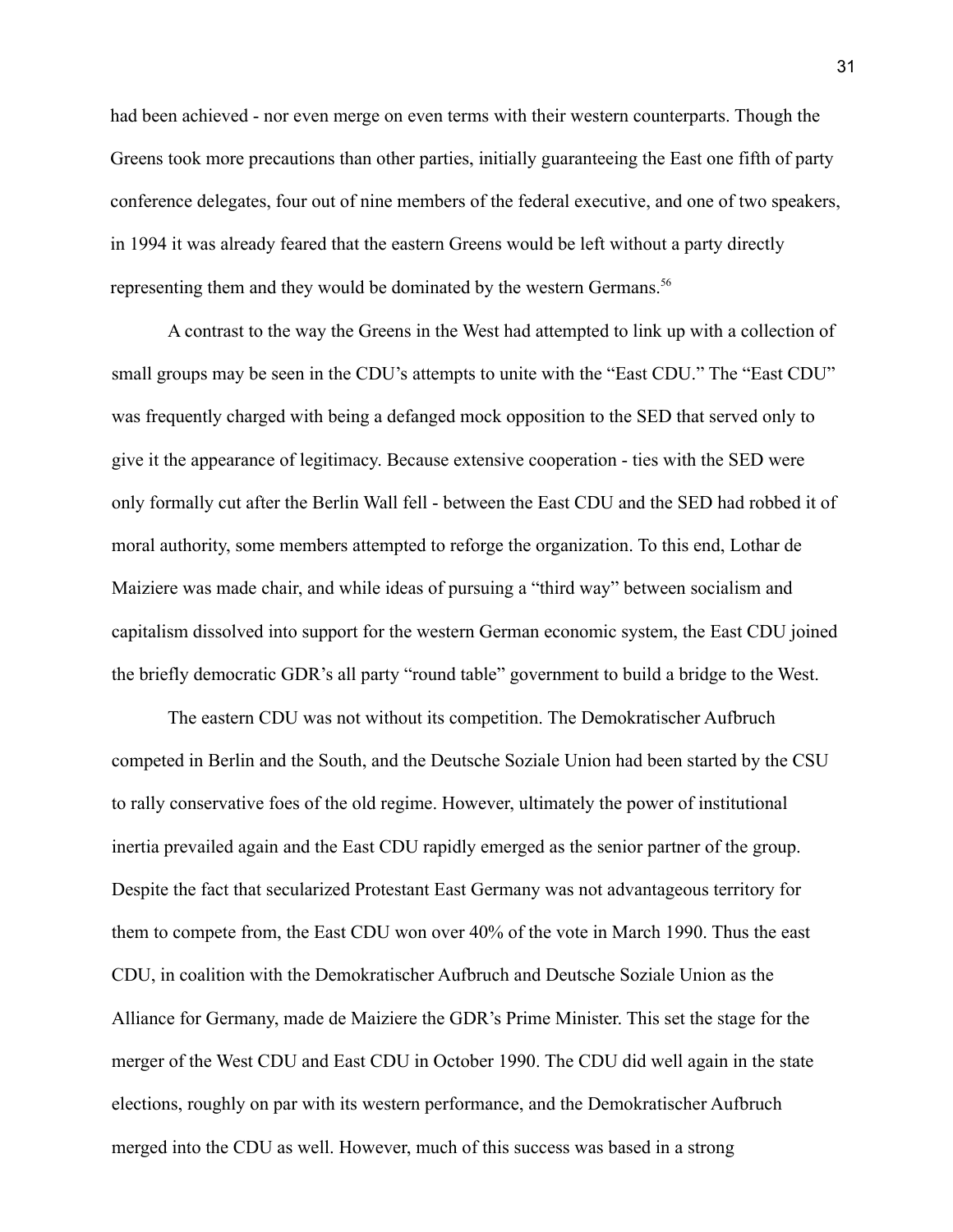dissatisfaction with the SED and a desire to signal a clear break with the past.<sup>70</sup>

Personnel were to be a major problem for the CDU in the eastern states going forward. Almost 75% of those in the eastern leadership had joined during the communist era and almost none had spoken out against the SED. As a result, the CDU in the East drew heavily both from the Demokratischer Aufbruch, whose relative youth gave them clean records, and increasingly from western politicians. There were also profound clashes of culture between the East and West. The western CDU, with its bureaucratized structure, was disdainful of the comparative disorganization of the eastern CDU, leading to dismissal of eastern ideas and insights. Worsening the matter, many politicians imported from the West were relatively unimportant there and began to steer the party in the direction they thought was preferable. There were many policy differences between the eastern and western sections about European integration, privatization, and the costs of an internal market. However, the West generally overruled the East and many western Germans working in the East did not even give up their roles in the West. This increased the feeling on the part of many eastern Germans that they were being lorded over and that they would never be able to concentrate on rebuilding the eastern economy, or deal with the legacy of the Stasi because the West would hold them eternally on a path of emphasizing low inflation growth and Germany's new role in Europe. As a result of these difficulties, the CDU lost members in the East. The CDU in the East found itself trapped between its eastern needs and the western political apparatus, without a substantial way to push back and properly course correct.<sup>71</sup>

### Environmental Groups in Eastern Germany

Some institutions created during the GDR, even though they represented popular forces in GDR society, failed to do well in the transition to the unified Federal Republic. One example

 $^{70}$  Clemens, Clay. "Disquiet on the Eastern Front: the Christian Democratic Union in Germany's New Länder. *German Politics* Vol. 2, No. 2, August 1993.

 $71$  Ibid.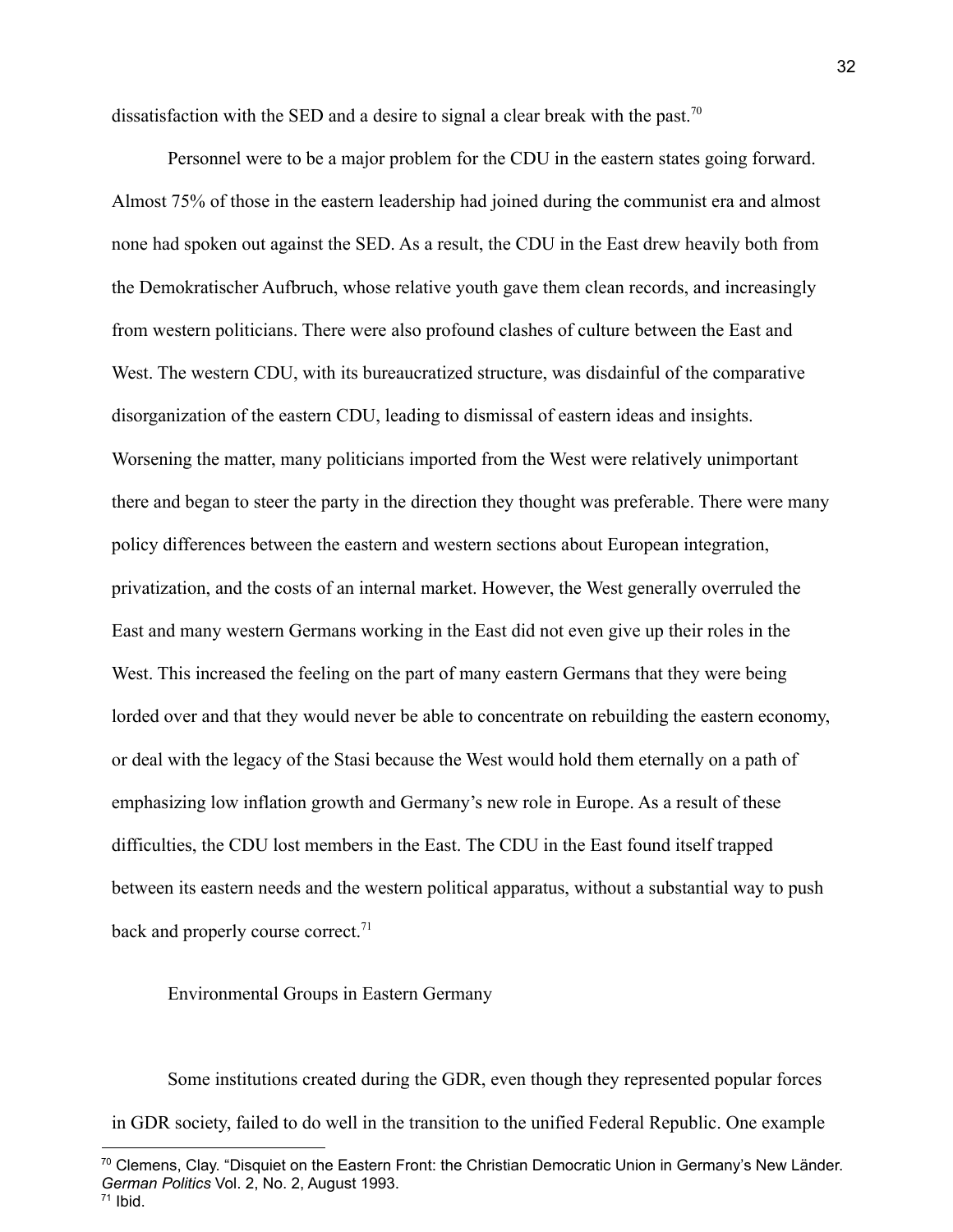of this is the Gemeinschaft für Natur und Umweltschutz (GNU). By the 1970s, environmentalism was becoming an increasingly prominent concern in the GDR. To channel this energy towards state-friendly ends, the regime created the GNU, an official organ for advocacy that would keep its members in line. Some activists refused the proffered alliance and instead sheltered under the umbrella of the churches. Following the democratization and then dissolution of the Democratic Republic, the GNU still appeared to be an illegitimate organization to the non-GNU activists and the idea was generally reciprocated. The GNU did not invite church-affiliated groups to join the founding of the Green Party in Sachsen-Anhalt. Matters were not helped as the GNU broke into smaller groups such as the Bund für Natur und Umweltschutz and the Grüne Liga, as these groups suffered from their association with the old regime.

In the area of environmental activism, however, western institutions were not particularly successful at moving into the East. The West German BUND Naturschutz and Greenpeace both reached into the new states, but neither was able to achieve a sizable membership. What leadership there was in the former GDR has generally been pulled into other political institutions. As a result of these failures, the former GDR remained an institutional vacuum which has fueled alienation and a sense of isolation on the part of the many people in the East who still feel themselves to be fighting for a more ecologically friendly world.<sup>72</sup>

The early years of unification showed that it was very difficult to transfer western institutions to the east. The twin difficulties of the CDU and the Greens, despite having had opposite reactions to the prospect of immediate unification with their counterparts, shows that the problems were larger than mere tactics. While the economic turbulence further weakened the efforts of the parties to consolidate their hold, an explanation dealing only with economics does not account for the persistence of the gap after those first years. Moreover, it would have greater

<sup>72</sup> Boll,Bernhard. "Interest Organization and Intermediation in the New Länder", *German Politics* Vol. 3, No. 1, 1994, pp. 114-128.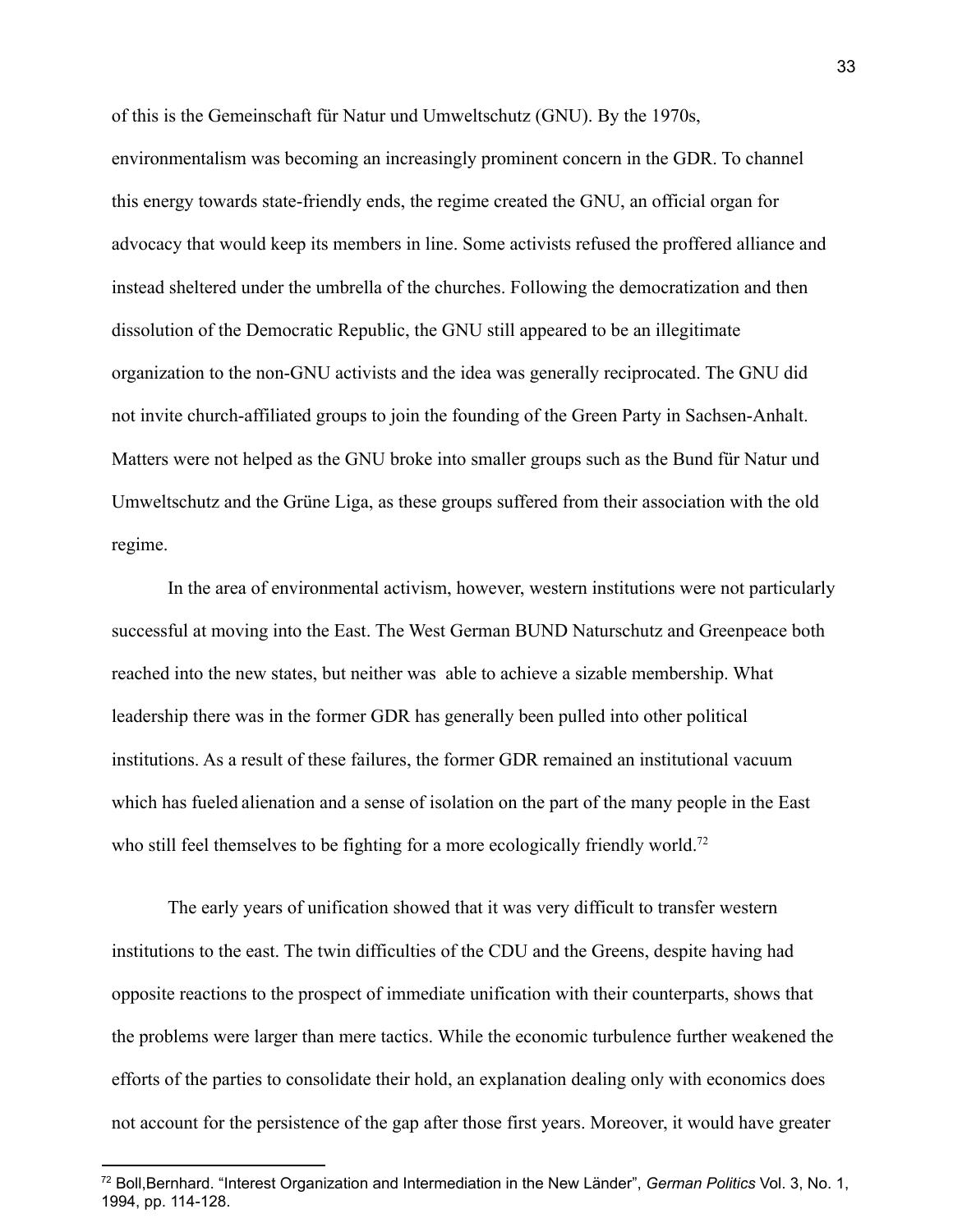difficulty explaining the obstacles confronting the environmentalists, who don't have the same crisis of legitimacy during economic crises. The domination of various East German institutions by western Germans helped weaken the sense of connection between the average German in the East and their society, but this was itself enabled and prompted by the preexisting organizational deficiencies in the East.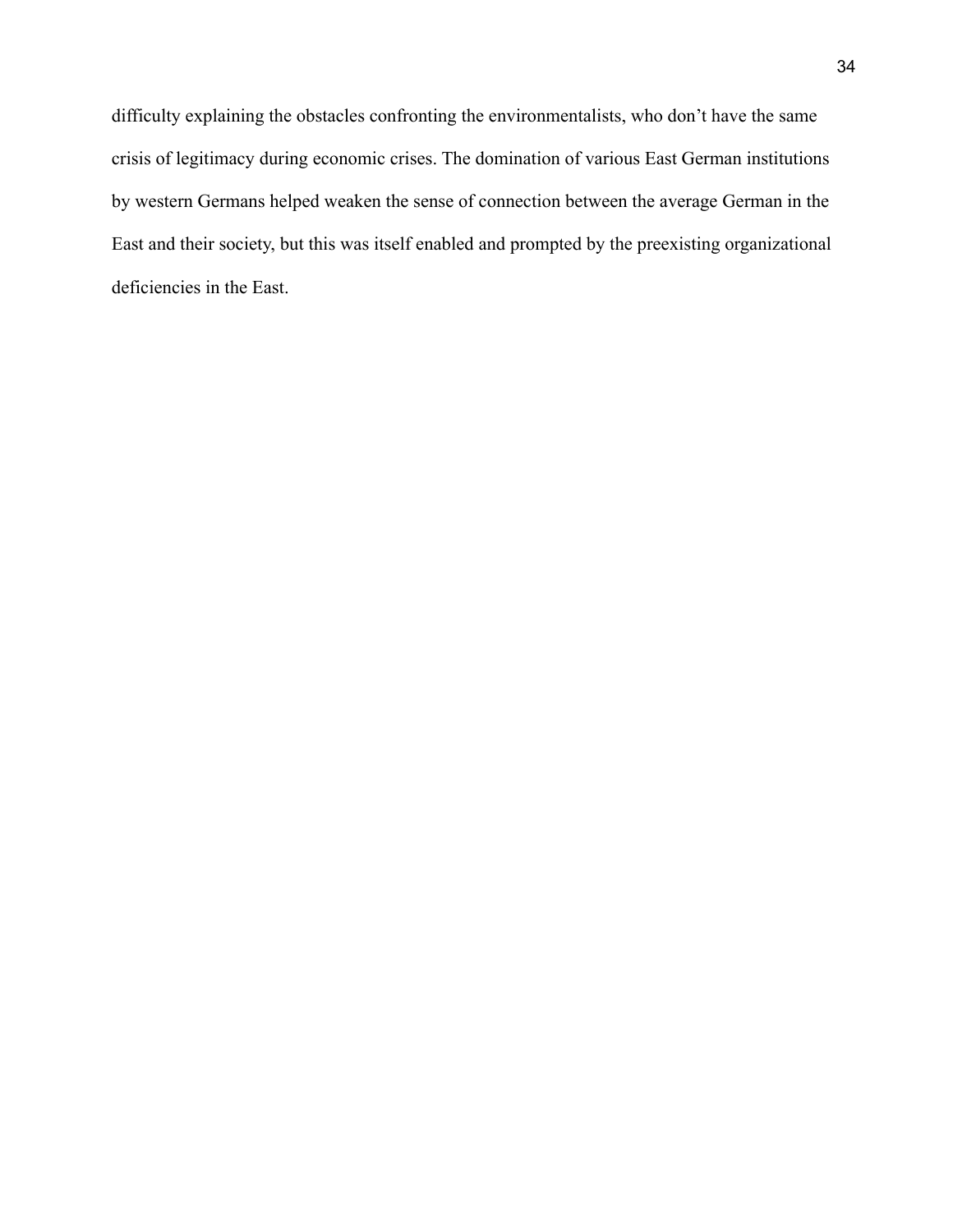### **Chapter III: Populism since Unification and Conclusion**

### *PDS and AfD*

Parties that styled themselves as protest parties and or populist parties targeted voters who felt unrepresented by the Western parties. The first such party was the PDS. As the PDS was the successor to the SED, it established itself in the East as a regional party. The PDS initially campaigned during the 1990s as both a leftist party and a protest party. They attempted -- relatively successfully -- to drum up support with slogans like "election day is protest day." This strategy had some success in eastern Germany where 84% of eastern Germans felt like second-class citizens and crowds chanted "Wir sind das Volk" outside *Treuhand* centers.<sup>73</sup> As a leftist party, the PDS stood to benefit from this. The PDS retained much of the SED's old organizational infrastructure as well. The PDS reached new electoral heights in the 2004 state elections as a result of backlash against the Hartz reforms. These reforms attempted to reduce the scope of the welfare state, in particular by reducing unemployment compensation.<sup>74</sup>

In the 2005 federal election, the PDS won a full 25% of the eastern vote. Discontent over the reforms also led to the foundation of the "Alternative for Jobs and Social Justice" Party or WASG, which did well in western Germany. In 2007 WASG and PDS joined in the founding of Die Linke, which went on to compete in both West and East, though never quite on even terms.<sup>75</sup>

The PDS was not the only party in Germany to attract protest votes at this time. On the far right, the German People's Union (DVU) did shockingly well in Saxony-Anhalt, winning 12.9% of the votes in 1998. The DVU primarily drew votes from economically frustrated voters who supported it -- in many cases -- without regard to ideology. The DVU's success marked the first

<sup>&</sup>lt;sup>73</sup> "We are the people!"

<sup>74</sup> Patton, David. "Protest Voting in Eastern Germany: Continuity and Change across three Decades". *German Politics and Society*, Vol. 37, No. 3, 2019. pp. 72-88.

<sup>75</sup> Ibid.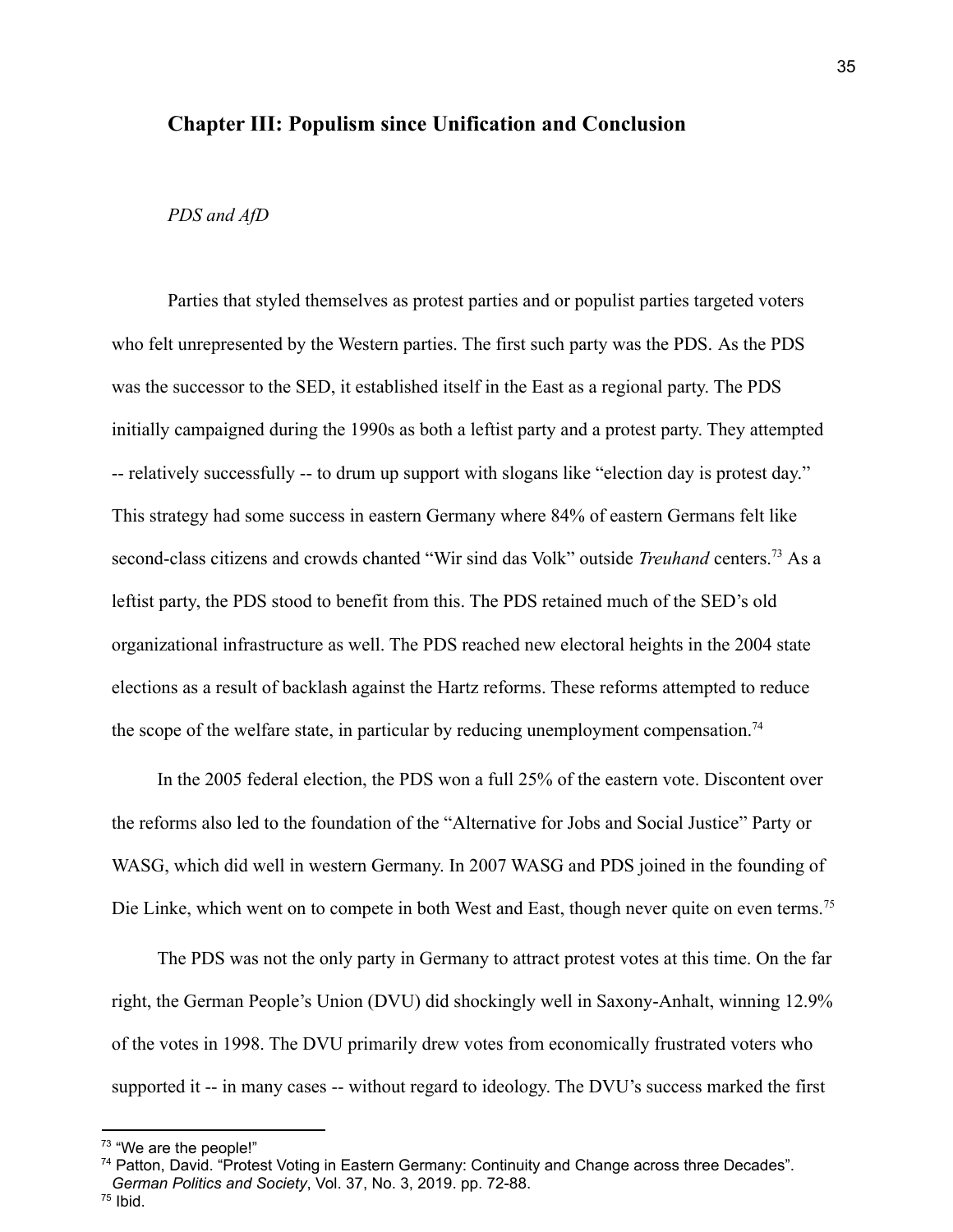time in the history of reunified Germany that a far-right party had done better in the East than in the West.<sup>76</sup> Disgruntled voters turned to both the left and to the right.

The party that enjoyed the most success in eastern Germany has been the AfD. The AfD was founded in 2013 to protest against the Eurozone bailouts. It expanded and transformed into a party which stressed its populist opposition to immigration as well as a deep Euroscepticism. While the Saxon Frauke Petry was critical in pushing the AfD away from Euroscepticism and towards hardline immigration policies, the leadership of the AfD remained mostly western Germans. Despite this, it did better in the East than in the West. This was because its strategy of courting disgruntled voters engaged in protest voting met with a larger "supply" of potential voters in the East. Part of this stems from the fact that eastern Germans generally have much lower degrees of trust in their institutions than western Germans.<sup>77</sup> By courting the non-ideological voters who support populist parties, not due to ideology but due to the style of populism, the AfD has undermined die Linke's base of support. This demonstrates the way in which even a non-regional populist party in Germany finds its base of support gravitating towards the East.

Thus, the 2017 and 2021 federal elections provide a clarifying coda for this history of populism. 2017 saw, even as the mainstream parties suffered from diminishing support, the AfD and die Linke remain firmly anchored in the East. Even as the CDU and SPD faced their collective nadir, the smaller parties remained regionally divided. The Greens and FDP were strongest in the West and sought to depict themselves as responsible parties, whereas die Linke and AfD were strongest in the East and sought to depict themselves as being against the system. In 2021, however, both populist parties suffered at the polls and die Linke failed to even clear the five percent threshold. While it is too soon to do a full analysis of why populist parties suffered in general in 2021, in defeat, die Linke seems to have returned to being a party with a presence

 $76$  Ibid.

<sup>&</sup>lt;sup>77</sup> Yoder, Jennifer. "'Revenge of the East'?: The AfD's Appeal in Eastern Germany and Mainstream Party's Responses". *German Politics and Society*, Vol. 38, No. 2. 2020. pp.35-58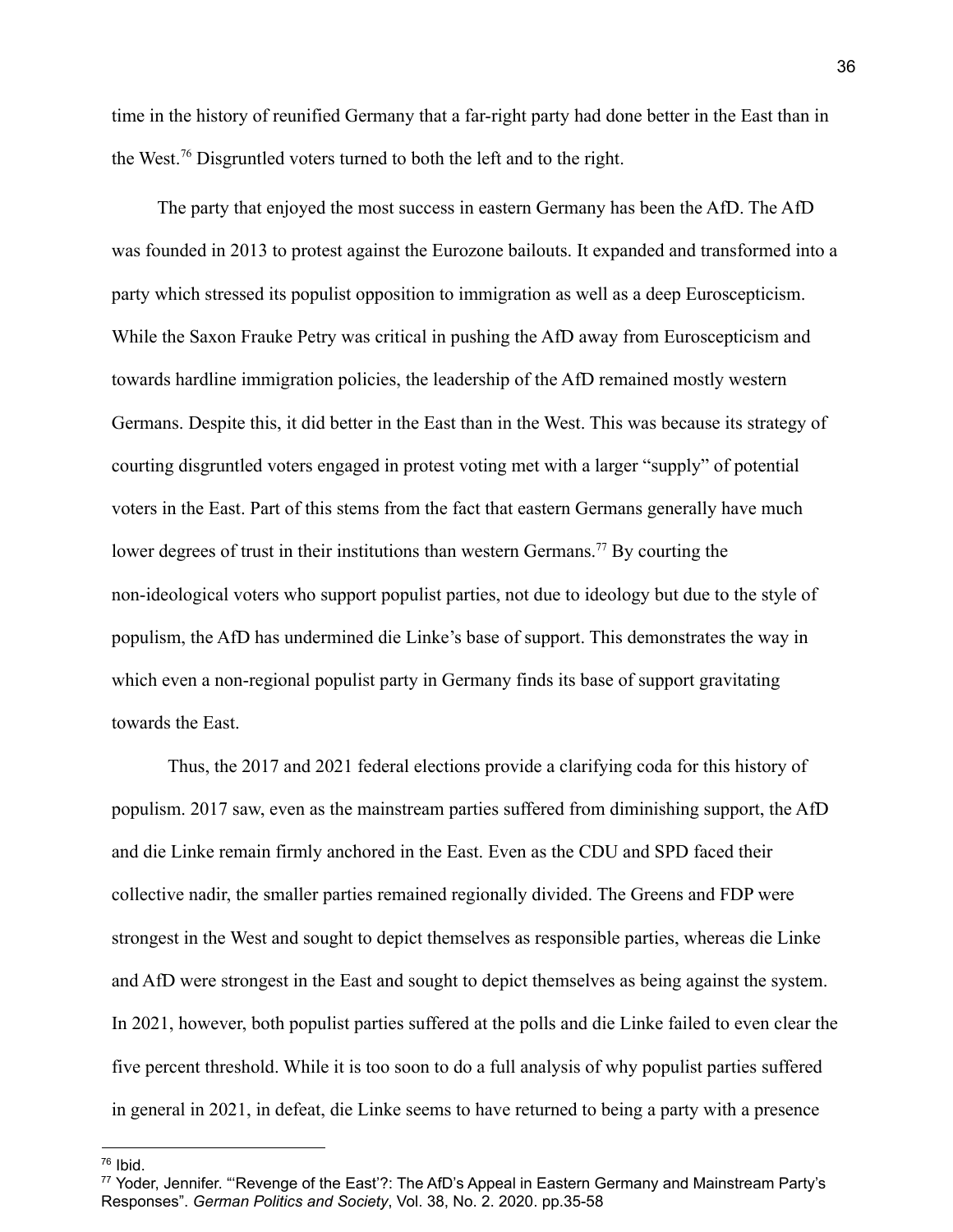primarily in the East, like in the days of the PDS.

Thus the history of populist parties in Germany shows how the legacies of the GDR and unification have shaped the supply of voters in the East. The East has a far deeper reservoir of support for populist parties than the West, and the AfD and die Linke are currently competing for this populist vote.

### *Conclusion*

The dissolution of the GDR did not meet with the prosperity that Kohl and so many others promised. Instead, unemployment struck the eastern states for the first time many could remember; rich western Germans swept in and bought freshly privatized industries. As the list of "betrayals" by western industrialists swelled, resentment blossomed against the "Wessis" responsible for selling out and exploiting the "Ossis," who sometimes felt that they were the second-class citizens of a colonized country after losing the Cold War. These twin challenges, the economic dislocation and the fury it bred, augmented the appeal of populism, which promises to bypass the ordinary, ineffective channels of communication with the government.

What the problems of labor, party consolidation and environmentalism reviewed in Chapter II have in common is the supreme difficulty of establishing institutions where none previously existed in the midst of economic crisis. It would be incorrect to ascribe the disarray in which these fields fell during unification solely to the economic difficulties. However, it is clear that, whatever role the economic crisis may have had as a catalyst, there were long-term structural vulnerabilities in the civic societies of the eastern states caused by the GDR government's concerted attempts to control or eliminate civil society in the GDR. This meant that no organizations not tainted by "collaboration" could be built up in East Germany before unification and therefore the West found itself attempting to unite with disparate organizations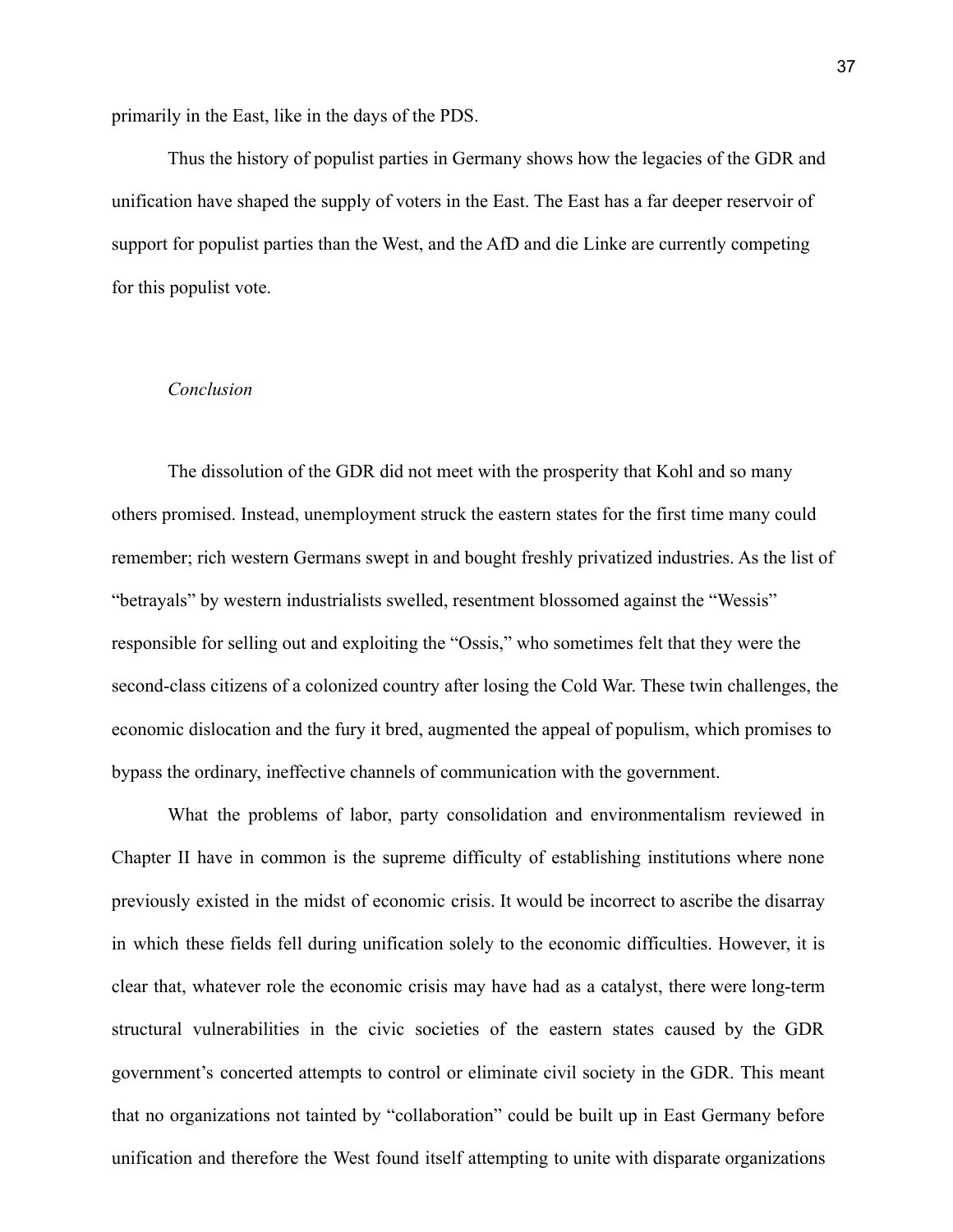that were challenging to merge or cooperate with.

This paper argues that populism has found greater purchase in the former GDR than in the western states, in significant part because attempts by the GDR to monopolize civil society resulted in East Germany's civil society being underdeveloped relative to the West. Once the GDR was abolished and its states incorporated into the Federal Republic, this underdevelopment persisted and contributed to the failure of some western institutions to fully transfer to the East. It also caused them to be unduly dependent on western leadership in eastern areas which contributed to a general sense of alienation on the part of the eastern electorate.

Thus, because the GDR pursued a policy of a controlled society, it significantly impeded the development of robust institutions, which in turn meant that attempts to unify them with their western counterparts necessarily took place on uneven footing. This ensured that, as even the Greens were forced to concede, any attempt at fusion would result in western dominance, spreading feelings of alienation. These feelings were strengthened because the adoption of capitalism entailed a sharp rise in unemployment in the East. This in turn made it even more difficult for eastern interests to be heard in the western institutions, while simultaneously placing the eastern Germans in the position of needing the central government more, even as they seemed less able to be represented in it. This combination of western dominance of key institutions and economic disruption fostered a sense of *anomie* and perpetuated the underdevelopment of civil society in eastern Germany.

This helps explain that the traditional parties did not take root as firmly in the East and instead the populists began to see success there. The underdevelopment of civil society itself has contributed to the relative strength of populism in the new states, up through the most recent federal election.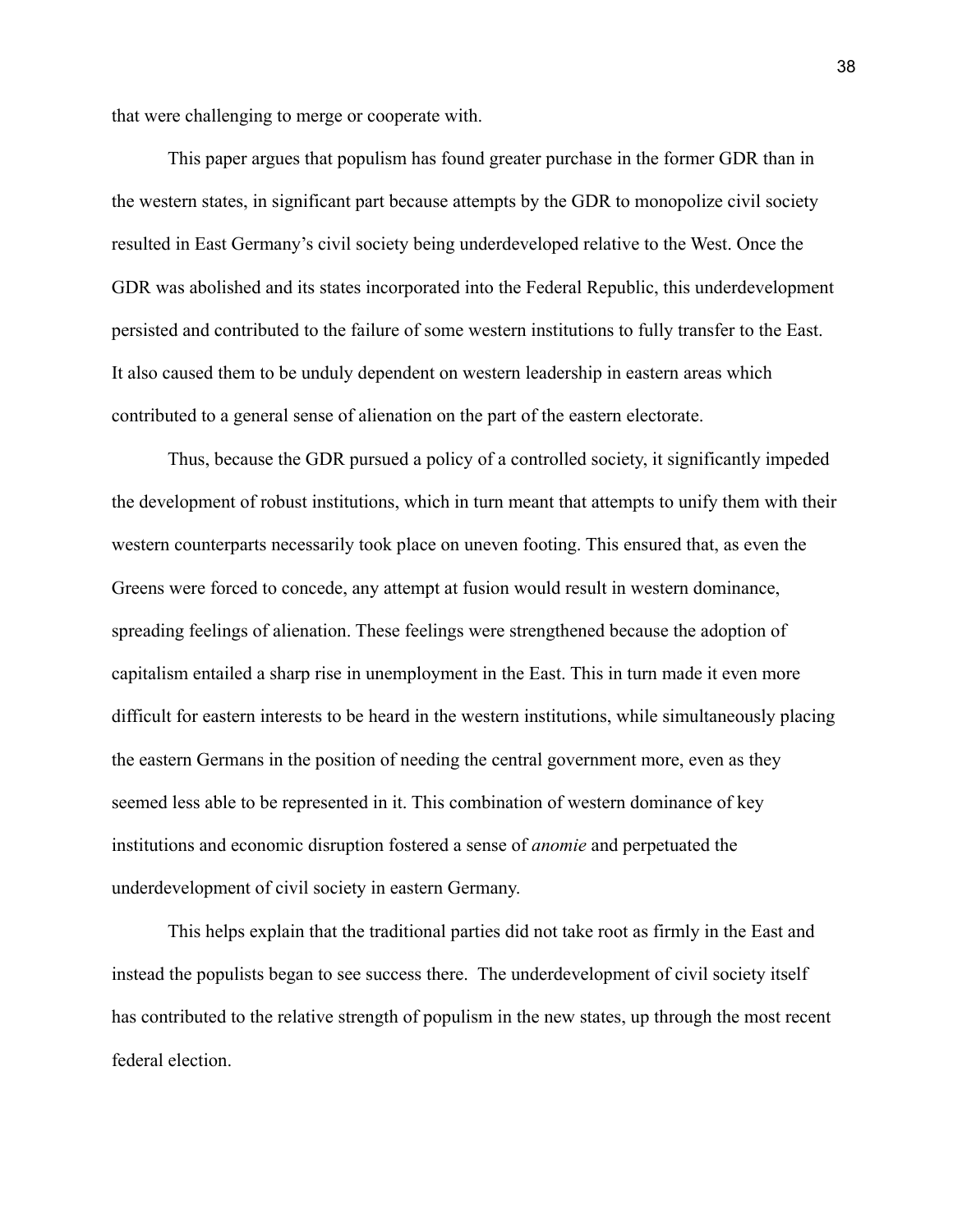#### **Bibliography**

- Arato, Andrew, and Jean L. Cohen. "Civil Society, Populism and Religion." Constellations, vol. 24, no. 3, 2017, pp. 283-295.
- Boll, Bernhard. "Interest Organization and Intermediation in the New Länder", *German Politics* Vol. 3, No. 1, 1994, pp. 114-128.
- Blum, Ulrich. "Eastern Germany's Economic Development Revisited: Path Dependence and Economic Stagnation before and After Reunification." *Post-Communist Economies*, vol. 25, no. 1, 2013, pp. 37-58.
- Boeri, Tito, Mishra, Prachi, Papageorgiou, Chris, Spilimbergo, Antonio. "Populism and Civil Society." *Economica*, vol. 88, no. 352, 2021, pp. 863-895.
- Clemens, Clay, "Disquiet on the Eastern Front: the Christian Democratic Union in Germany's New Länder. *German Politics* Vol. 2, No. 2, August 1993.
- Cordell, Karl. "The Role of the Evangelical Church in the GDR." *Government and Opposition*, vol. 25, no. 1, 1990, p. 49
- Conacher, Jean E., YBP DDA, and JSTOR (Organization). Transformation and Education in the Literature of the GDR. Camden House, Rochester, New York, 2020.
- Dochartaigh, Pól Ó. "Introduction: The GDR between Conformism and Subversion." *German Life and Letters*, vol. 63, no. 3, 2010, pp. 230-233.
- Edinger, Lewis J., and Brigitte L. Nacos. *From Bonn to Berlin: German Politics in Transition*. Columbia University Press, New York, 1998. pp. 1-18
- Fiedler, Anke, and Michael Meyen. "The Steering of the Press in the Socialist States of Eastern Europe: The German Democratic Republic (GDR) as a Case Study." *Cold War History*, vol. 15, no. 4, 2015, pp. 449-470.
- Flockton, Christopher. "The German Economy since 1989/1990: Problems and Prospects" *Germany since Unification: The Development of the Berlin Republic*, edited by Klaus Larres. Palgrave, 2001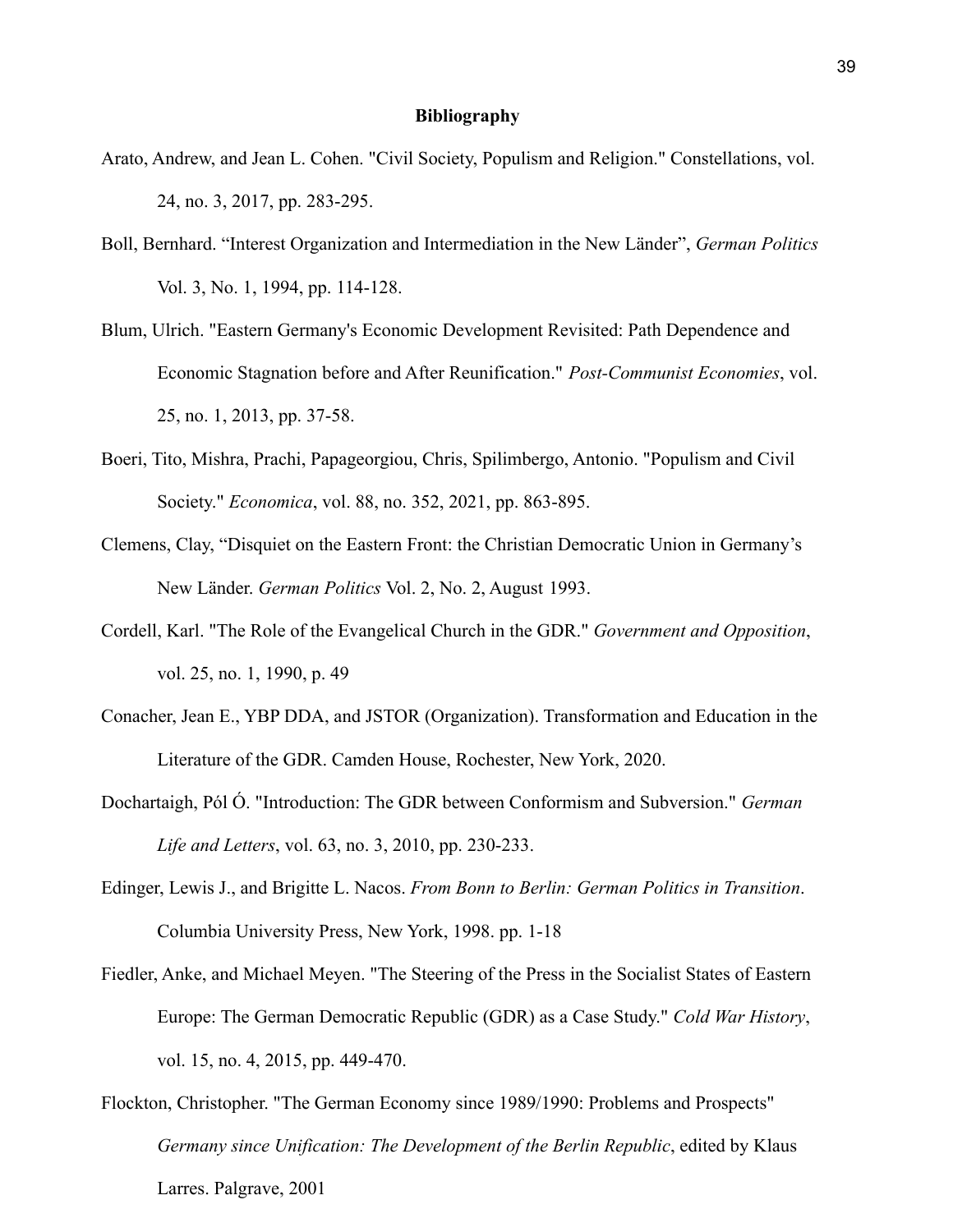- Fulbrook, Mary. *Anatomy of a Dictatorship: Inside the GDR, 1949-1989*. Oxford University Press, New York, 1995.
- Fulbrook, Mary. *Dissonant Lives: Generations and Violence through the German Dictatorships*. Oxford. University Press, Oxford, 2011.
- Hadjar, Andreas. "Non-Violent Political Protest in East Germany in the 1980s: Protestant Church, Opposition Groups and the People." *German Politics*, vol. 12, no. 3, 2003, pp. 107-128.
- Hansen, Michael A., and Olsen, Jonathan. "Flesh of the Same Flesh: A Study of Voters for the Alternative for Germany (AfD) in the 2017 Federal Election." *German Politics*, vol. 28, no. 1, 2019, pp. 1-19
- Heineck, Guido. "Love Thy Neighbor Religion and Prosociality." *International Journal of Social Economics*, vol. 44, no. 7, 2017, pp. 869-883.
- Hölscher, Jens, and Anja Hochberg. *East Germany's Economic Development since Unification: Domestic and Global Aspects*. Ch. 9. St. Martin's Press, New York, 1998.
- Hough, Dan, and Michael Koß. "Populism Personified Or Reinvigorated Reformers? the German Left Party in 2009 and Beyond." *German Politics and Society*, vol. 27, no. 2, 2009, pp. 76-91.
- Lease, Garry., "Religion, the Churches, and the German "Revolution" of November 1989", *German Politics* Vol. 1, No. 2, August 1992.
- Lohmann, Susanne. "The Dynamics of Informational Cascades: The Monday Demonstrations in Leipzig, East Germany, 1989-91." *World Politics*, vol. 47, no. 1, Cambridge University Press[,](https://doi.org/10.2307/2950679.) 1994, pp. 42–101, <https://doi.org/10.2307/2950679>[.](https://doi.org/10.2307/2950679.)
- Kaase, Max. "Consensus, conflict in democracy in Germany." *German Politics* Vol. 6, No. 2. August 1997, pp. 1-28.
- Klarner, Andreas. "The Low Importance of Marriage in Eastern Germany Social Norms and the Role of Peoples' Perceptions of the Past." *Demographic Research*, vol. 33, 2015, pp. 239-272.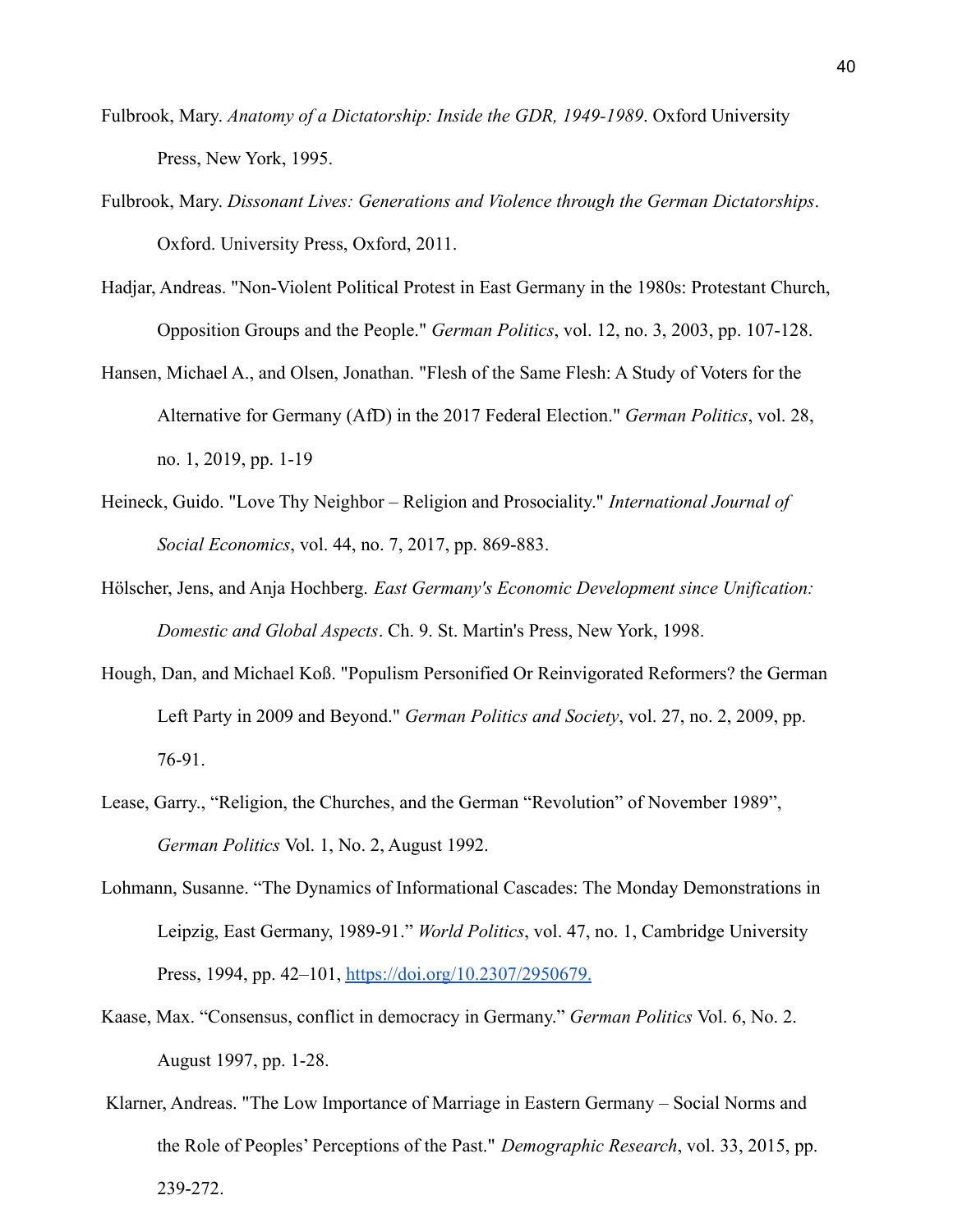- Michael Fichter. "A House Divided: A View of German Unification as it Has Affected Organized Labor." *German Politics*. Vol. 2, No. 1, April 1993. pp. 21-39.
- Offe, Claus. "German Reunification as a "Natural Experiment," *German Politics*. Vol. 1. No. 1, 1992. pp. 1-12
- Olsen, Jonathan. "The Left Party and the AfD: Populist Competitors in Eastern Germany." *German Politics and Society*, vol. 36, no. 1, 2018, pp. 70-83.
- Osborne, Thomas. "Civil Society, Populism and Liberalism." *International Journal of Politics, Culture, and Society*, vol. 34, no. 2, 2020;2021, pp. 175-190.
- Patton, David "The Left Party at Six: The PDS–WASG Merger in Comparative Perspective", *German Politics*, Vol. 22, No. 3, pp.219-234
- Patton, David. "Protest Voting in Eastern Germany: Continuity and Change across Three Decades". *German Politics and Society*, Vol. 37, No. 3, 2019. pp. 72-88.
- Poguntke, Thomas and Schmitt-Beck, Ruediger. "Still the Same with a New Name?: Buendis 90/Die Gruenen after the Fusion." *German Politics*. Vol. 3, No. 1. 1994. pp. 91-113
- Putnam, Robert. "Tuning In, Tuning Out: The Strange Disappearance of Social Capital in America." *Political Science and Politics*, Vol. 28, No. 4 (Dec., 1995), pp. 664-683

Putnam, Robert. Making Democracy Work. Princeton University Press. 1993. pp. 96-100

Tagesschau.de. "BUNDESTAGSWAHL 2017: BUNDESLÄNDER." Tagesschau,

<https://www.tagesschau.de/wahl/archiv/2017-09-24-BT-DE/>

Tismaneanu, Vladimir. *Stalinism Revisited: The Establishment of Communist Regimes in East-Central Europe*. Edited by Vladimir Tismaneanu. Central European University Press, Budapest; New York, 2009.

Torpey, John. "Coming to Terms of the Communist Past: East Germany in Comparative Perspective." *German Politics.* Vol. 2, No. 3, Dec. 1993, pp. 415-435

Weisskircher, Manès. "The Strength of Far-Right AfD in Eastern Germany: The East-West Divide and the Multiple Causes Behind 'Populism'." The Political Quarterly, vol. 91, no.